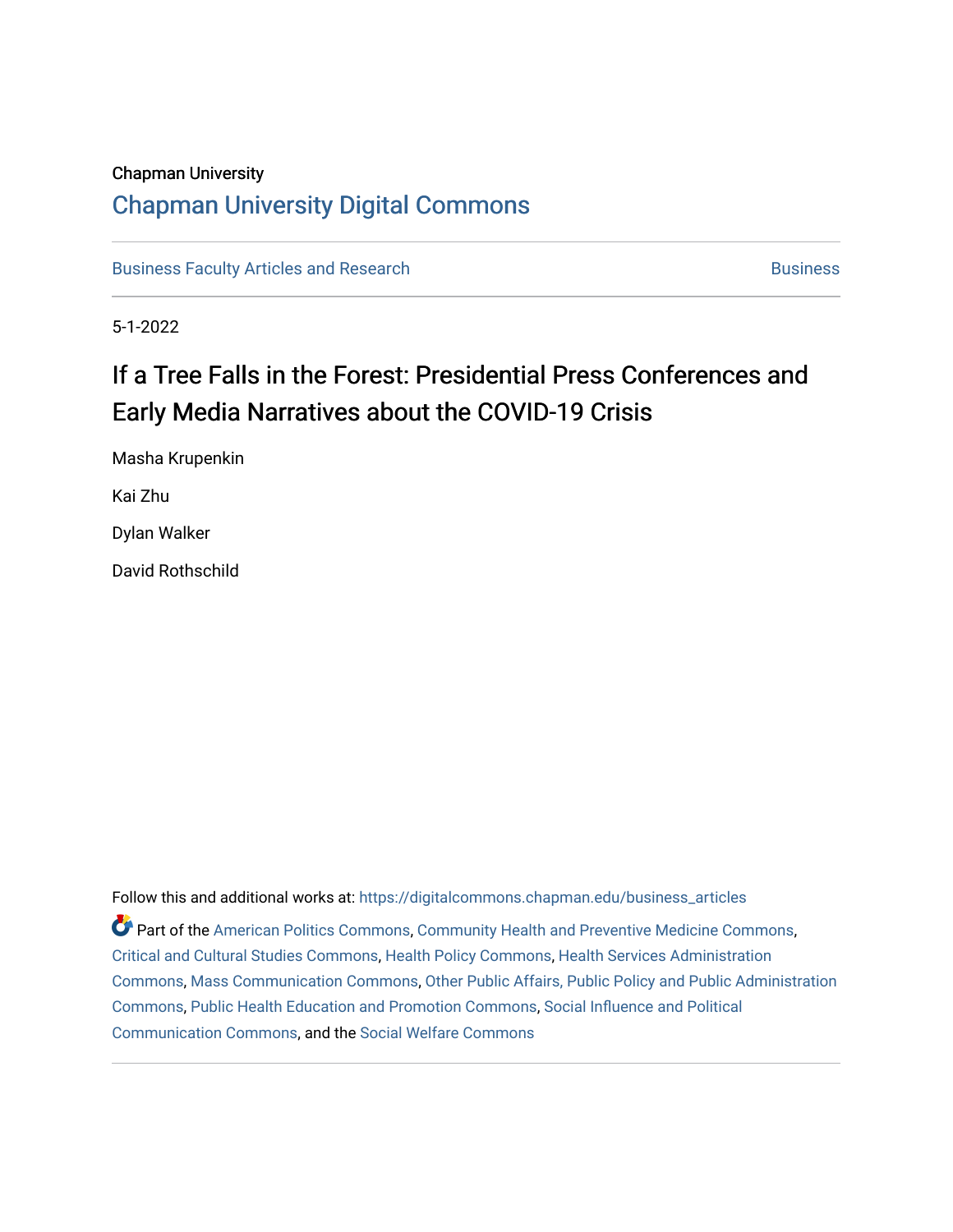# If a Tree Falls in the Forest: Presidential Press Conferences and Early Media Narratives about the COVID-19 Crisis

### **Comments**

This article was originally published in Journal of Quantitative Description: Digital Media, volume 2, in 2022. <https://doi.org/10.51685/jqd.2022.011>

This scholarship is part of the [Chapman University COVID-19 Archives](https://digitalcommons.chapman.edu/covid-19_archives/).

### Creative Commons License



This work is licensed under a [Creative Commons Attribution-Noncommercial-No Derivative Works 4.0](https://creativecommons.org/licenses/by-nc-nd/4.0/) [License](https://creativecommons.org/licenses/by-nc-nd/4.0/).

Copyright The authors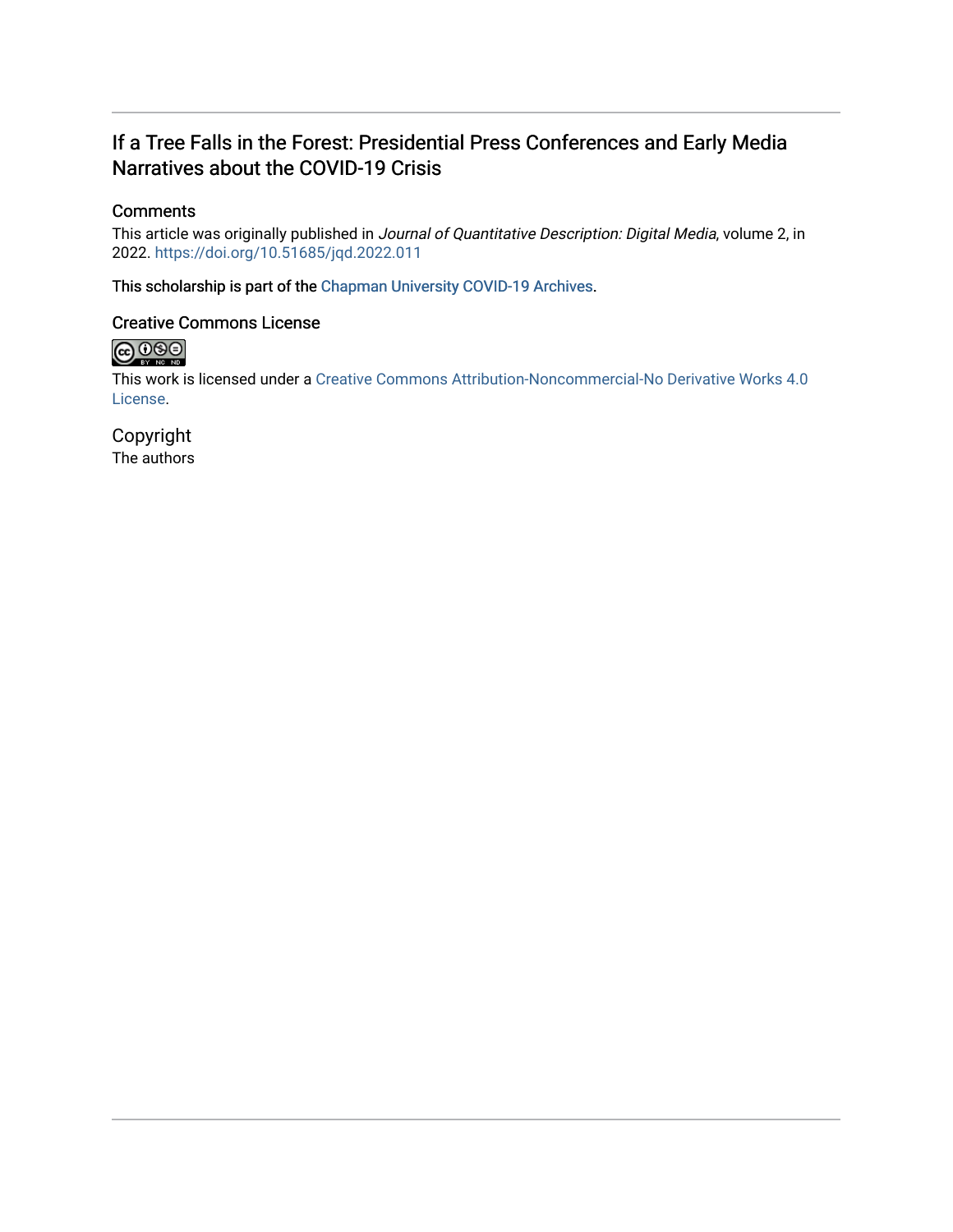# **If a Tree Falls in the Forest: Presidential Press Conferences and Early Media Narratives about the COVID-19 Crisis**

MASHA KRUPENKIN

Boston College, USA

KAI ZHU

McGill University, Canada

#### DYLAN WALKER

Chapman University, USA

#### DAVID M. ROTHSCHILD

Microsoft Research, USA

Throughout the COVID-19 crisis, as Americans confronted questions about social distancing, masking wearing, and vaccines, public safety experts warned that the consequences of a misinformed population would be particularly dire due to the serious nature of the threat and necessity of severe collective action to keep the population safe. Thus, the media and the political elites (e.g., President of the United States) who possess the power to set the information agenda around COVID-19 bear a huge responsibility for the general welfare. Through automated text analysis of complete transcripts of national cable, network, and local news, we explore their narratives surrounding the COVID-19 pandemic and we characterize the differences in which topics were covered and how they

Author 1: krupenki@bc.edu

Author 2: kaizhublcu@gmail.com

Author 3: dylan.travis.walker@gmail.com

Author 4: david@researchdmr.com

Date submitted: 2021-09-23

Copyright ©2022 (Krupenkin et al.). Licensed under the Creative Commons Attribution Non-commercial No Derivatives (by-nc-nd). Available at: <http://journalqd.org>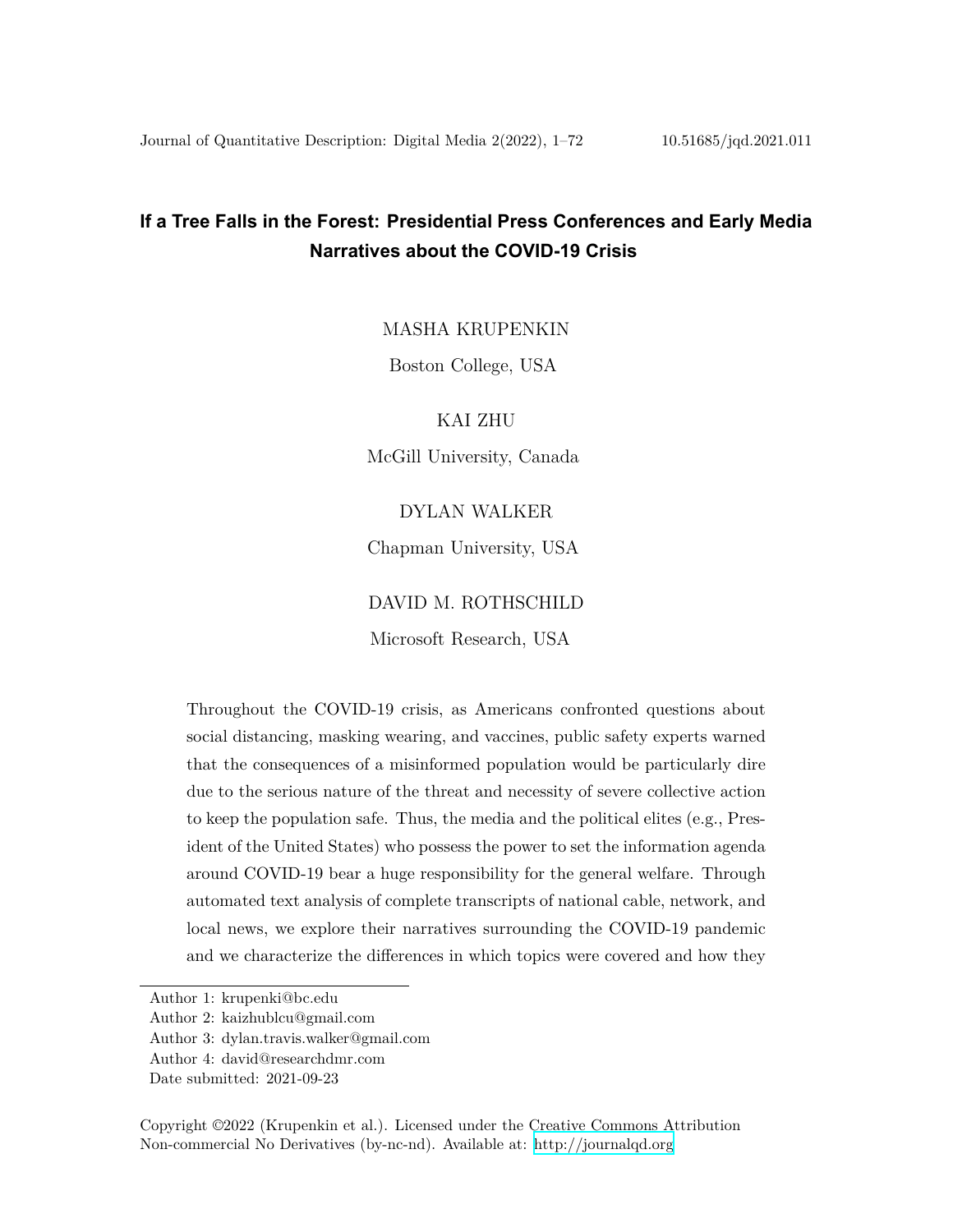were covered by various media sources. Our analysis reveals polarized narratives around blame, racial and economic disparities, and scientific conclusions about COVID-19. Among the various agenda-setting mechanisms available to the president is daily press conferences, which provide a unique opportunity to leverage public exposure, accelerated by the state of crisis. We found both resonance and contrast between the narratives of media and President press conferences. However, as online search data revealed, public information-seeking behavior resemble media coverage more than the President's messages.

*Keywords: COVID-19, Agenda Setting, Media Effects*

The COVID-19 crisis dominated the mainstream media in the spring of 2020. In this paper, we examine two closely related questions. First, what were the common narratives within the news media during the early phase of the COVID-19 pandemic in the United States? Second, how were these narratives reflected by the public and what was their relationship with public information-seeking behavior?

Understanding the media landscape of the early COVID-19 crisis period is important for three reasons. First, while there is a substantial amount of media scholarship about the COVID-19 crisis, it tends to focus on geographic differences in COVID-19 media [\(Kim et al.,](#page-28-0) [2020;](#page-28-0) [Dambanemuya et al.](#page-26-0), [2021\)](#page-26-0), patterns of media consumption ([Reisdorf et al.,](#page-29-0) [2021\)](#page-29-0) and social media usage [\(Lu et al.](#page-28-1), [2021](#page-28-1)) or on misinformation [\(Morrow and Compagni,](#page-28-2) [2020;](#page-28-2) [Bode and Vraga,](#page-26-1) [2021;](#page-26-1) [Motta et al.,](#page-28-3) [2020;](#page-28-3) [Roozenbeek et al.,](#page-29-1) [2020\)](#page-29-1). There is very limited work on mapping out variation within the broader media narratives provided via TV news, the most commonly consumed form of news within the US ([Allcott et al.](#page-26-2), [2020\)](#page-26-2). Furthermore, understanding the kind of content offered by TV news at this juncture allows better insight into the public narratives and mechanisms behind behavior outcomes. We seek to remedy this gap in the literature by utilizing automated text analysis techniques that allow us to measure content polarization within the TV news landscape.

Second, tracing the progress of these narratives and their interplay with presidential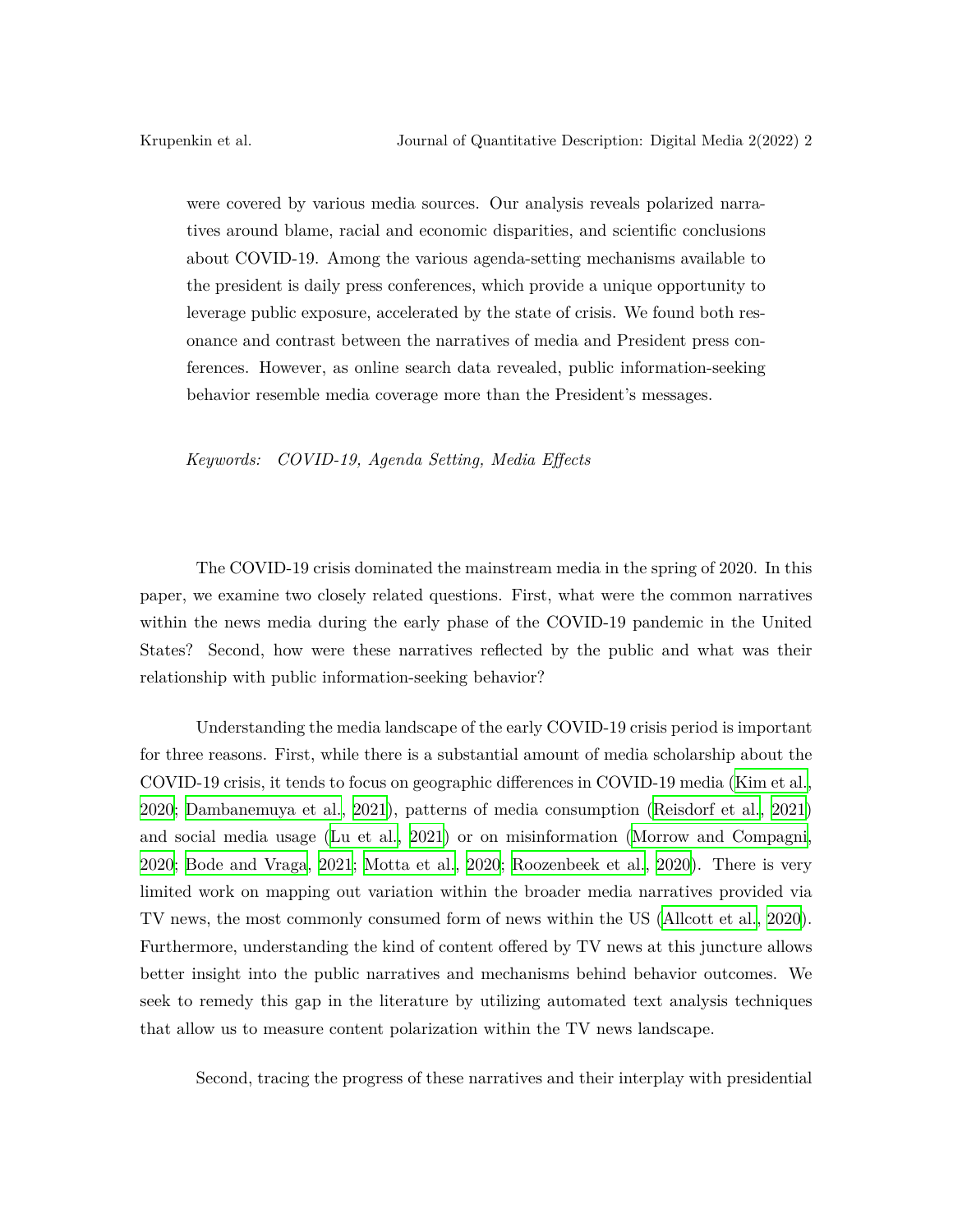press conferences allows us to study presidential agenda setting in a public health crisis. While a sizable literature looks at presidential [\(Peake](#page-28-4), [2001;](#page-28-4) [Canes-Wrone,](#page-26-3) [2001;](#page-26-3) [Wanta and](#page-29-2) [Foote,](#page-29-2) [1994\)](#page-29-2) and media agenda setting [\(Scheufele](#page-29-3), [1999](#page-29-3); [Chong and Druckman](#page-26-4), [2007;](#page-26-4) [King](#page-28-5) [et al.](#page-28-5), [2017\)](#page-28-5), the COVID-19 pandemic is a unique setting for several reasons. For the first few months of the crisis, the Coronavirus Task Force held daily televised briefings which featured President Trump. For presidential communications, these briefings were unusually well-viewed by the public. On March 29, 2020 the President issued this statement on Twitter, "President Trump is a ratings hit. Since reviving the daily White House briefing Mr. Trump and his coronavirus updates have attracted an average audience of 8.5 million on cable news, roughly the viewership of the season finale of 'The Bachelor.'"1 This represents an extreme opportunity for the president to exercise the bully pulpit, speaking directly to Americans rather than mediated by the media.

Finally, studying the dynamics of media and public opinion during the early phases of a crisis is especially important. Our study focuses on the period between Jan 1 and April 30, 2020. This time period is critical as this is when both partisan and non-partisan actors solidified their positions on the crisis and decided on the messages they wanted to send in the months to come. Similarly, dynamics of partisan opinion during this time period were unusually malleable, as evidenced by the wavering positions of Republican voters on the seriousness of the crisis in late March [\(Badger and Quealy](#page-26-5), [2020\)](#page-26-5). After this early period, partisan and non-partisan cues ossified into a clear set of messages, but the early period of the crisis was still highly fluid in terms of public opinion.

In this paper, we comprehensively analyze the television news coverage of COVID-19 during the first 100 days of the crisis. Our analysis encompassed all local, network, and cable news aired over approximately 800 television stations across all 210 Designated Market Areas in the United States from 01/01/2020 to 04/30/2020. In addition, it incorporated the exact content of the 39 Presidential daily press conferences, television viewership data, and detailed internet search data during this time period as signals of presidential agenda, public exposure to information, and public response.

We found a diverse range of narratives in televised coverage of COVID-19, including

<sup>1</sup>https://twitter.com/realDonaldTrump/status/1244320570315018240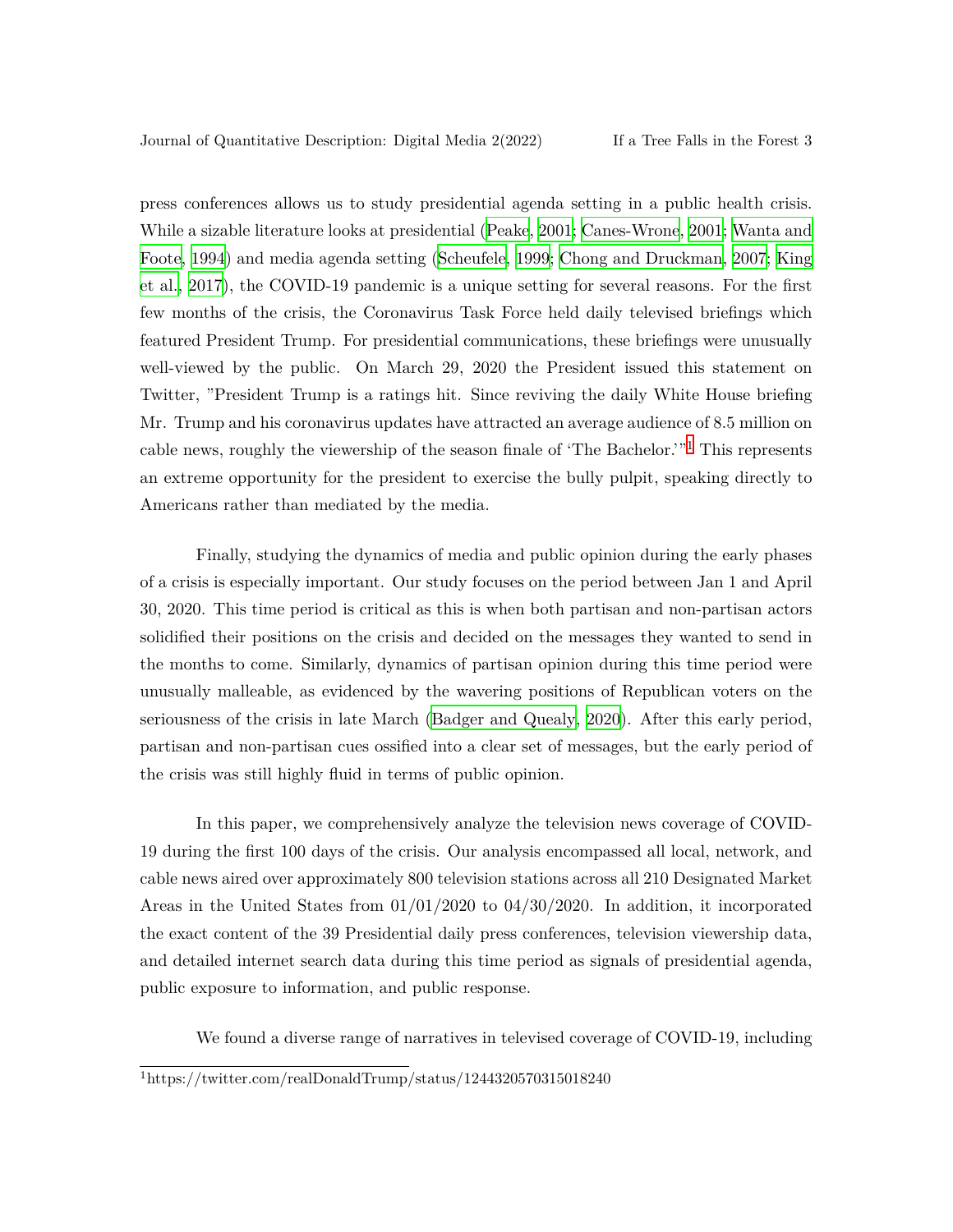topics that cover: the economy, safety measures, specific outbreaks, equipment, treatment, food chains, and blame. To understand how coverage choices reflect ideological agendas, we compared COVID-19 coverage of liberal and conservative leaning national televised news sources (MSNBC and FOX News). We measured two aspects of coverage polarization across MSNBC and FOX: topic polarization, which captures imbalance between coverage of a topic across these channels; and term polarization, which captures the extent to which these channels discuss the same topic differently. The most polarized topics reveal extraordinarily different agendas. For example, MSNBC focused heavily on *Racial Disparities* surrounding the impact of the COVID-19 pandemic, which received almost no mention on FOX. FOX focused on *China Blame*, while MSNBC focused blame on the Trump Administration through *PPE Shortage*, *Lack of Testing* and *Contact Tracing*. MSNBC's coverage highlighted faith in *Facts and Science* to a much greater extent than FOX. Together MSNBC and Fox painted a very different pictures of the pandemic, which may have contributed to early behavioral differences observed among partisans [\(Gollwitzer et al.](#page-27-0), [2020\)](#page-27-0).

We also traced the dissemination of these narratives, from the president's press conferences and TV newscasts to public information-seeking behavior. Our analysis reveals that, in many cases, the television media provided live coverage of the president's daily press conferences, directly amplifying his message. The time period immediately after the press conferences featured increased levels of polarization of COVID-19 related content across the national networks. Further, we found increased similarity between the press conferences and subsequent coverage for all cable news channels, even those that are not typically ideologically aligned with him. However, despite unprecedented access to the public's attention, we show in this paper that public attention was more congruent with the media messages than the president's. Web search behavior around COVID-19 reflected the media's coverage choices to a far greater extent than the content of the president's briefings.

The rest of the paper is organized as follows. In the next section, we further describe the theoretical perspectives that drive this paper. The third section describes both the within-topic and between-topic polarization of media narratives about COVID-19. The fourth section focuses on the resonance and contrast between presidential press conferences and media narratives about COVID-19. The fifth section focuses on the dynamics of public attention through search, and their relationship to both media and press conference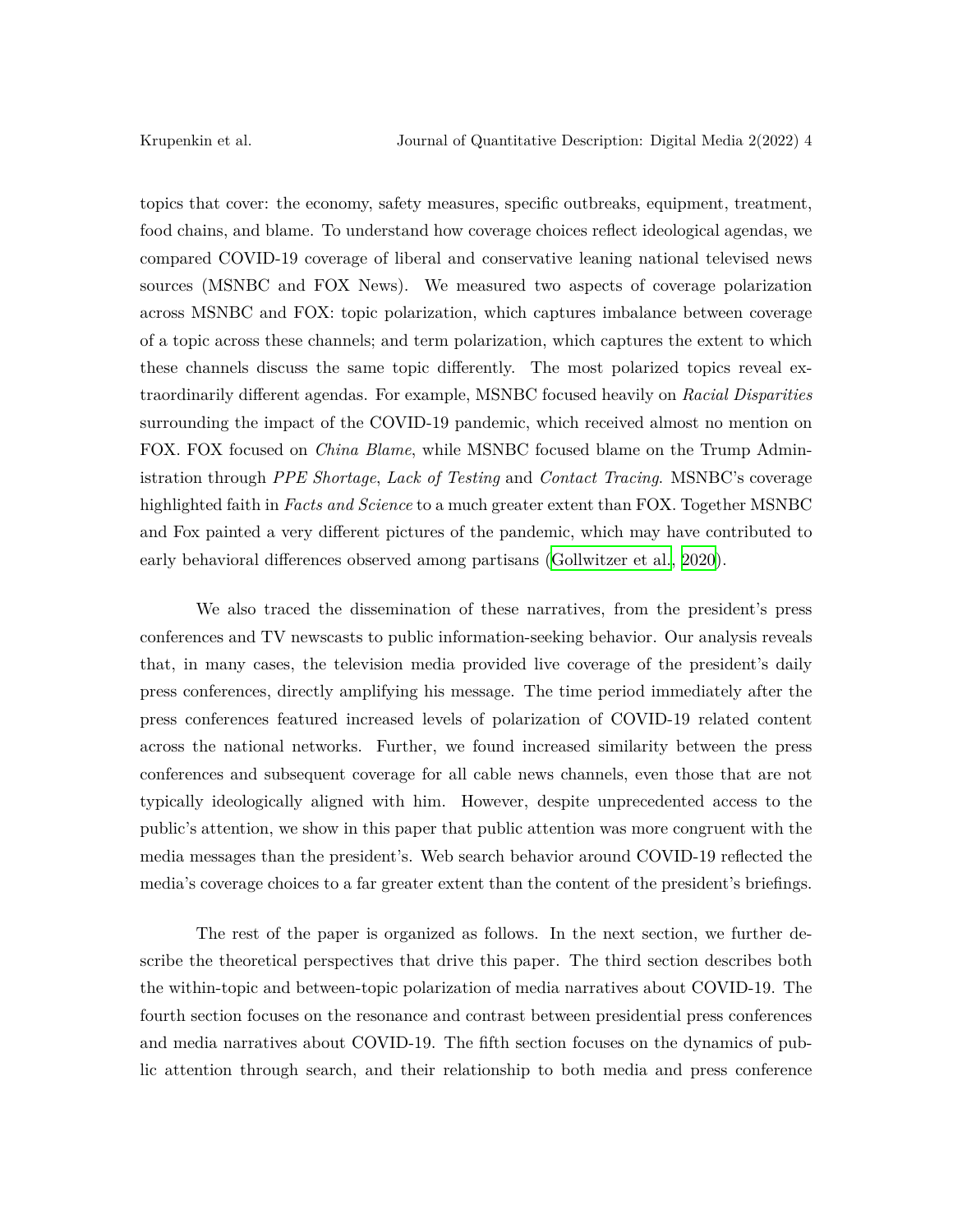narratives. The final section discusses the implications of our findings.

#### **Media and Presidential Narratives in a Time of Crisis**

While COVID-19 is a unique public health crisis, this paper speaks to prior literature on the content and effects of media and government messaging about natural disasters. Disaster response can have very serious consequences for presidential administrations. Theories of retrospective voting in political science argue that voters punish politicians for poor performance in office [\(Fiorina,](#page-27-1) [1981](#page-27-1); [Healy and Malhotra,](#page-27-2) [2013](#page-27-2)). As a result, a poor government response to natural disasters can negatively influence the incumbent's voteshare when they run for re-election. Most research in this context examines the effects of fiscal expenditures on disaster relief [\(Healy and Malhotra](#page-27-3), [2009;](#page-27-3) [Gasper and Reeves,](#page-27-4) [2011](#page-27-4); [Bechtel and](#page-26-6) [Hainmueller,](#page-26-6) [2011](#page-26-6)).

However, spending is not the only form of disaster response that matters. Government messaging about natural disasters is a crucial source of information for citizens trying to stay safe. In many cases, government messaging prioritizes dissemination of useful information over strategies of blame mitigation ([Liu et al.](#page-28-6), [2018](#page-28-6)). [Liu et al.](#page-28-7) ([2020\)](#page-28-7) finds that leaders focus on conveying "crisis perceptiveness, humility, flexibility, presence, and cooperation" during their crisis communications to the public. The case of Donald Trump's COVID-19 press conferences is therefore an unusual one, given their free-wheeling nature and focus on a wide variety of topics beyond the mere dissemination of disasterrelated information. Studying the the interplay between government and media narratives in a situation where government narratives deviate so strongly from the norm deepens our understanding of government crisis communication.

The COVID-19 crisis was also an unusual disaster reporting situation for the media. In most cases, mass media coverage of a disaster tends to be short-lived and have a narrow geographic focus [\(Houston et al.,](#page-27-5) [2012\)](#page-27-5). Scholars have found that media coverage of disasters can have substantial psychological effects on viewers [\(Houston et al.](#page-27-6), [2018](#page-27-6)), as well as shaping their political attitudes and voting behavior([Rubin,](#page-29-4) [2020](#page-29-4); [Chon and Fondren](#page-26-7), [2019\)](#page-26-7). The unusual duration and geographic scope of the COVID-19 pandemic relative to other natural disasters is uncharted territory for the media when it comes to disaster reporting.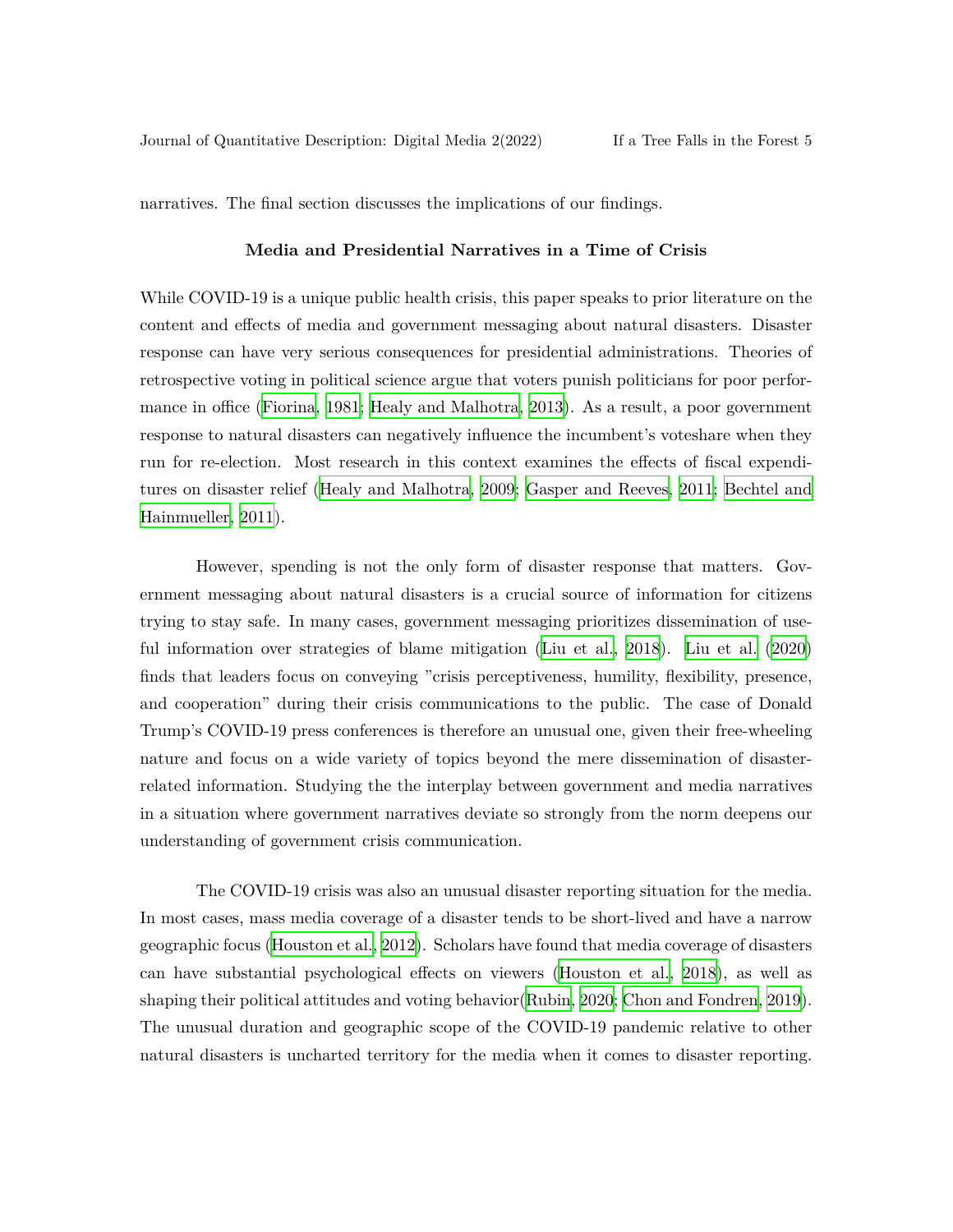Understanding media choices in this context sheds light on how disaster reporting processes function in a long-term, geographically-dispersed situation.

In this paper, we describe media narratives of the early COVID-19 crisis and situate these narratives in the context of both presidential messaging and the dynamics of public attention. Most Americans do not follow the news particularly closely ([Allen et al.,](#page-26-8) [2020\)](#page-26-8). They may catch the evening news on television, or see headlines on their desktop landing page or favorite news app, but only a small fraction of the US watches live news coverage during the day or checks their Twitter account for the latest news. We focus on the dominant form of news in the US: television. Between desktop, mobile, and television, television captures 85% of news consumption by minutes ([Allen et al.](#page-26-8), [2020\)](#page-26-8). We examine the differences in content on cable, national network, and local news.

We expect these three categories of TV news to have substantially different COVID-19 content, reflecting the variation in their audiences and constraints. First and foremost, the news cannot reflect a "mirror image" of the day's events simply because way more thing happen that could be news than the 24 hours of coverage any station has each day. By definition, news outlets are forced to make choices about which stories are considered newsworthy and which are not. Further, even after deciding on a particular story, they must make choices about the specific topics and framing of that story. For example, while COVID-19 was a major story on TV news in March and April 2020, outlets could focus on topics as diverse as social distancing, potential Chinese origins, and economic fallout, and for each of these topics, multiple frames were available. Is social distancing a necessary sacrifice to prevent the spread of the disease, or an example of liberal overreach? Should China be blamed for the spread of the pandemic, or not? Is the Trump Administration adequately dealing with the unemployment crisis caused by the virus? These differences in topic selection and framing can be further exacerbated by the differences between cable and local news, as they not only cater to different audiences with different demands, but are subject to different constraints.

We go beyond outlining media narratives by focusing on their relationship to both the presidential COVID-19 press conferences and to the dynamics of public attention. Media narratives are not generated in a vacuum - the president has substantial agenda setting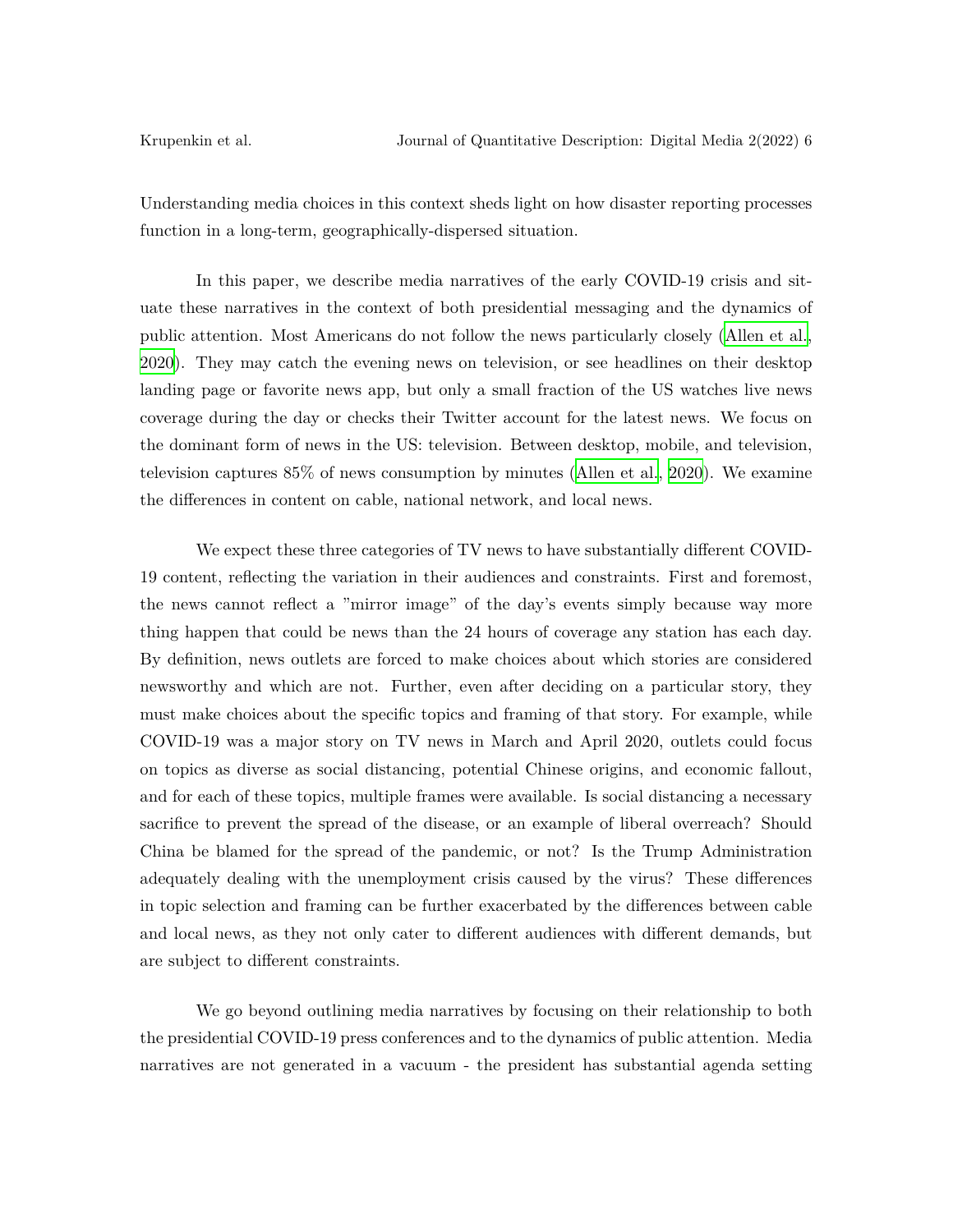power, which is highly likely to influence media narratives on a given day, especially in context of the COVID-19 crisis. Furthermore, we are interested in the degree to which specific media narratives resonate through the public's collective attention, represented by web search behavior.

The project of tracing COVID-19 narratives through the media ecosystem is one that benefits from a descriptive focus. A number of threats to causality making inferring the causal relationships between the difference elements difficult. The relationship between presidents and media is a topic of study in and of itself. Presidencies differ dramatically in their media-relations styles, and the Trump White House was unusually prone to media leaks. A compelling case can be made for any set of causal relationships between presidential COVID-19 press conference and press coverage of similar themes. For example, the media may straightforwardly comment on the events of the day's press conference. Alternatively, given Trump's media sensitivity and impromptu speaking style, his press conference presentations may reflect the major talking on Fox News of the previous half-hour. Finally, some third event, such as the release of a new scientific study, may drive both media coverage and press conferences. Elucidating the relationship between public attention and elite communications is similarly difficult.

Despite these difficulties, it is critical to accurately describe media narratives, their congruence with governmental narratives, and their relationship to public attention. If media is meant to be a watchdog that critically evaluates government narratives and provides a diversity of perspectives, overt congruence with government narratives represents an abdication of the media's duty to the public. From a more practical perspective, government communications are limited in length and are meant to serve a very specific role. If the media merely repeats things that the president said in the previous half hour, without adding new narratives or new pieces of information, it is inefficiently using the time that could be best used to inform the public. As Trump noted, the presidential COVID-19 press conferences had unusually high viewership - if citizens wanted exposure to these ideas, they could simply watch the recorded press conference. Finally, repetition of press conference topics in order to evaluate them through a partisan or horserace lens should be limited, as they give little information about the pandemic itself.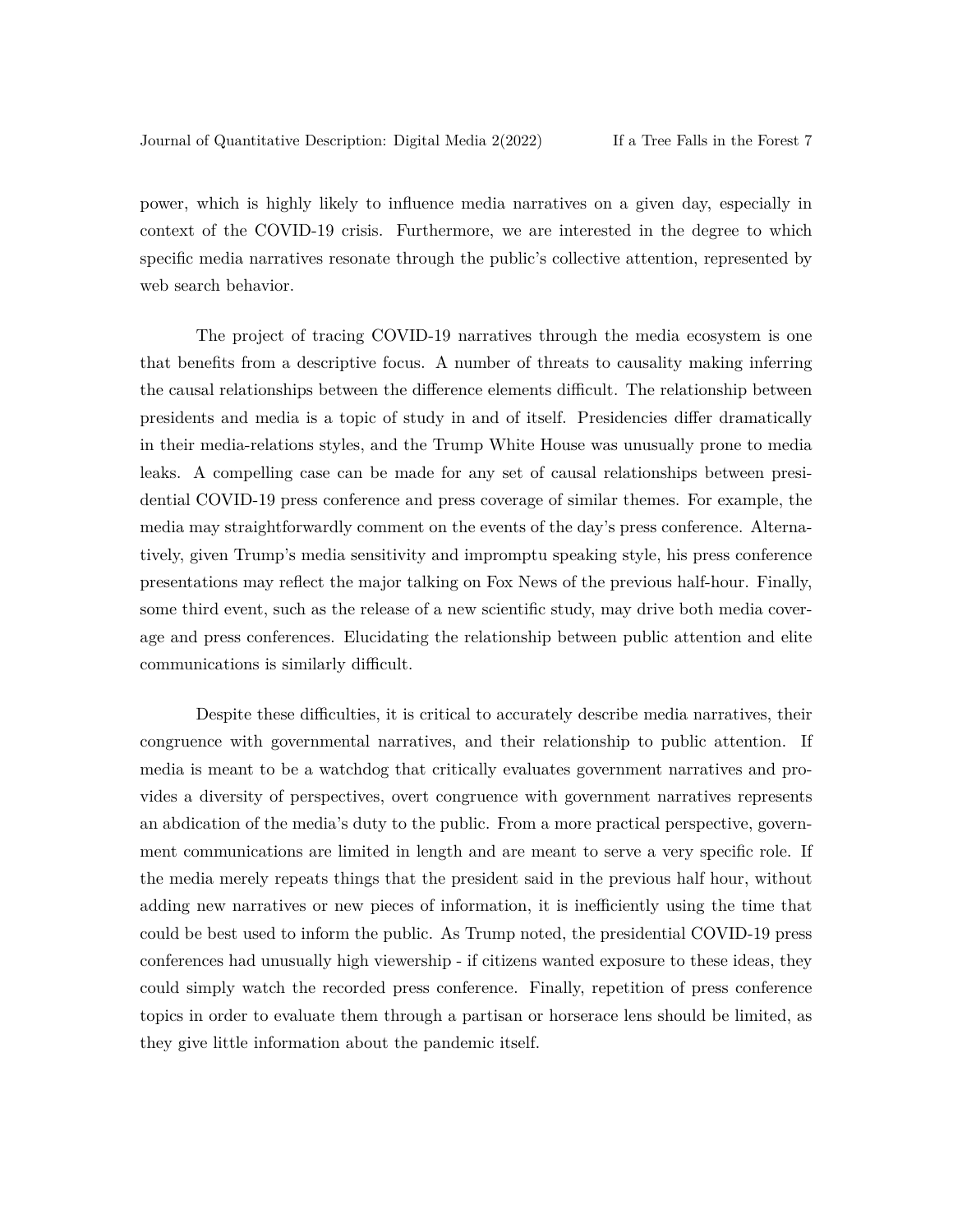We use web search data in order to understand the dynamics of collective attention during the pandemic. Web search data has several attributes that make it a particularly compelling data source in this context. First, scholars have found that many web searchers engage with search in order to find answers to specific questions, rather than engaging in casual browsing ([Howard and Massanari](#page-28-8), [2007\)](#page-28-8). As a result, web search data is a measure of revealed preferences - the questions that people are interested in asking, but may not feel comfortable expressing on a survey or on social media. This is important in the context of the COVID-19 pandemic, as opinion about the pandemic and about appropriate mitigating measures soon became polarized by party. Given the well-known existence of partisan cheerleading effects [\(Schaffner and Luks](#page-29-5), [2018\)](#page-29-5), it is possible that partisans' survey responses about hydroxychloroquine or masks might represent a desire to "cheer" for the COVID policies advanced by their preferred party. However, if we were to find limited search interest in hydroxychloroquine despite the substantial media coverage, this might suggest that Republican survey enthusiasm for the drug is merely expressive. Second, web search data is highly temporally granular - we can measure public attention at a much more finegrained level than most surveys. As such, search data allows us to more accurately map the connections between media coverage and public collective attention than survey data.

Of course, like any data source, web search data does not exist in a vacuum. Previous scholarship has touched on the way in which web searching behavior can amplify information gleaned from interpersonal or other offline sources ([Kayahara and Wellman,](#page-28-9) [2007](#page-28-9)). This further underscores the power of search to aggregate and describe patterns of collective attention that may originate from multiple sources.

#### **Methods and Results**

Here, we provide a very brief overview of our data and methods. The majority of our methodological details are situated in the appendix.

A substantial portion of the academic work around behavioral responses to COVID-19 focuses on movement data across various populations ([Allcott et al.,](#page-26-2) [2020](#page-26-2); [Gao et al.,](#page-27-7) [2020;](#page-27-7) [Gollwitzer et al.](#page-27-0), [2020;](#page-27-0) [Wellenius et al.,](#page-29-6) [2020\)](#page-29-6). This paper takes a different approach. We focus on the extraordinary variation in elite cues and guidance to the public, the ways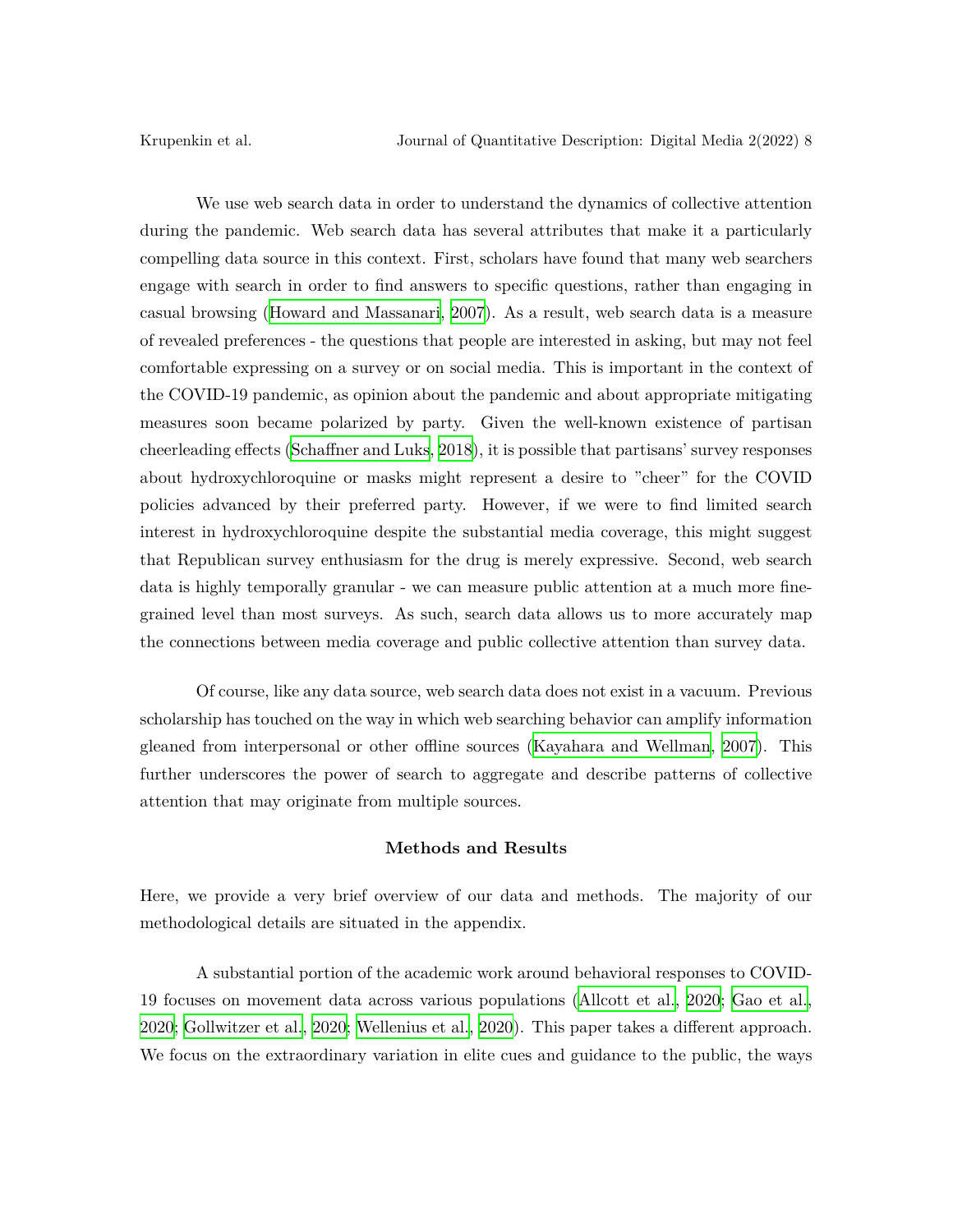in which these messages were disseminated through TV news, and presidential press conferences, and their relationship to the public's information-seeking behavior.

We leverage data from multiple sources including: television news transcripts, presidential press conference transcripts, Nielsen television viewership, and Bing search data to explore narratives and agenda-setting around COVID-19 media coverage.2 We use automated text analysis of complete transcripts of national cable news, network news and local news from around 800 local TV channels across all 210 Designated Media Areas to determine what the mainstream media is saying. We use an expansive COVID-related keywords search to pull out any content that could be about COVID-19. We supplemented this with automated text analysis of presidential press conferences transcripts to determine how the press conferences was covered by mainstream television media. We also use television viewership data, specifically focusing on just total numbers of viewers per half hour, to understand both the magnitude and relative public exposure to viewing of cable news overall and during presidential press conferences. Finally, we use Bing search data to understand the general public's information-seeking behavior regarding different narratives and topics.

#### **Early Media Narratives about COVID-19 are Highly Polarized**

We start by investigating the top most polarized phrases, using their log-odds ratios [\(Dem](#page-27-8)[szky et al.](#page-27-8), [2019\)](#page-27-8) between Fox News (or FOX) and MSNBC. Figure 1 shows the top 25 polarized n-grams (with two or more words) between the two networks. Note the top terms on MSNBC focus on the Trump Administration and marginalized communities, while the top terms on FOX focus on blaming China and other news organizations. This figure, while interesting, mixes between selection of topic choices, and framing coming from within topic terms.

In Table 1 we pull for a slightly longer list of terms to show a few themes. First we manually cluster some of the "general" terms to highlight how FOX blamed China and the mainstream media, while MSNBC focused on those most affected directly by the pandemic: workers at processing plants and minority populations. Further, countering FOX's main

<sup>2</sup>The Microsoft's Institutional Review Board (ID: 659) approved the use of search data for this research.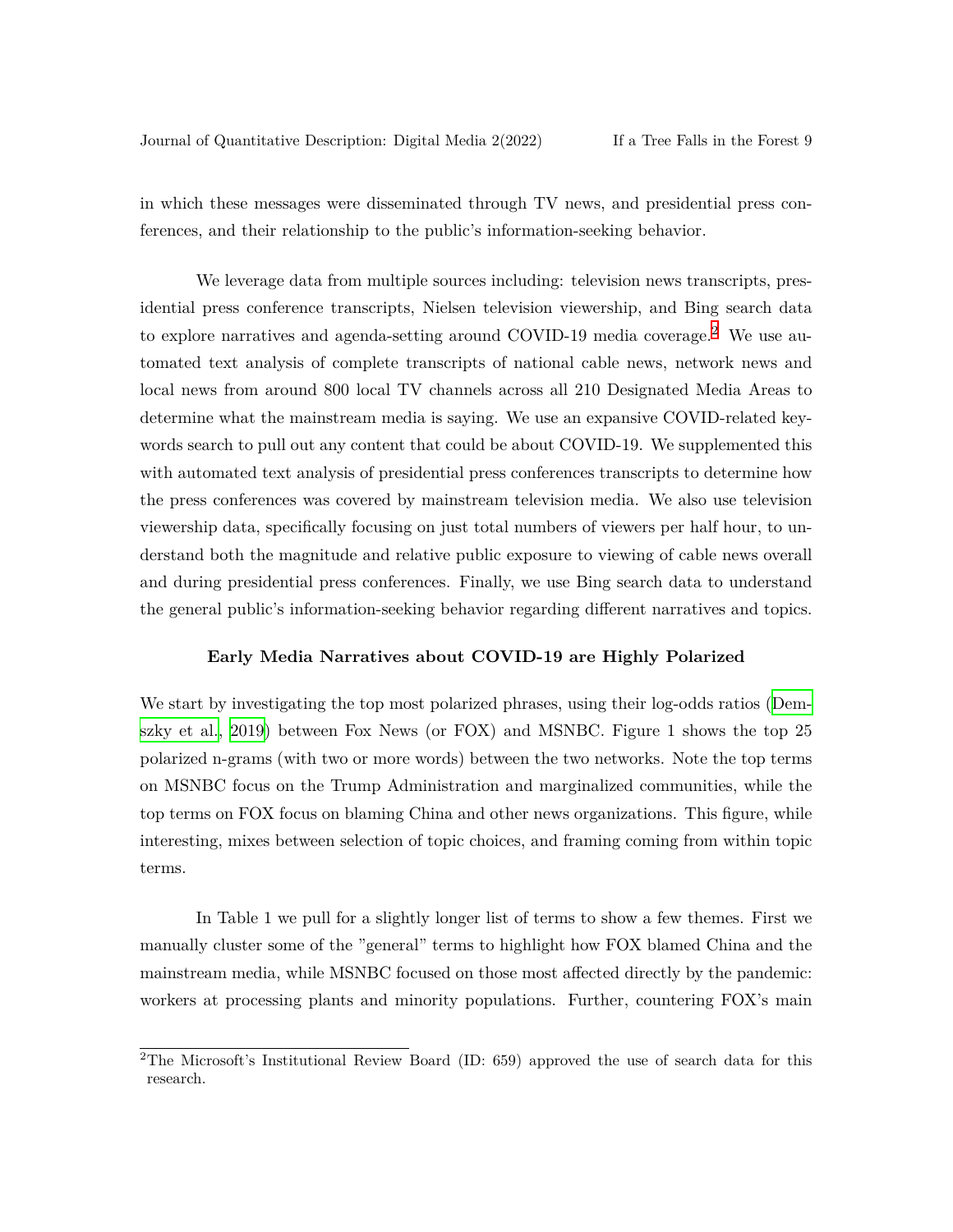narrative, MSNBC focused on blame towards President Trump. Table 1 also shows the different words associated with a few interesting keywords, to better illustrate framing. When discussing hydroxycholoroquine ("chloroq"), FOX focused on the success and promise of this potential treatment, while MSNBC focused on skepticism (misinformation) and related mentions of ill-advised remedies (such as injecting disinfectants or ingesting bleach). Both networks talked about "reopening economy", but FOX focused on the benefits, while MSNBC focused on the risks. Not surprisingly for "testing" FOX focused on the plans, some of which failed to materialize, while MSNBC focuses on the problems.



**Figure 1. Polarized Phrases between MSNBC and Fox.**

*Note.* Top 25 most polarized n-grams (2 or more words) between MSNBC and Fox.

Examining the top polarized terms, and the top terms by keywords, is informative, but crude and manual. In the next step, we ran a 100-topic structural topic model [\(Roberts](#page-29-7) [et al.,](#page-29-7) [2014](#page-29-7)) over the data, dropping 31 of 100 topics at non-germane to COVID-19. We use these topics as our 69 topics about COVID-19 that are covered in our time-frame from January 1, 2020 to April 30, 2020.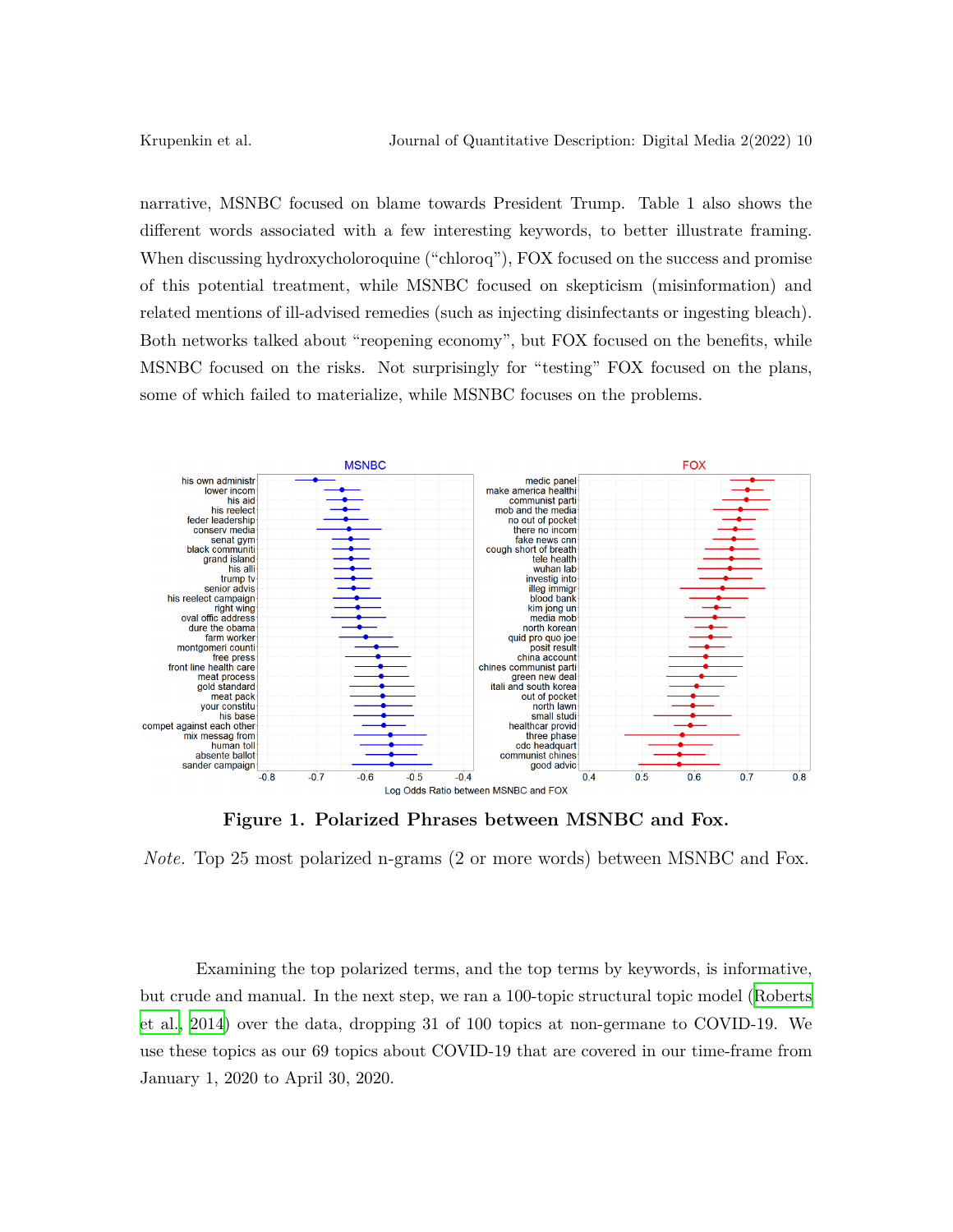Journal of Quantitative Description: Digital Media 2(2022) If a Tree Falls in the Forest 11

| Theme   | <b>FOX</b>                              | <b>MSNBC</b>                                 |
|---------|-----------------------------------------|----------------------------------------------|
| General | <i>China</i> (communist parti,<br>Blame | <i>Processing Plants</i> (grand island, jbs, |
|         | wuhan lab, chines propaganda, chi-      | meat plant, meat pack); Vulnera-             |
|         | natown); <i>Blame Media</i> (fake news  | ble Communities (lower incom, black          |
|         | cnn, fearmongering, media mob, dis-     | communiti, peopl of color, nativ             |
|         | inform campaign)                        | american, latino); <i>Blame Trump</i>        |
|         |                                         | (presid daili brief, trump tv)               |
| Chloroq | improv, treat patient, big news, re-    | misinform, bleach, cult, disinfec-           |
|         | markable, great success                 | tants, number of death                       |
| Reopen  | nasdaq, econom recoveri, overreach,     | safeti measur, contract the virus,           |
|         | pentup demand, enthusiasm               | nervous about, asymptomat carrier,           |
|         |                                         | largest outbreak, increas risk,              |
| Test    | veri impress, move fast, higher level   | undercount, cant trust, insuffici            |

**Table 1: Polarized Phrases by Theme**

*Note.* Selection of top polarized terms on FOX and MSNBC in all segments (general) and in subsets of segments that contain certain keywords (i.e., chloroq, reopen, test).

Local news and cable news has much sharper differences in selection of topics than between cable news. This may feel obvious due to the different job of local news, but ex-ante it would be reasonable to also focus on the distinct viewership of FOX and MSNBC, and how that drives differences in selection of topics. Table 2 shows the top 5 most different topics in terms of topic selection polarization by (a) MSNBC versus FOX, and (b) local versus cable news. We only include topics that have been substantially covered in this ranking. Local provides a mix of local angles such as the current number of people infected or dead, but also softer news about tourism, college, events, and information more necessary for every-day decisions of the viewers, relative to national politics.

Focusing in on the comparison between FOX and MSNBC, we chart on the x-axis of Figure 2 the selection of topics: how much do the topics skew between these two stations. This is created just as we do for Table 2, and you can see many of the top topics by difference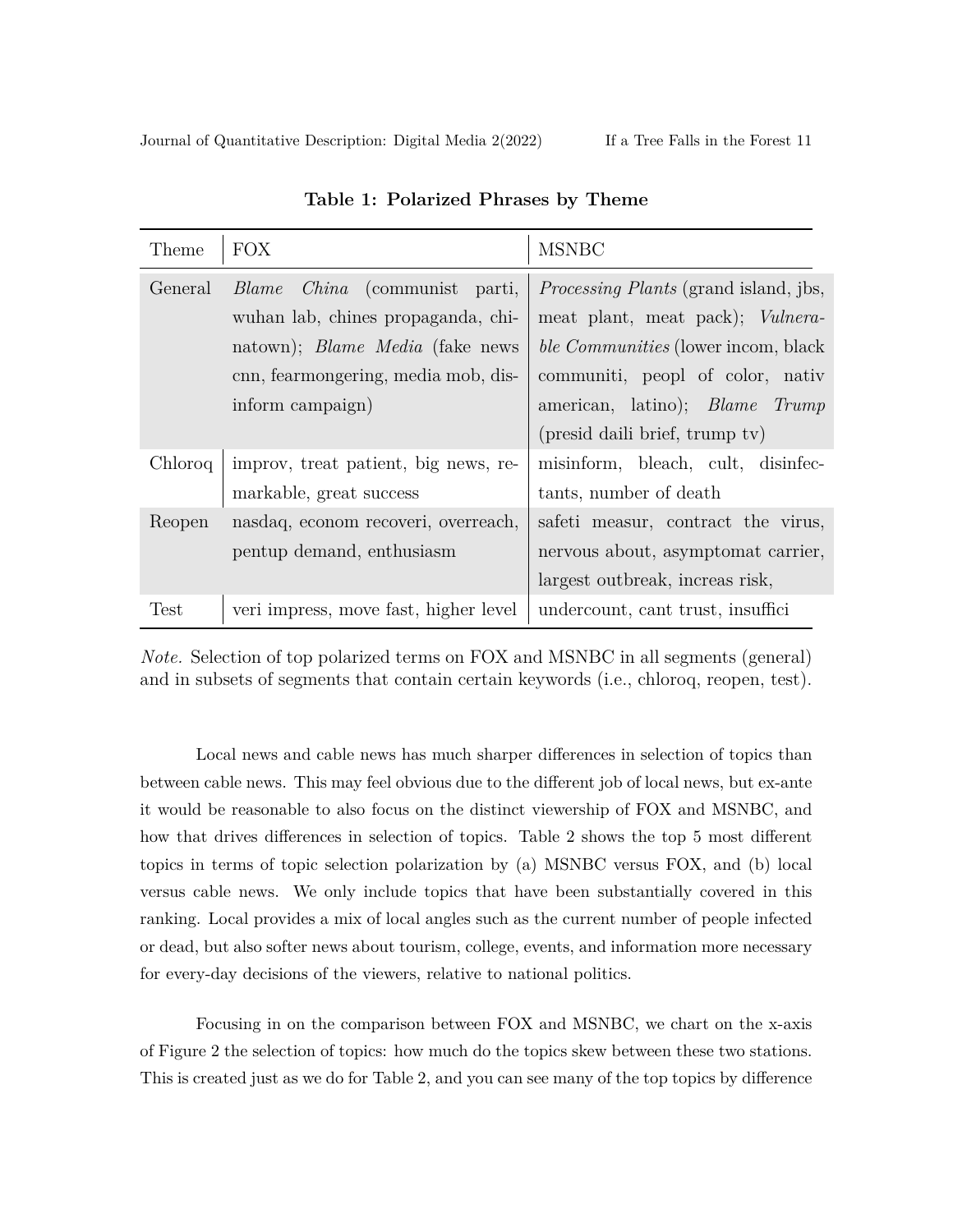on the far right of Figure 2, as highly polarized by topic selection. Among the topics that MSNBC was very keen to talk about are: Facts and Science, Racial Disparities, Frontline Workers, and Nursing Homes, while FOX disproportionately discussed China Blame, Blood Immunity, Market Impact, and Health Complications. On the y-axis we show the framing or polarization (i.e., how much the terms differ) within a topic ([Gentzkow et al.](#page-27-9), [2019;](#page-27-9) [Demszky et al.,](#page-27-8) [2019](#page-27-8)). Whereas in Table 1, we did this crudely in when we examined polarized terms within keywords, this figure provides a more principled way of examining the polarization by systematically examining topics.

**Table 2: Topics Disproportionately Covered by Different News Outlets**

| (a  | FOX   | China Blame          | Vaccine/Treatment   | Stimulus Bill       | Stock Market      | Trump Quotes    |
|-----|-------|----------------------|---------------------|---------------------|-------------------|-----------------|
|     | MSNBC | Facts and Science    | Racial Disparities  | <b>PPE</b> Shortage | Ventilator Supply | Testing         |
| (b) | Local | Increase Local Cases | Schools             | Food Insecurity     | Health Officials  | Business Impact |
|     | Cable | Facts and Science    | Case Numbers/Models | Trump Quotes        | China Blame       | WH Task Force   |

*Note.* Top 5 topics by size of selection difference between (a) MSNBC versus FOX (b) local versus cable news.

There are many topics with high polarization of coverage and low differences in framing<sup>3</sup>. This is expected as framing differences can only emerge when the topic is sufficiently covered by both stations. FOX liked to talk about travel restrictions more than MSNBC (about mean on the x-axis), but they used very similar language to each other conditional on discussing the topic (bottom on the y-axis). Three interesting topics that stand

<sup>&</sup>lt;sup>3</sup>In some respects, the tradeoff between topic selection and topic framing is a function of the number of topics used. For example, if we had run a model with 1000 topics, we would have many tiny topics with high topic selection effects but low topic framing effects. However, this is true only to a point. If differences in our topic data were purely a function of selection versus framing, we would see two clusters of topics. First, a cluster of topics with low framing polarization but high selection polarization, filled with topics that have a small number of documents, where each network's particular spin on a topic would be assigned its own topic. The second cluster would be of large topics with high framing polarization and low selection polarization, where the differences between multiple networks are reflected in the framing polarization measure. This is not the pattern we see in Fig 2, where the largest topics (Transmission, WH Task Force, Facts  $\&$  Science) have relatively small topic framing polarization, but vary substantially in their levels of topic selection polarization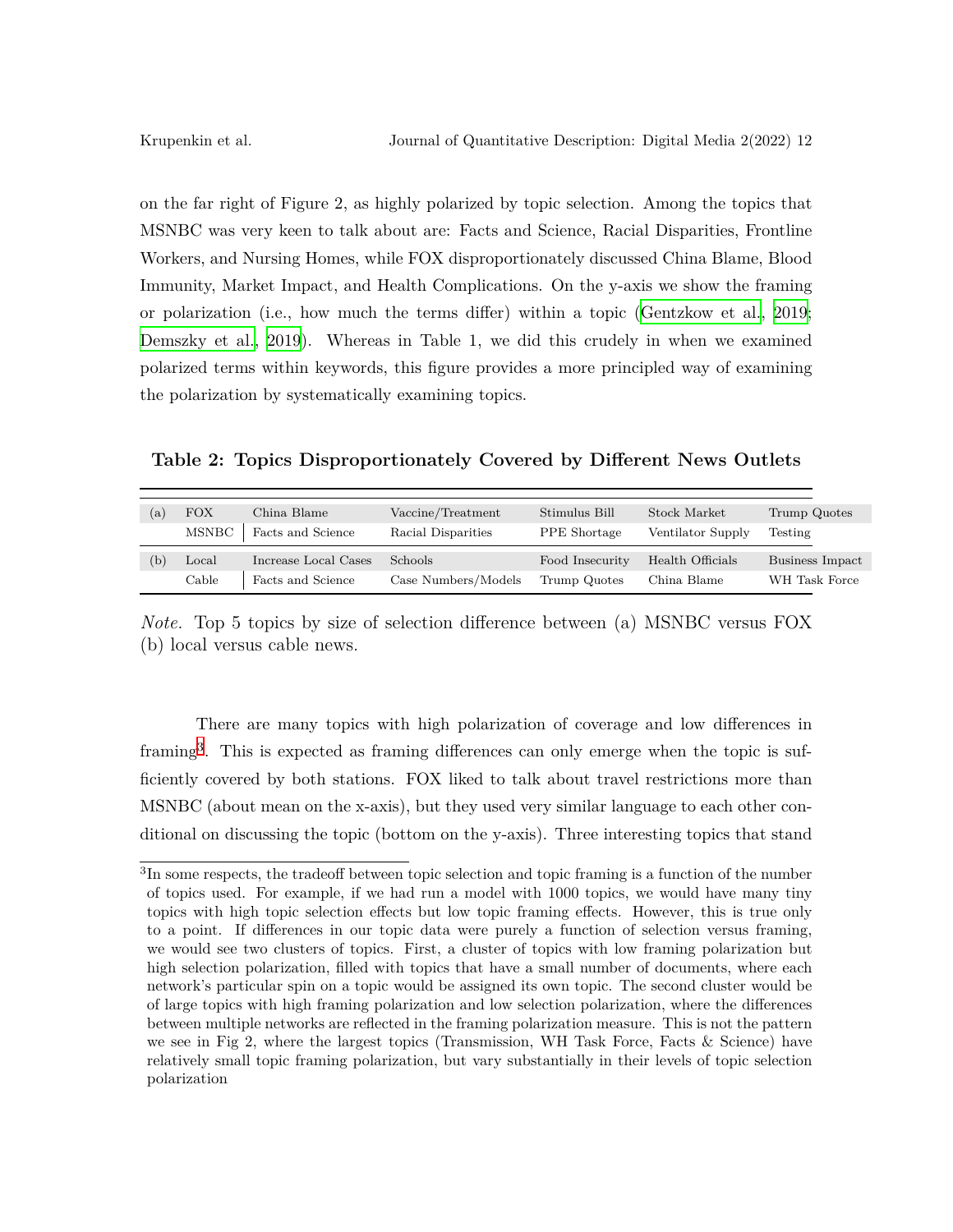out for differences in framing are Food Production, Foreign Response, and Disinfecting. FOX and MSNBC used very different language when discussing these topics. For example, in Food Production MSNBC talked about infections and deaths at food processing plants, while FOX focused on the quality and reliability of the supply chains.



**Figure 2. Polarization of COVID-19 Topics Between Fox News and MSNBC.**

*Note.* Selection and framing differences between Fox News and MSNBC in their coverage of COVID-19 from January 1 to April 30, 2020. X-axis displays topicselection polarization and y-axis displays term-selection polarization. The units of value on both the x-axis and y-axis are the z-score. Size of the dots corresponds to the mean topic proportion for that topic across the dataset. Red dots were topics discussed more by Fox News, Blue dots were topics discussed more by MSNBC.

#### **Resonance and Contrast between Press Conferences and Media Narratives**

In the previous section, we showed that, even during a time of crisis, the media has ample room to choose what to talk about and how to talk about it. On the other hand, President Trump held daily briefings during the early stage of COVID-19 pandemic, which provided him a unique opportunity and platform to provide his own narratives. Between the media and the president, how were the messages about COVID reflected by the general public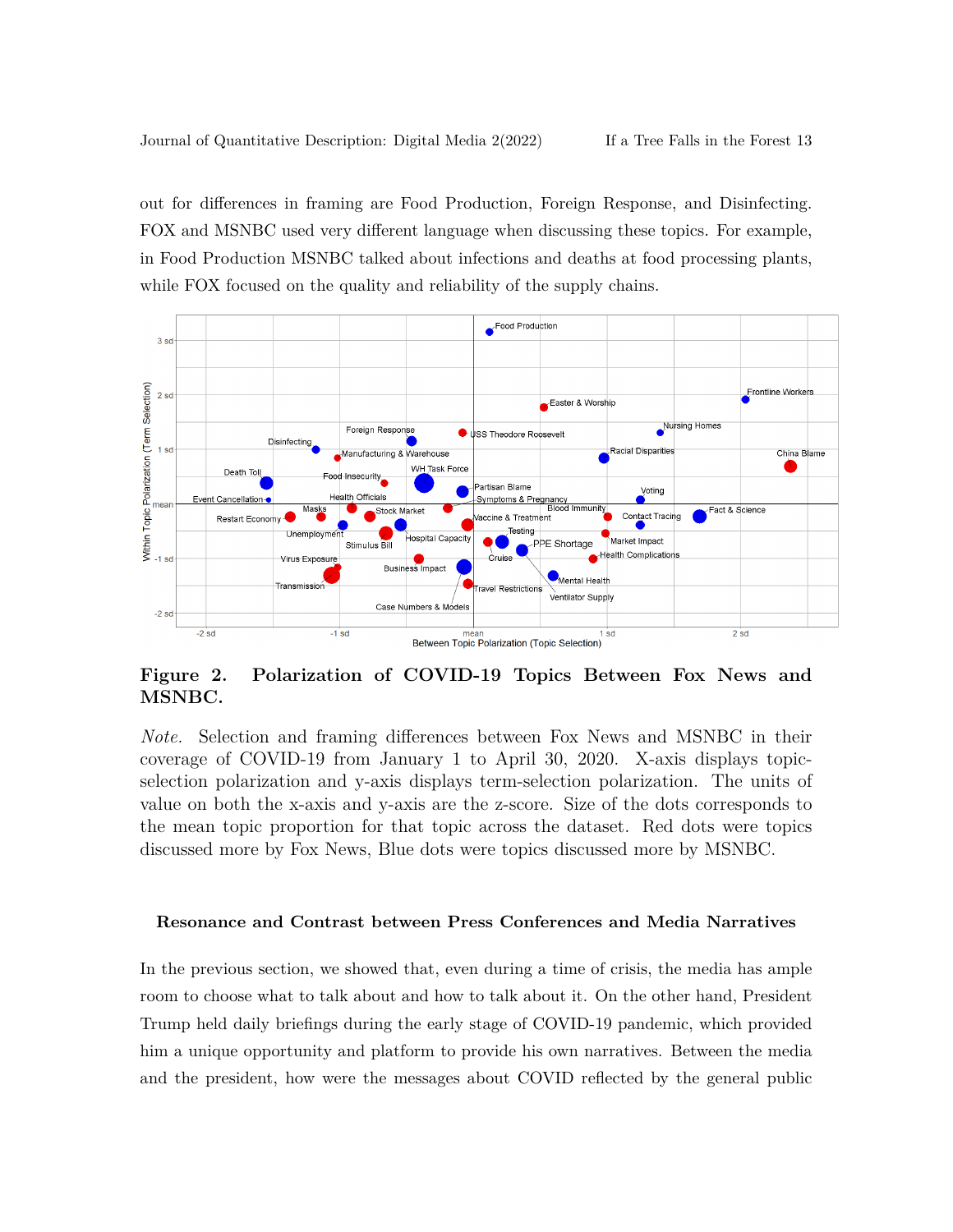and how were these messages related to one another? In this section, we investigate these questions.

To understand how the three cable news channels covered the President's daily briefings, we examined the semantic textual similarity between cable news content and Trump's speech in the daily briefings. Thanks to the recent advances in Neural Network methods for Natural Language Processing, we leveraged the state-of-art sentence BERT model to obtain vector representations for text segments via neural embeddings ([Reimers](#page-28-10) [and Gurevych,](#page-28-10) [2019\)](#page-28-10). Recent studies have documented that these embedding models are incredibly good at capturing context and semantic meaning of text and are particularly suitable for measuring semantic textual similarity [\(Camacho-Collados and Pilehvar](#page-26-9), [2018\)](#page-26-9).

In Figure 3, we show the average semantic textual similarity before, during, and after presidential briefings between news content and Trump's daily briefing. The similarities between cable news and the President's daily briefing before the briefings occur is relatively low compared to the during and after periods, as we would expect. The similarities jump during the time of press conference as the three cable channels begin to carry the event live to different extents. FOX has a significantly higher semantic textual similarity with Trump's speech than the other two cable news channels. Note that the similarities are not approaching one (i.e., the maximum similarity) during the press conference for two reasons: 1) the different channels insert their own commentaries and carry the event live to different extents; 2) the two sources of text content (i.e., TV and press conference transcripts) are segmented differently and have different segment lengths. Nonetheless, the relative change in similarities is meaningful. The decision to carry a presidential press conference live, to interrupt with commentary or break-away at points, is a major power of the newsroom, not something the president actually forces; frequently under President Obama, and even later in the COVID-19 crisis under President Trump, they have chosen to simply ignore presidential press conferences both live and in later coverage of the day.

Post-briefings similarities drop but interestingly remain at significantly higher levels than in the before period for all channels. Although not direct causal evidence, we do not attempt to confirm the mechanism, this indeed indicates that news coverage was plausibly influenced by the president's agenda, even for MSNBC (though, to a lesser degree), a channel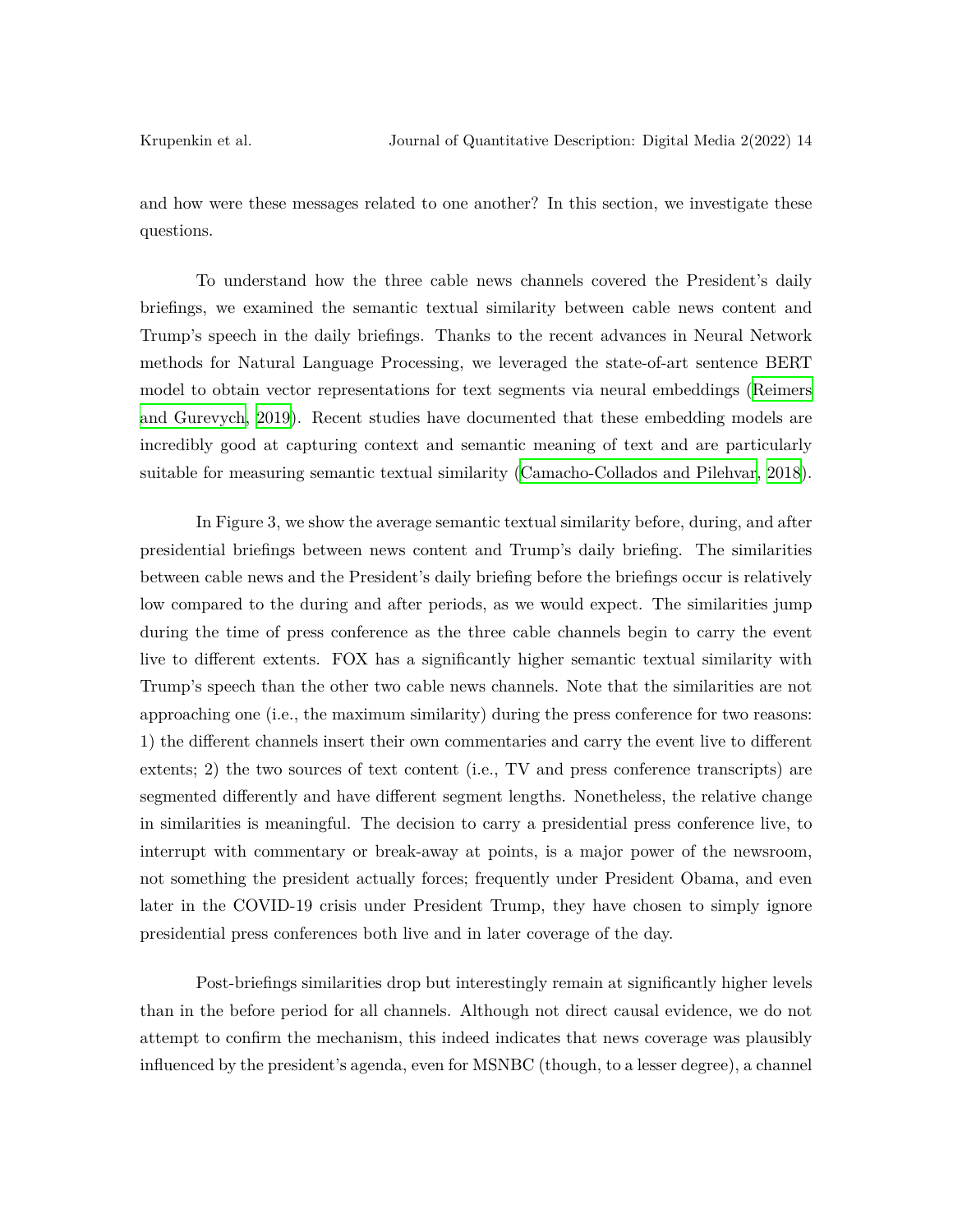that is ideologically less congruent with the president. The influence can be manifested by news coverage reiterating what the president said, and directing the discussion toward the issues brought up by the president during the briefings. Both forms of influence reflect the president's ability to set the agenda. The three shaded points and error bars in the after period represent the average similarity after we have excluded all news segments that contain at least one direct quote from Trump. That similarities of all three channels decrease after excluding direct quotes, but are still higher than their pre-briefings level indicates that the increased similarity is due to both forms of influence.



**Figure 3. Language Similarity between Cable News and Trump Presser.**

*Note.* The figure displays the average language similarity of Fox News (red), MSNBC (blue), and CNN (purple) COVID-19 news coverage with President Trump's press conference speech before, during and after the press conference. The shaded points in the after period represent similarity after removing all segments that contain direct quotes of the President's speech during the press conference. Bars represent one standard error of the mean similarity. The analysis is conducted across 39 daily Presidential press conferences held from March 14th to April 24th.

We also conducted regression modeling of the semantic textual similarity, controlling for channel and date fixed effect. The fixed effect model can account for channel-specific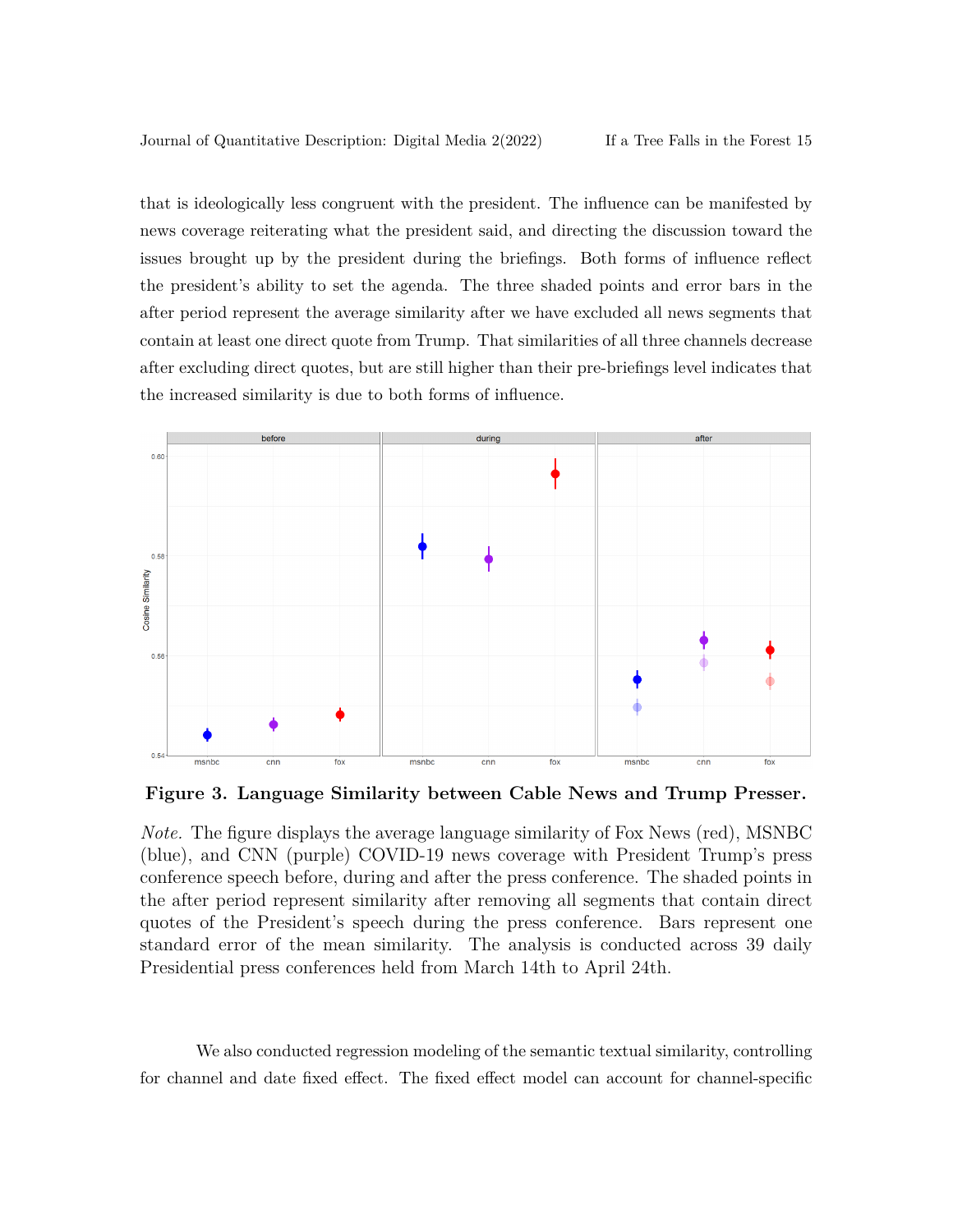heterogeneity and common time trends across channels. The modeling results produce qualitatively similar insights as Figure 3 and hence we leave the details of the models and their results to the supplementary materials. One thing to note from the modeling result is that the lifting effect of textual similarity in the after period is about 38% of the similarity in the during period, averaging across the three cable channels. Given that all channels extensively focused on Presidential briefings when they aired live, a 38% lift in similarity in the after period (relative to the during period) indicates a strong lift in magnitude.

Not only do the news media choose to what extent they cover the issues brought up by the president during his daily briefings, they also choose how to talk about them. To understand how, we adapted techniques from Genzkow et al. (2019) to measure the polarization between MSNBC and FOX based on their news content. In this case, we measured the overall term polarization irrespective of topic, grouping TV segments based on their time period relative to the press conferences (i.e., before, during, after the President's daily briefing). This provides an overall measure of the difference in language between FOX and MSNBC during each time period. Figure 4 shows that the overall term polarization between FOX and MSNBC is relatively stable on days without a presidential press conference. On briefing days, however, the polarization drops during the briefing as the channels carry the presidential briefing live, and hence have similar news content. The most interesting pattern can be observed in the after briefing period, where the polarization increases and is substantially higher than on days when a briefing did not occur. FOX and MSNBC use different language to discuss the issues provoked by the briefings, likely invoking their own spin. We draw two conclusions from Figures 3 and 4: First, COVID-19 coverage on cable news media after the president's briefings correlate with issues he focused on in the briefings, likely caused by a mix of direct (i.e., airing clips of the president speaking) and indirect (i.e., commentary about what the president said) coverage. Second, different cable news picked up on different issues with different frames, thus there was increased polarization between them on days with the president's briefings.

A clear example of post-presser polarization comes in the two cable channels' analysis of Trump's comments about using UV light and injecting disinfectant as a potential cure for COVID-19. On April 24th, 2020, FOX aired 13 segments that contained the terms "disinfectant|bleach" and "trump|president". In the same time period, MSNBC aired 64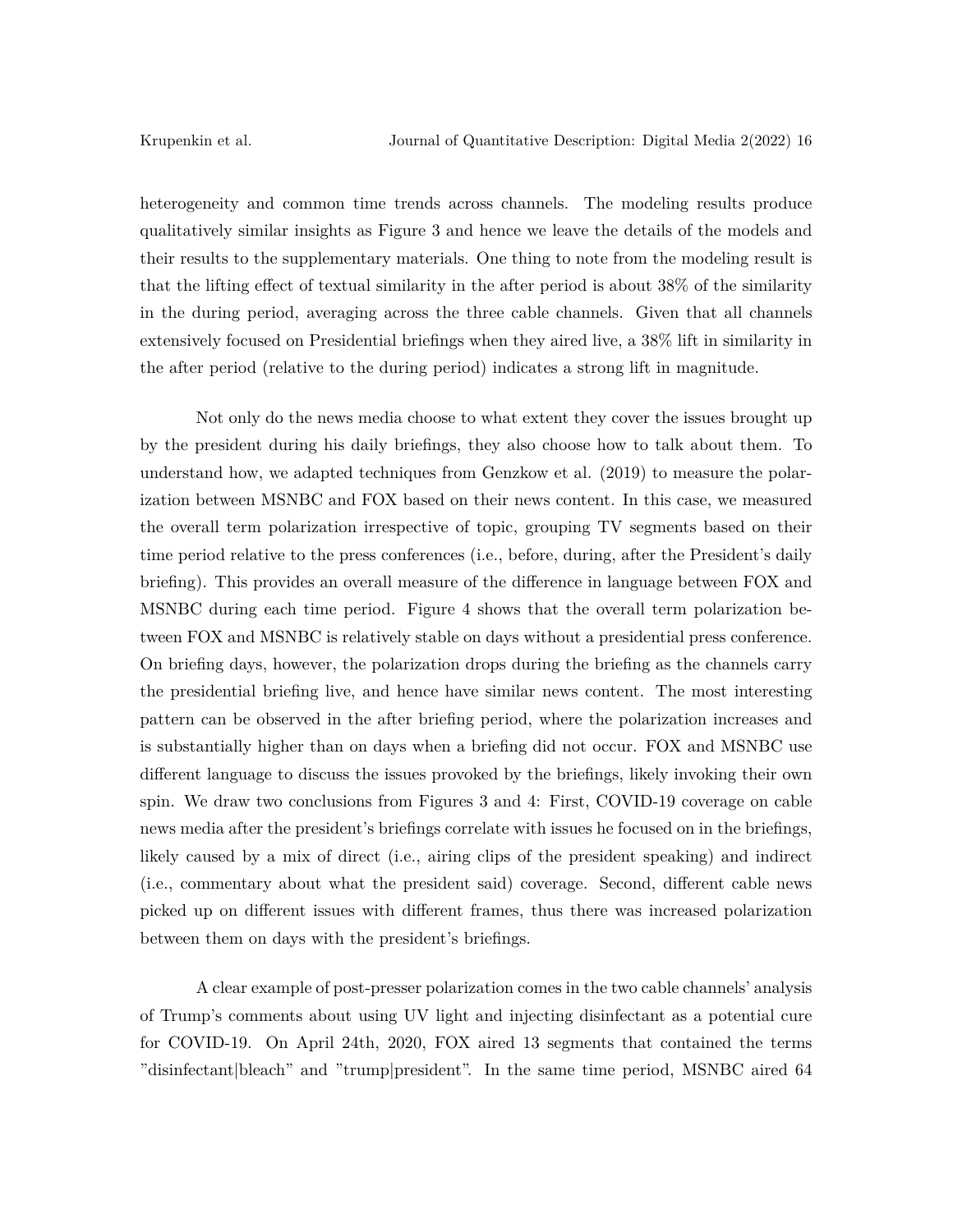Journal of Quantitative Description: Digital Media 2(2022) If a Tree Falls in the Forest 17



segments. The tone and content of the segments varied dramatically.

**Figure 4. Polarization Between FOX and MSNBC on Dates With and Without a Presser.**

*Note.* The average overall (topic-independent) term polarization between Fox News and MSNBC before, during, and after the briefings (red); and for dates when no briefing was held (black). Bars are one standard error of the mean term polarization. The President's briefings had a polarizing effect on subsequent COVID-19 coverage.

FOX responded by defending Trump's claims as medically sound. "Just when you thought we were only talking about science fiction, there is this tonight from Cedars Sinai a statement acknowledging that they are in fact in the preclinical stages of developing a technology that harnesses intermittent UV light for treating viruses and bacteria internally and externally." It also spent a great deal of time contextualizing Trump's remarks, including the following analysis: "When he gets new information he likes to talk about it out loud and he really has the dialogue and so that is what the dialogue he was having about the concept of some sort of way to get ultraviolet light inside the body, though the president was correct and in fact earlier this week a company out of Colorado announced it studied the new device that would invent l.e.d. light that admitted UV rays into breath tubes and ventilators in that way he could attack the virus from inside the trachea."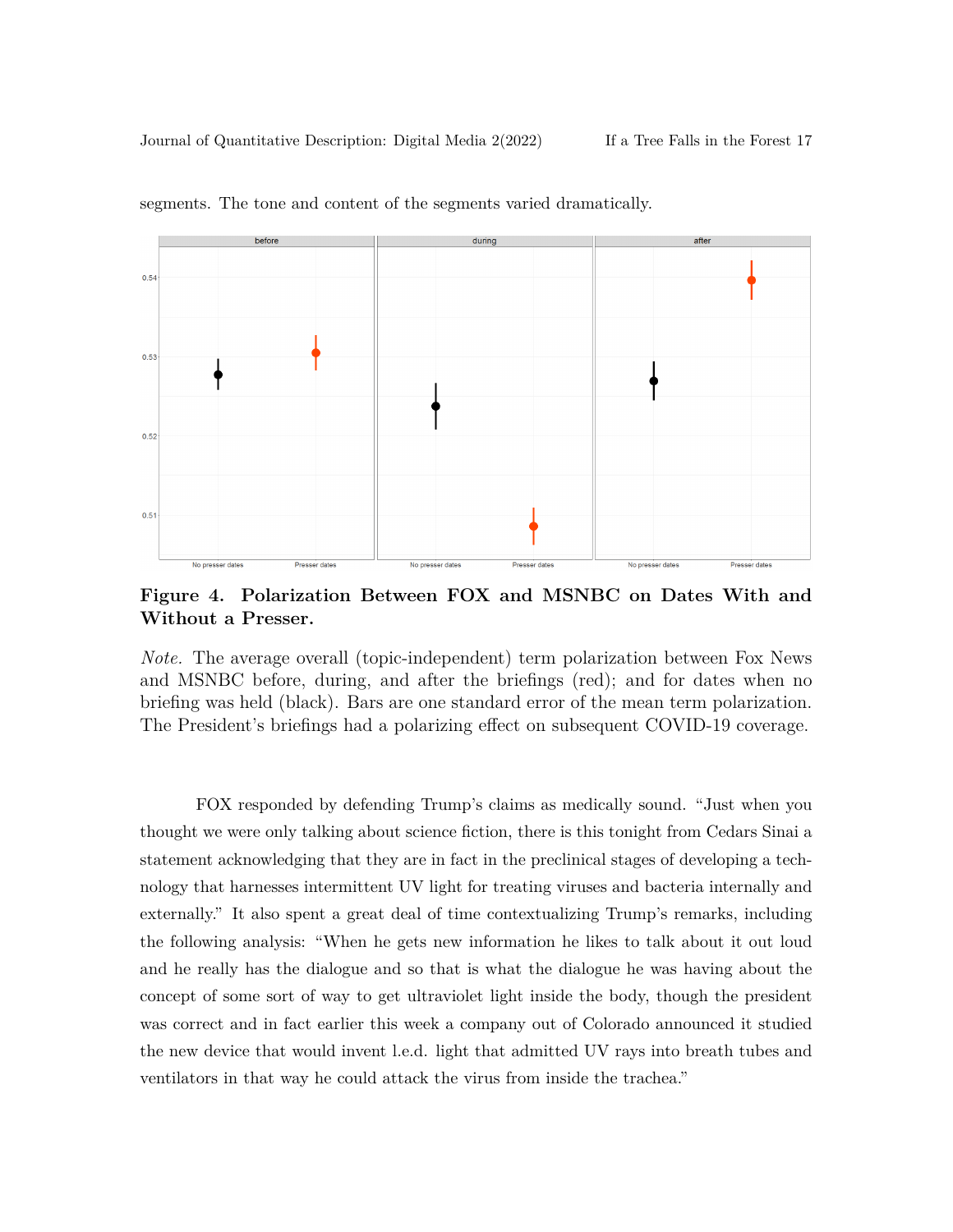On the other hand, MSNBC did not imply that there was any scientific merit to Trump's claims, focusing on how his comments illuminated his lack of understanding and unfitness for the job. "The idea of telling people to inject or use you know disinfect and take them and have Lysol company have to come out and say please don't do that and doctors all over the country today are having to kind of do a cleanup for Trump's foolish remark. It wasn't sarcasm. It was ignorance." Trump's comments were placed in a broader context of his failures as a president and his failures during the pandemic, "He is impervious to new information, often when he decides he know something, even if he doesn't know it. He has decided he knows it therefore that's the way it has to be and that's the way everybody has to pretend it has to be. Yesterday was just just a disaster. It was horrifying to listen to him recommend injecting disinfect and talk about some method of get ultraviolet light inside your body."



**Figure 5. Viewership on Presser Dates vs January.**

*Note.* TV viewership, especially on Fox News, was higher during the presidential press conferences than during comparable days in January. Post-conference cable, by virtue of being prime-time, also has substantially higher viewership than preconference cable, potentially magnifying the effect of Trump's press conferences.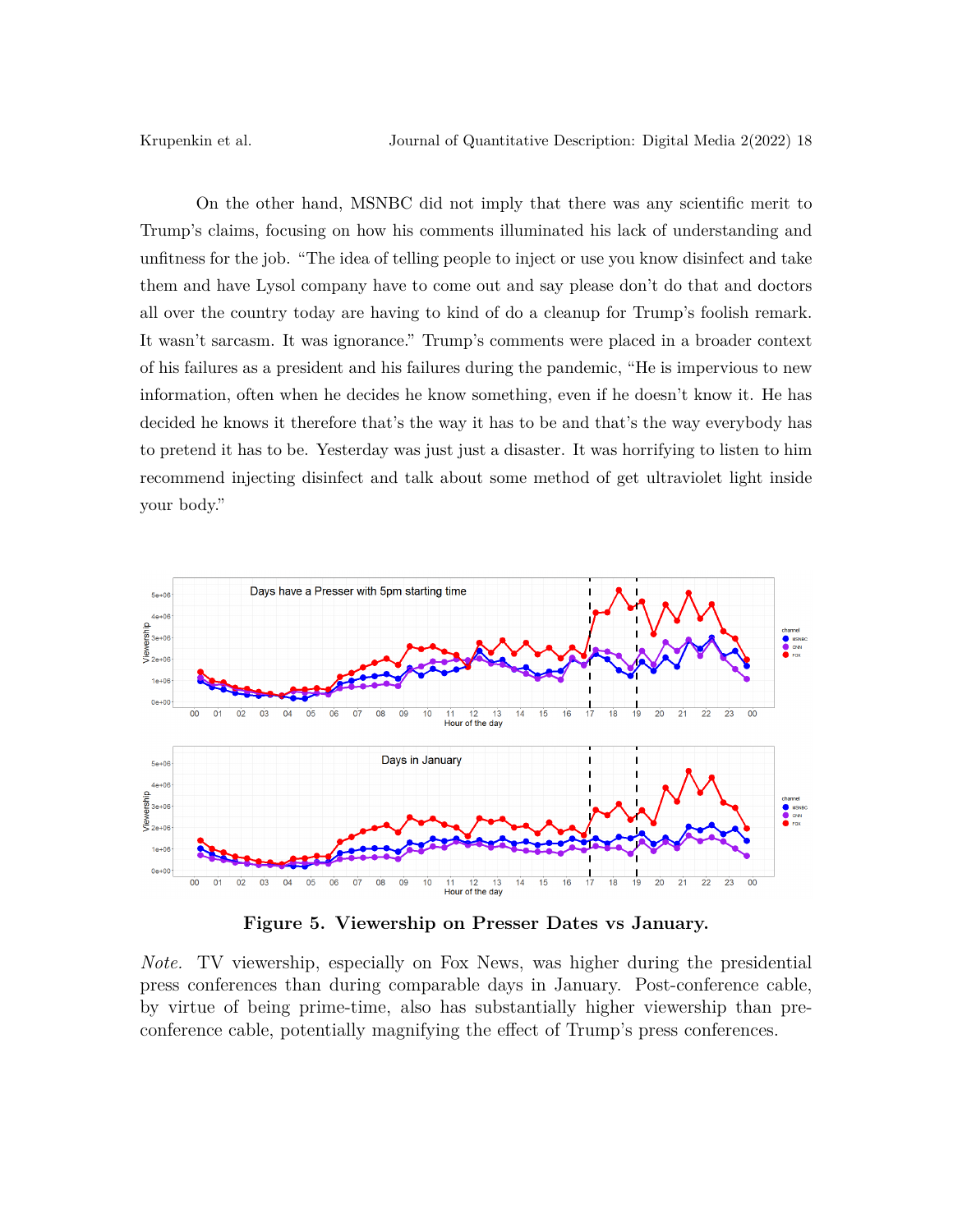Viewership data helps us further understand, compare, and contrast the agendasetting powers of the media and the president. People tuned into the president's press conference, but not to the same extent as other presidential communications, such as Oval Office addresses (for example President Trump had 41 million viewers for his immigration address on January 8, 2019). Instead, viewership was more similar to typical primetime news numbers. Yet, with several hours of primetime news in the evening and continued coverage throughout the full 24 hours: the President's viewership numbers for the 1 to 2 hour duration of his press briefings are still dwarfed by the collective viewership of mainstream news. On average, press conferences received about 8.3 million viewers across the three cable news channels, up from an average of 5.2 million across these channels during the same time of day but prior to the pandemic. However, viewership during the pandemic on a weekday when there isn't a briefing was also higher than pre-pandemic numbers, at 6.6 million, indicating that on average, during the pandemic, more people tune in in general.

It is also important to note that about 4.5 million of the 8.3 million viewers were viewing on FOX, suggesting that the president's briefings are likely reaching sympathetic viewers, rather than marginal voters. And, while viewership of FOX stayed steady into the evening, it increased on MSNBC and CNN into primetime: the 3 stations combined for about 8.7 million viewers on average for the 4 hours after the press conferences. Thus, by virtue of higher ratings and more time, post-press conference cable gets about 2.1x the viewership of press conferences. More detailed analysis of the viewership can be found in the supplementary materials.

In addition, viewers who tune in during the presidential briefings were exposed to relatively homogenous coverage of the briefings, while viewers who tune into the media after the briefings were exposed to more polarized coverage. Not only were more people exposed to the news coverage curated by the media, they were exposed to the polarized narratives set by the media. This effect further emphasizes the agenda-setting power of the media beyond that of the president's daily briefings.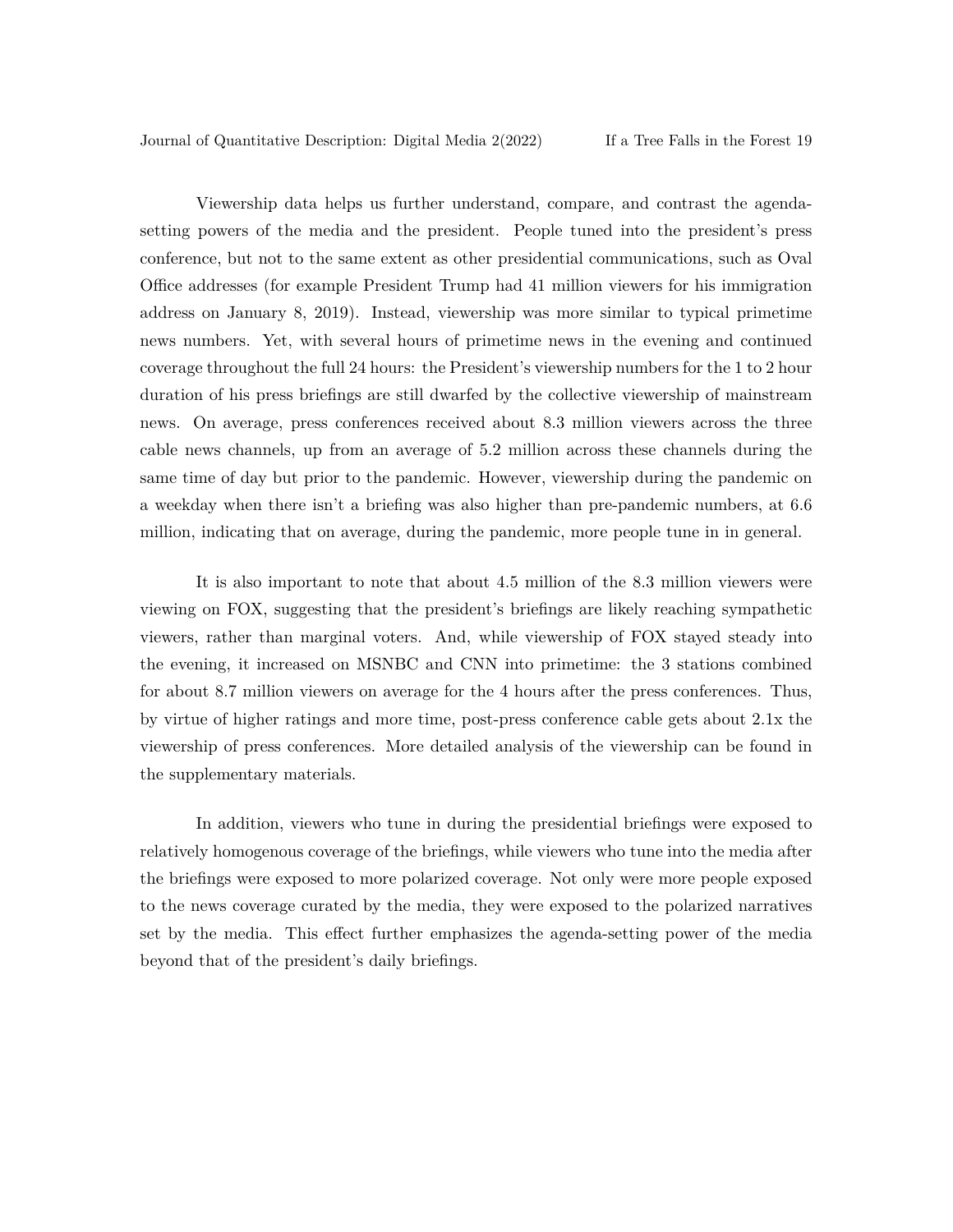#### **Searches Resemble Media Coverage More Than They Do Press Conferences**

Finally, we ask: to what degree do the president and the media influence the aspects of the COVID-19 crisis people find most relevant and important? We test it by directly comparing daily web searches for topics covered by national TV news (cable and network) with the topics most prominently featured in the president's daily press conferences.

We find that the relationship between search and television news is much stronger than the relationship between search and the president's press conferences. In Table 3, we show the association between web search volume for Topic X (as a proportion of all COVID-19 searches) and the coverage of Topic X on both TV news and the president's press conferences. We find that the proportion of a topic in national news is highly correlated with the proportion of that topic in search. However, while the association between the proportion of a topic in the press conference is positive, it is not significant and also much smaller in magnitude than the association between search and TV news. These results hold even when we examine the relationships between TV/search and presser/search separately. Columns 2 and 3 of Table 3, show that while there is a correlation between presser content and searches, it is substantially weaker than the correlation between media content and searches. Further robustness checks show that there is no significant correlation between television or press conference and search for the day before, the day after, or on random days. This shows that the regression is not picking up artifacts of search patterns across the crisis that match television coverage, but real day-to-day coverage. This all suggests that television news messages are more strongly reflected in public information-seeking behavior than those of the president.

We further explore this correlation in Figure 6. In theory, it is possible that while most topics that the president mentioned had little association with collective attention, a handful may have had a strong correlation. Similarly, the strong relationship between search and media may be the artifact of only one or two topics. To test this, we plot the normalized search proportion and normalized media/press conference proportion for the top 8 topics with the strongest correlation between media/search and presser/search. Panel A of Figure 5 shows that the 8 topics have a clear, consistent, and visually striking association between their media coverage and their search proportion - on days when the media covers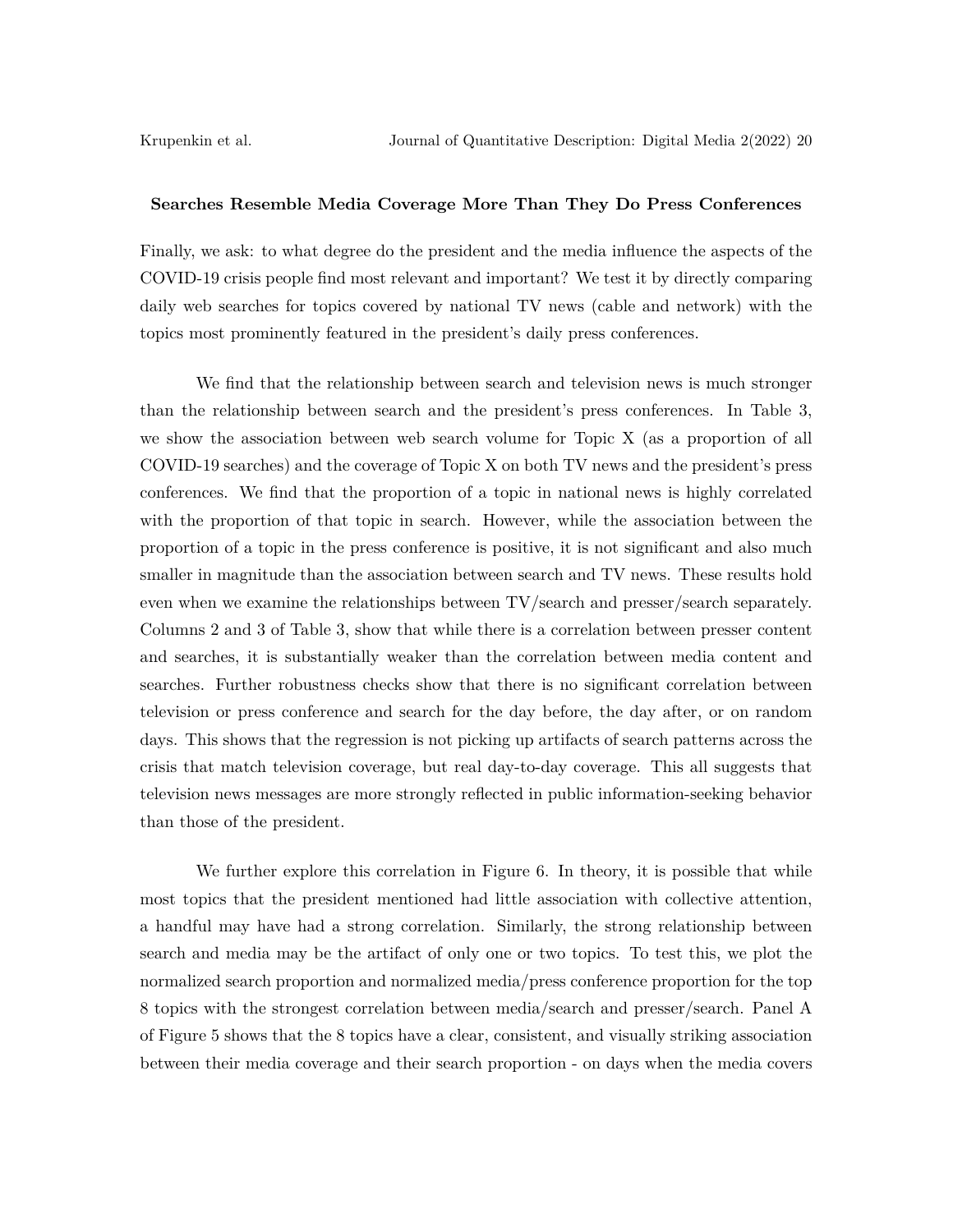these topics the most, we see that these topics' share of COVID-19 searches is high as well. Panel B of Figure 5 shows little to no relationship between even the topics with the highest correlation between press conference and search. If anything, many of these topics seem to relate to upcoming events ("graduation", "event cancellation", "reopening"), suggesting that the correlation is likely driven by the contemporaneous relevance, rather than any potential agenda setting. These two panels further reinforce the finding that the public's search interest in COVID-19 topics were more congruent with media coverage than the president's press conferences.

|                           |                        | Dependent variable:    |                        |  |
|---------------------------|------------------------|------------------------|------------------------|--|
|                           | Web Searches For Topic |                        |                        |  |
|                           | $\left(1\right)$       | (2)                    | (3)                    |  |
| Media Proportion          | $0.129***$ $(0.027)$   | $0.133***$ $(0.027)$   |                        |  |
| <b>Presser Proportion</b> | 0.015(0.019)           |                        | $0.034*$ $(0.018)$     |  |
| Date                      | $0.025**$ (0.013)      | $0.025**$ (0.013)      | $0.026**$ (0.013)      |  |
| Day of Week FE            | X                      | X                      | X                      |  |
| Topic FE                  | X                      | X                      | X                      |  |
| Topic x Date FE           | X                      | X                      | X                      |  |
| Constant                  | $-469.924**$ (233.270) | $-470.032**$ (233.309) | $-476.755**$ (232.542) |  |

**Table 3: Media and Presser Topics Reflected in Search**

*Note.* Proportion of topics in web search regressed on proportion of topics in mainstream media and press conferences. Regression is binomial logit, with a search for Topic X counted as a success, and any other search containing the terms "covid", "corona" or "virus" counted as a failure. Standard errors clustered by date.

How do we square these results with the results of the previous section, which finds increased congruence between press conferences and media narratives in the postpresser period? On average, while congruence between the press conferences and the media increased in the post-presser period, the press conferences did not dominate media coverage. As a result, we see that there is more congruence between media coverage and searches than there is between press conferences and searches.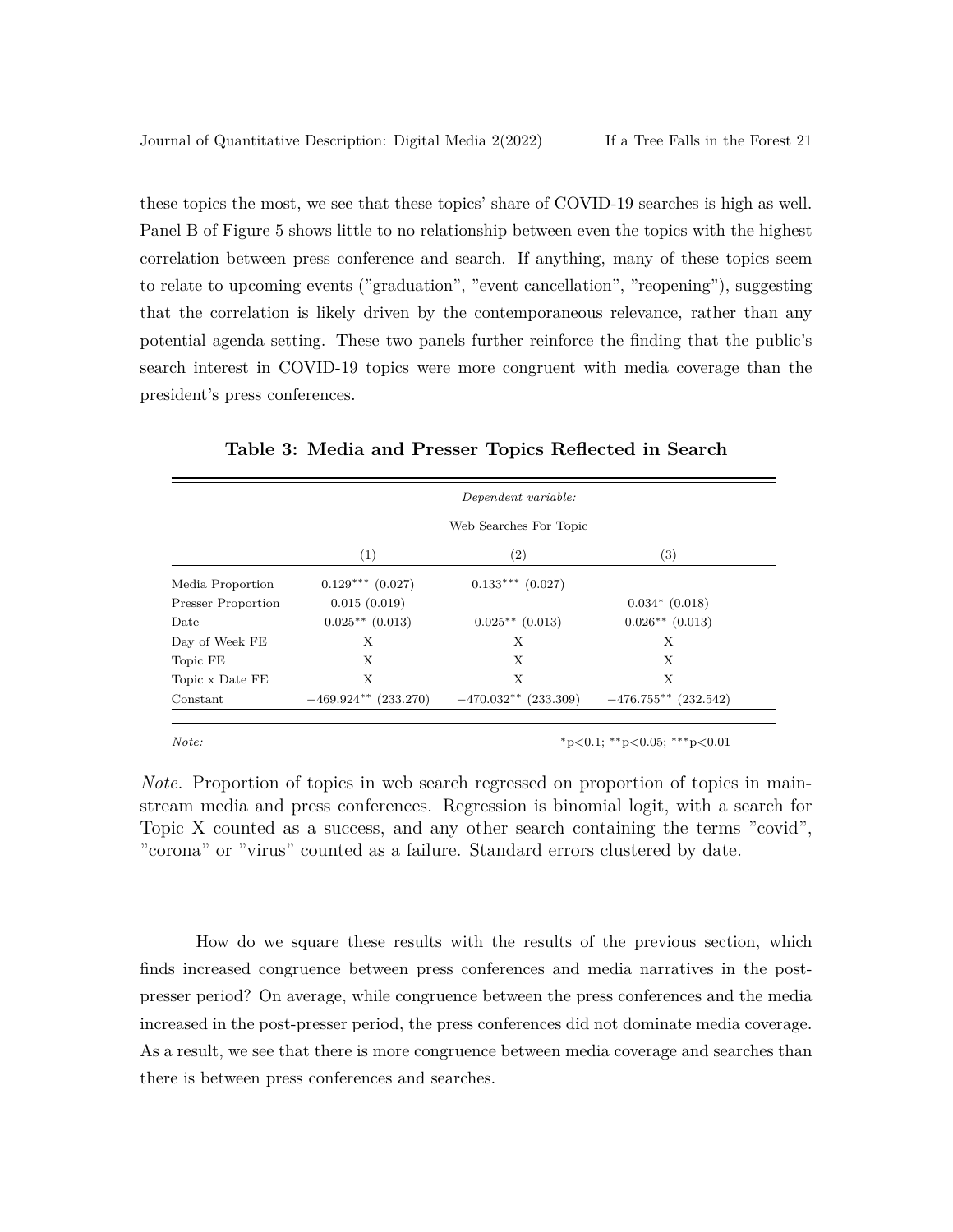

**Figure 6. Most Correlated Media/Search and Presser/Search Topics**

*Note.* Normalized proportion of coverage about COVID-19 on a particular topic covered on cable and network news (Fox News, MSNBC, CNN, ABC, NBC, and CBS) compared with search as proportion of search about COVID-19 on a particular topic. A date with a value of "1" represents that date with the highest proportion of media/presser/search for that topic, and all other y-axis values represent the relationship between that date and the date with the highest proportion.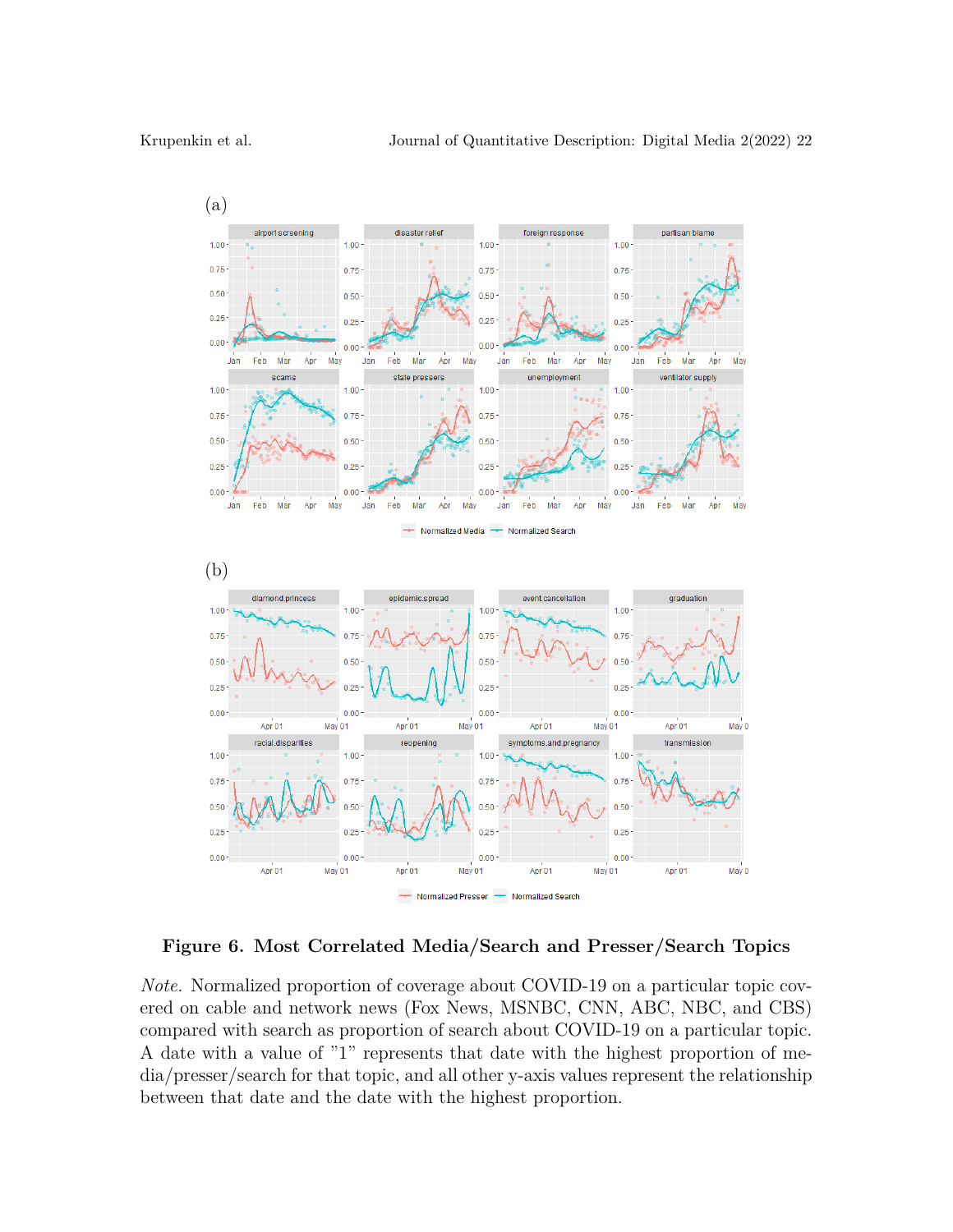#### **Discussion**

The early stages of the COVID-19 crisis generated a unique set of informational circumstances in the US. The issue was so overwhelming that it became a top news story for months, dominating media coverage across outlets of all ideological stripes. Furthermore, the president leveraged his bully pulpit to deliver daily press conferences, which were usually televised and often contained significant misinformation. Throughout all this, many Americans were stuck at home, glued to their television sets for updates on a crisis that had already altered many aspects of their daily lives.

The COVID-19 crisis also posed a singular challenge for the mainstream media: What aspects of the pandemic were most important for the public to know? Should media outlets run presidential communications live, even if those communications often contain misinformation? How much time should they devote to disagreeing with inaccurate claims about the virus? We find substantial differences in the topics covered by outlets that are ideologically right versus left of the center, including differing assignations of blame, concerns about COVID-19 vulnerability, and recommended solutions. Furthermore, we found that in the time period after press briefings, FOX and MSNBC were more likely to disagree than the same time period on days with no press briefings.

Despite the extraordinary power that the president wields in times of crisis, harnessed to its fullest by President Trump with his daily press conferences, there was little evidence that he controlled which aspects of COVID-19 the public searched for. Instead, we find that web searches tracked media coverage to a much greater extent than they tracked the president's press conferences. These results provide valuable information about choices different media outlets made in covering this public health emergency, and how those choices interacted with communication choices made by the president. Ultimately, the narratives presented by the media emerged much more consistently within users' web searches, even after taking into the account the relationship between press conferences narratives and media narratives.

In the context of disaster communications by the media and government, this paper raises several important questions for further research. First, we find substantial polariza-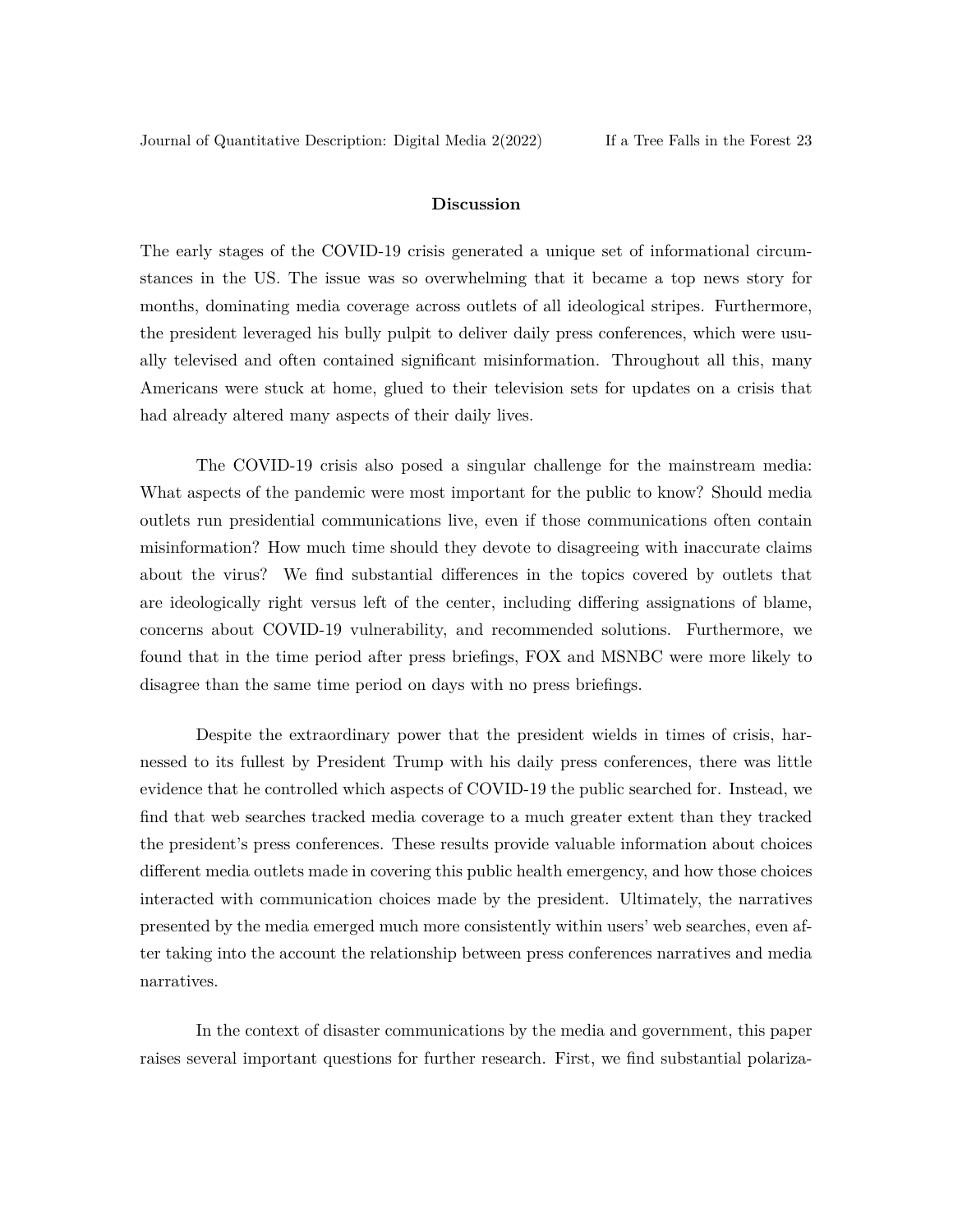tion in the topics and terms used to discuss the COVID-19 crisis. Some topics and phrases were much more common on right-leaning FOX, while others were more common on leftleaning MSNBC. On the other hand, some were common across media outlets of varying partisanship. How does the partisanship of media audience shape their choices of disaster coverage? To what degree is this polarization unique to the COVID-19 crisis, versus other disasters? Perhaps most importantly, despite substantial differences between media outlets, why were some terms and phrases common to all?

Second, we find substantial differences in pre-, during- and post- press-conference media coverage. In the post-conference time period, different media outlets may have been responding differently to the press conferences. These effects are heightened by the fact that post-press conference media coverage occurred in the prime-time TV viewing period. How much does this polarized coverage influence attribution of blame during natural disasters? To what degree is there similar media polarization after other live events centering a president or candidate, and how does it shape partisans' divergent perceptions of candidates?

Finally, we find a much larger relationship between media coverage and collective attention (web search) than between press conferences and search. This is interesting, given that the COVID-19 press conferences were atypical in two potentially countervailing ways: (1) The president had an unusual amount of influence and viewership for his press conferences, relative to virtually all other presidential communications and (2) Trump's style during the press conferences was highly unusual, with a different focus than most government communications during natural disasters. Essentially, are the conclusions we draw the result of a Trump effect, where viewers fund him entertaining but few take his suggestions literally? Or are they a broader indication of the disproportionate agendasetting power of the media, which dwarfs presidential agenda-setting power even at its peak? More research is needed to clear up these important questions.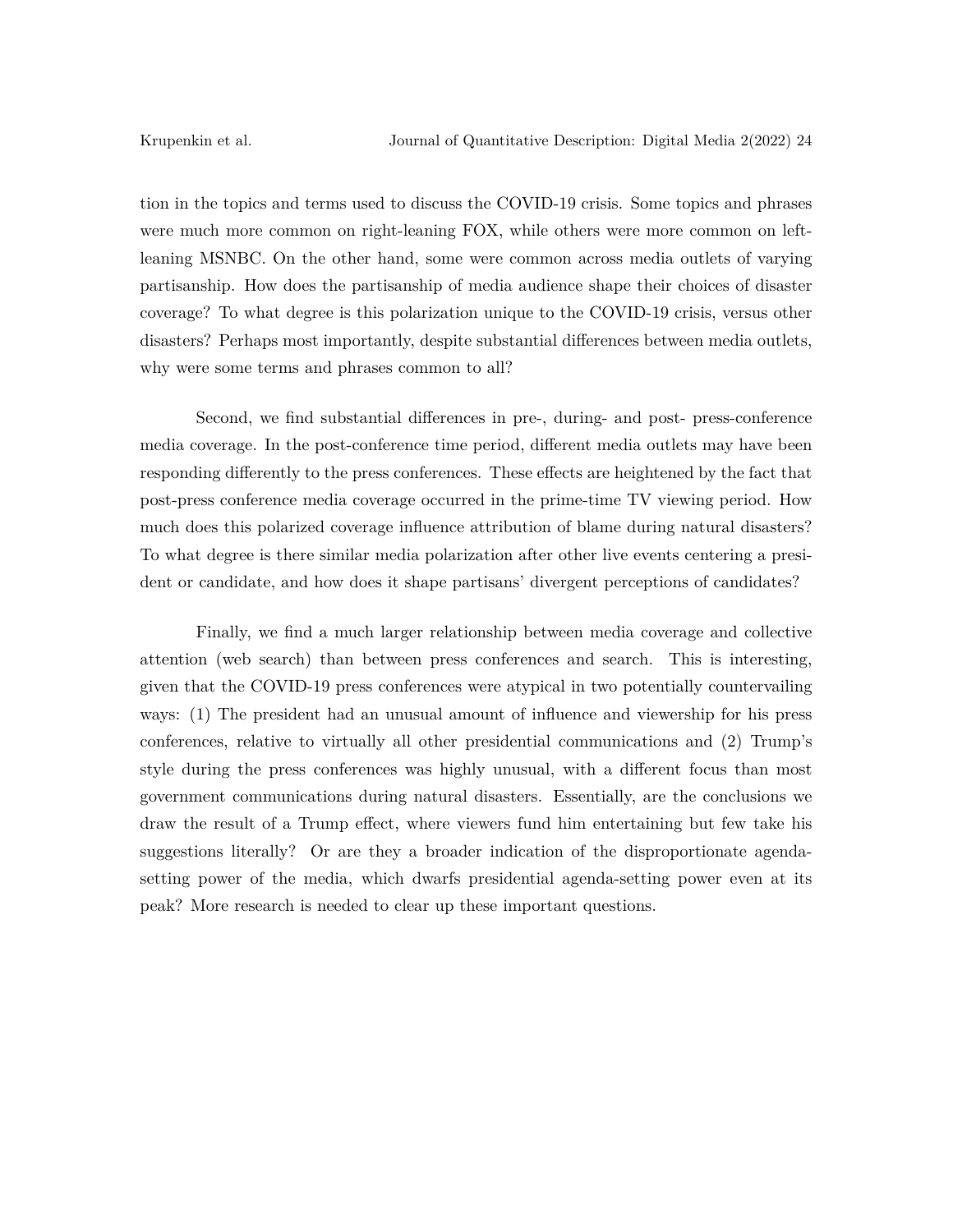#### **References**

- <span id="page-26-2"></span>Allcott, H., Boxell, L., Conway, J., Gentzkow, M., Thaler, M., and Yang, D. Y. (2020). Polarization and public health: Partisan differences in social distancing during the coronavirus pandemic. *NBER Working Paper*, (w26946).
- <span id="page-26-8"></span>Allen, J., Howland, B., Mobius, M., Rothschild, D., and Watts, D. J. (2020). Evaluating the fake news problem at the scale of the information ecosystem. *Science Advances*, 6(14):eaay3539.
- <span id="page-26-5"></span>Badger, E. and Quealy, K. (2020). Red vs. blue on coronavirus concern: The gap is still big but closing. *The New York Times*.
- <span id="page-26-6"></span>Bechtel, M. M. and Hainmueller, J. (2011). How lasting is voter gratitude? an analysis of the short-and long-term electoral returns to beneficial policy. *American Journal of Political Science*, 55(4):852–868.
- <span id="page-26-1"></span>Bode, L. and Vraga, E. (2021). Value for correction: Documenting perceptions about peer correction of misinformation on social media in the context of covid-19. *Journal of Quantitative Description: Digital Media*, 1.
- <span id="page-26-9"></span>Camacho-Collados, J. and Pilehvar, M. T. (2018). From word to sense embeddings: A survey on vector representations of meaning. *Journal Artificial Intelligence. Ressearch*, 63:743–788.
- <span id="page-26-3"></span>Canes-Wrone, B. (2001). A theory of presidents' public agenda setting. *Journal of Theoretical Politics*, 13(2):183–208.
- <span id="page-26-7"></span>Chon, M.-G. and Fondren, E. (2019). Seeing a crisis through colored glasses: How partisan media leads to attribution of crisis responsibility and government trust. *Journal of Public Affairs*, 19(4):e1950.
- <span id="page-26-4"></span>Chong, D. and Druckman, J. N. (2007). Framing public opinion in competitive democracies. *American Political Science Review*, pages 637–655.
- <span id="page-26-0"></span>Dambanemuya, H., Lin, H., and Horvát, Á. (2021). Characterizing online media on covid-19 during the early months of the pandemic. *Journal of Quantitative Description: Digital Media*, 1.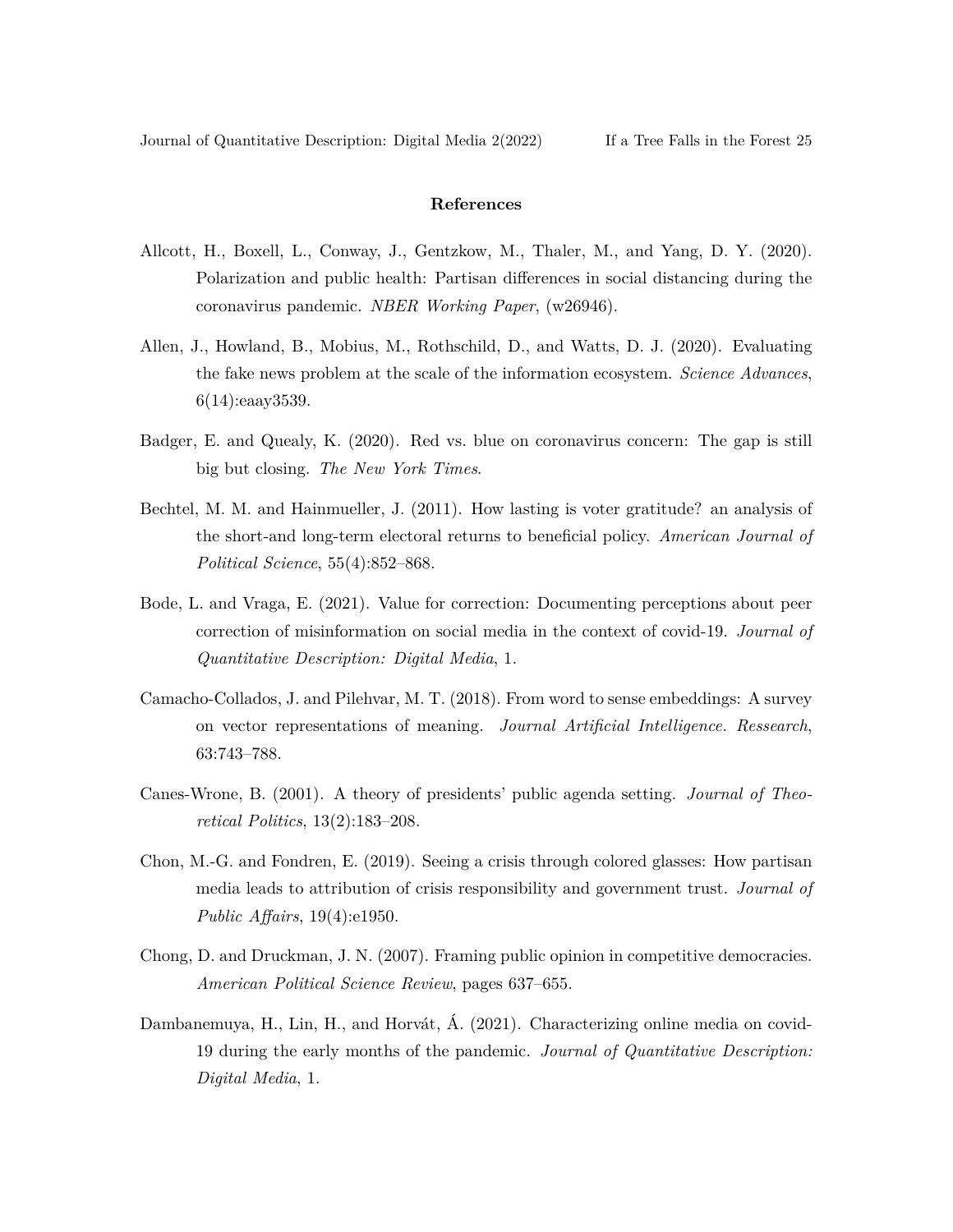- <span id="page-27-8"></span>Demszky, D., Garg, N., Voigt, R., Zou, J., Gentzkow, M., Shapiro, J., and Jurafsky, D. (2019). Analyzing polarization in social media: Method and application to tweets on 21 mass shootings.
- <span id="page-27-1"></span>Fiorina, M. P. (1981). Retrospective voting in american elections. *Yale University, New Haven CT*.
- <span id="page-27-7"></span>Gao, S., Rao, J., Kang, Y., Liang, Y., and Kruse, J. (2020). Mapping county-level mobility pattern changes in the united states in response to covid-19. *SIGSPATIAL Special*,  $12(1):16-26.$
- <span id="page-27-4"></span>Gasper, J. T. and Reeves, A. (2011). Make it rain? retrospection and the attentive electorate in the context of natural disasters. *American Journal of Political Science*, 55(2):340– 355.
- <span id="page-27-9"></span>Gentzkow, M., Shapiro, J. M., and Taddy, M. (2019). Measuring group differences in High‐Dimensional choices: Method and application to congressional speech. *Econometrica*, 87(4):1307–1340.
- <span id="page-27-0"></span>Gollwitzer, A., Martel, C., Marshall, J., Höhs, J. M., and Bargh, J. A. (2020). Connecting self-reported social distancing to real-world behavior at the individual and us state level.
- <span id="page-27-3"></span>Healy, A. and Malhotra, N. (2009). Myopic voters and natural disaster policy. *American Political Science Review*, 103(3):387–406.
- <span id="page-27-2"></span>Healy, A. and Malhotra, N. (2013). Retrospective voting reconsidered. *Annual Review of Political Science*, 16:285–306.
- <span id="page-27-5"></span>Houston, J. B., Pfefferbaum, B., and Rosenholtz, C. E. (2012). Disaster news: Framing and frame changing in coverage of major us natural disasters, 2000–2010. *Journalism & Mass Communication Quarterly*, 89(4):606–623.
- <span id="page-27-6"></span>Houston, J. B., Spialek, M. L., and First, J. (2018). Disaster media effects: A systematic review and synthesis based on the differential susceptibility to media effects model. *Journal of Communication*, 68(4):734–757.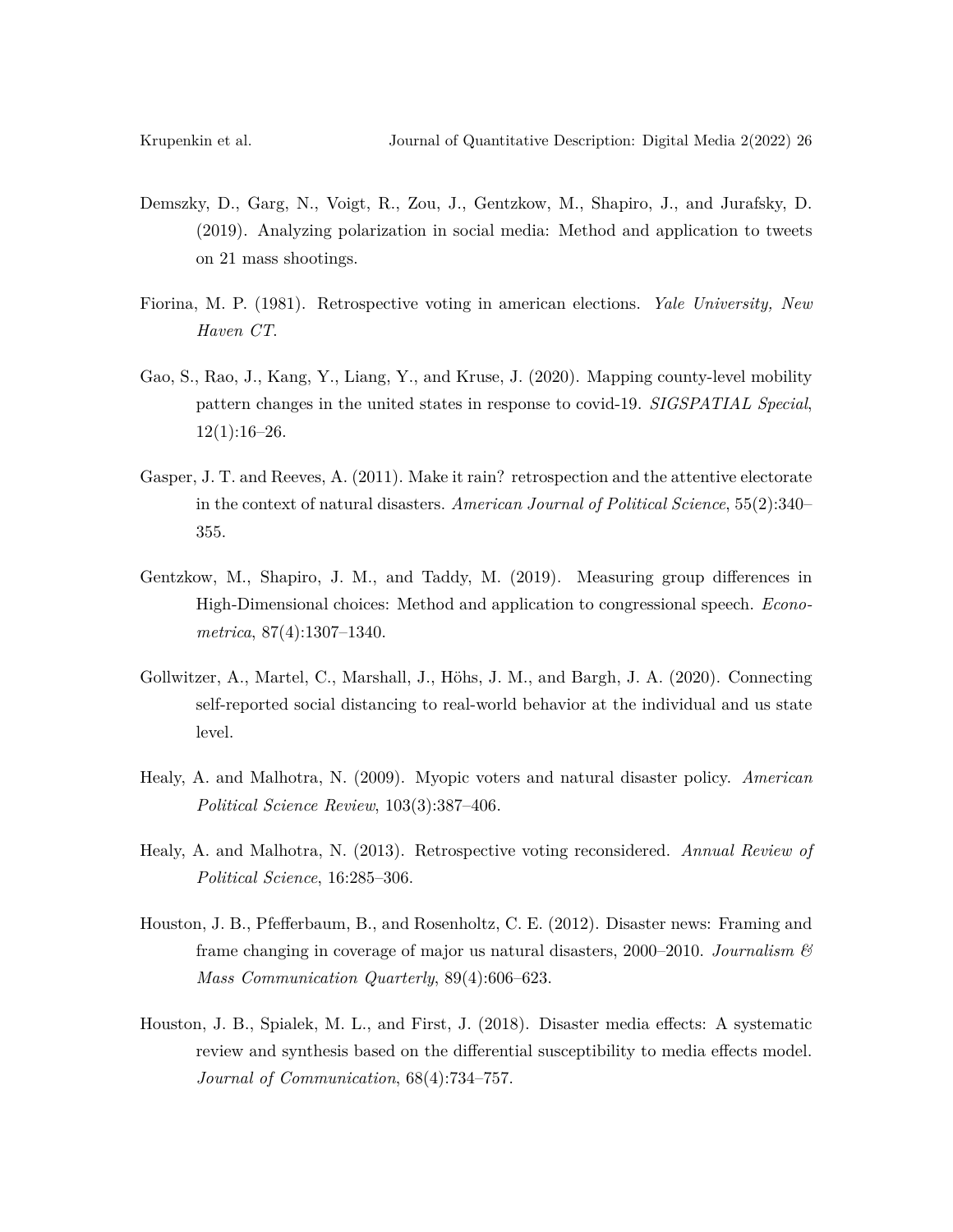- <span id="page-28-8"></span>Howard, P. N. and Massanari, A. (2007). Learning to search and searching to learn: Income, education, and experience online. *Journal of Computer-Mediated Communication*, 12(3):846–865.
- <span id="page-28-9"></span>Kayahara, J. and Wellman, B. (2007). Searching for culture—high and low. *Journal of Computer-Mediated Communication*, 12(3):824–845.
- <span id="page-28-0"></span>Kim, E., Shepherd, M. E., and Clinton, J. D. (2020). The effect of big-city news on rural america during the covid-19 pandemic. *Proceedings of the National Academy of Sciences*, 117(36):22009–22014.
- <span id="page-28-5"></span>King, G., Schneer, B., and White, A. (2017). How the news media activate public expression and influence national agendas. *Science*, 358(6364):776–780.
- <span id="page-28-7"></span>Liu, B. F., Iles, I. A., and Herovic, E. (2020). Leadership under fire: How governments manage crisis communication. *Communication Studies*, 71(1):128–147.
- <span id="page-28-6"></span>Liu, W., Lai, C.-H., and Xu, W. W. (2018). Tweeting about emergency: A semantic network analysis of government organizations' social media messaging during hurricane harvey. *Public relations review*,  $44(5):807-819$ .
- <span id="page-28-1"></span>Lu, Y., Pan, J., and Xu, Y. (2021). Public sentiment on chinese social media during the emergence of covid19. *Journal of Quantitative Description: Digital Media*, 1.
- <span id="page-28-2"></span>Morrow, G. and Compagni, G. (2020). Mask mandates, misinformation, and data voids in local news coverage of covid-19.
- <span id="page-28-3"></span>Motta, M., Stecula, D., and Farhart, C. (2020). How right-leaning media coverage of covid-19 facilitated the spread of misinformation in the early stages of the pandemic in the us. *Canadian Journal of Political Science/Revue canadienne de science politique*, 53(2):335–342.
- <span id="page-28-4"></span>Peake, J. S. (2001). Presidential agenda setting in foreign policy. *Political Research Quarterly*, 54(1):69–86.
- <span id="page-28-10"></span>Reimers, N. and Gurevych, I. (2019). Sentence-BERT: Sentence embeddings using siamese BERT-Networks.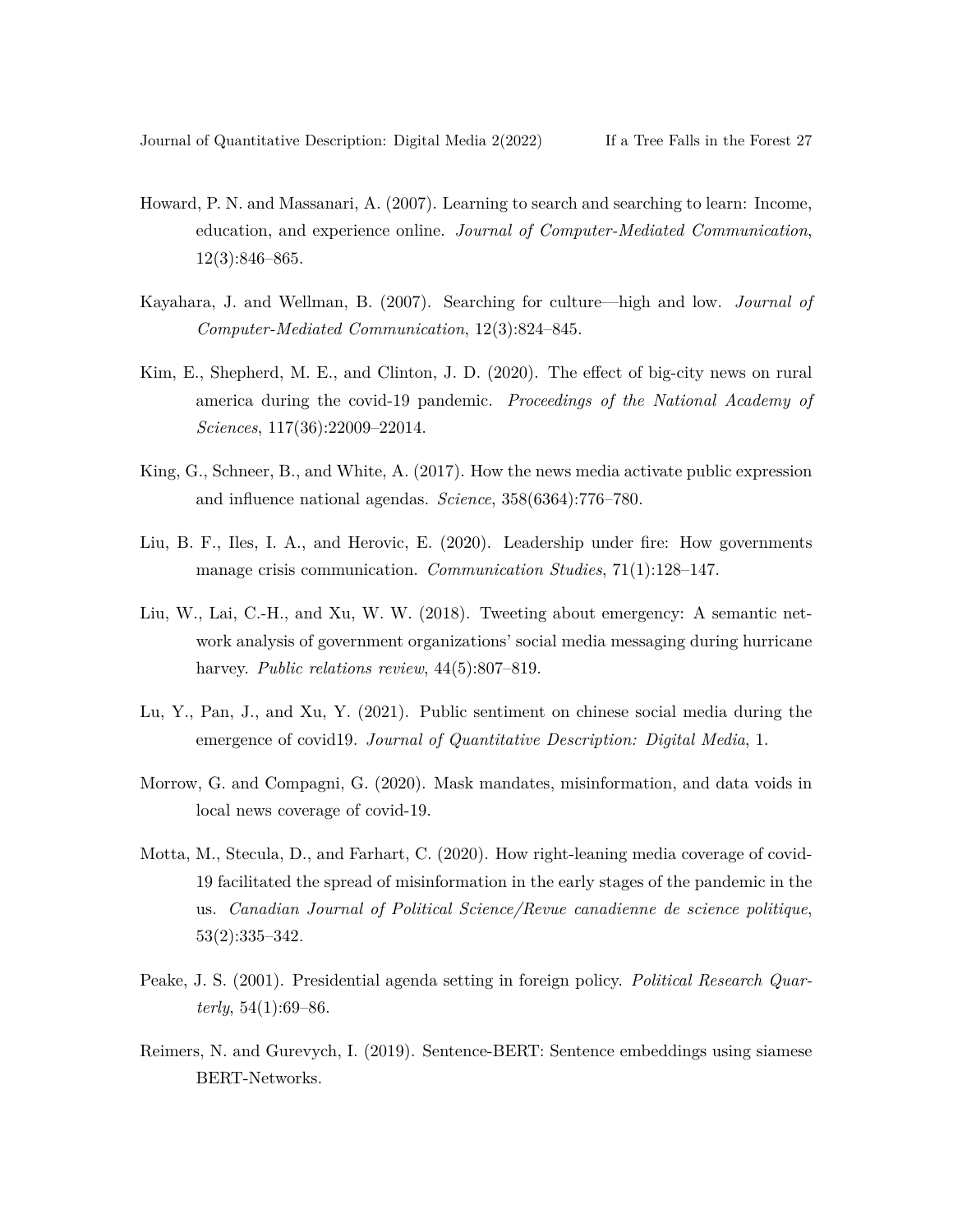- <span id="page-29-0"></span>Reisdorf, B., Blank, G., Bauer, J., Cotten, S., Robertson, C., and Knittel, M. (2021). Information seeking patterns and covid-19 in the united states. *Journal of Quantitative Description: Digital Media*, 1.
- <span id="page-29-7"></span>Roberts, M. E., Stewart, B. M., Tingley, D., Lucas, C., Leder-Luis, J., Gadarian, S. K., Albertson, B., and Rand, D. G. (2014). Structural topic models for open-ended survey responses. *American Journal of Political Science*, 58(4):1064–1082.
- <span id="page-29-1"></span>Roozenbeek, J., Schneider, C. R., Dryhurst, S., Kerr, J., Freeman, A. L., Recchia, G., Van Der Bles, A. M., and Van Der Linden, S. (2020). Susceptibility to misinformation about covid-19 around the world. *Royal Society open science*, 7(10):201199.
- <span id="page-29-4"></span>Rubin, O. (2020). The political dynamics of voter retrospection and disaster responses. *Disasters*, 44(2):239–261.
- <span id="page-29-5"></span>Schaffner, B. F. and Luks, S. (2018). Misinformation or expressive responding? what an inauguration crowd can tell us about the source of political misinformation in surveys. *Public Opinion Quarterly*, 82(1):135–147.
- <span id="page-29-3"></span>Scheufele, D. A. (1999). Framing as a theory of media effects. *Journal of communication*, 49(1):103–122.
- <span id="page-29-2"></span>Wanta, W. and Foote, J. (1994). The president-news media relationship: A time series analysis of agenda-setting. *Journal of Broadcasting & Electronic Media*, 38(4):437– 448.
- <span id="page-29-6"></span>Wellenius, G. A., Vispute, S., Espinosa, V., Fabrikant, A., Tsai, T. C., Hennessy, J., Williams, B., Gadepalli, K., Boulange, A., Pearce, A., et al. (2020). Impacts of state-level policies on social distancing in the united states using aggregated mobility data during the covid-19 pandemic. *arXiv preprint arXiv:2004.10172*.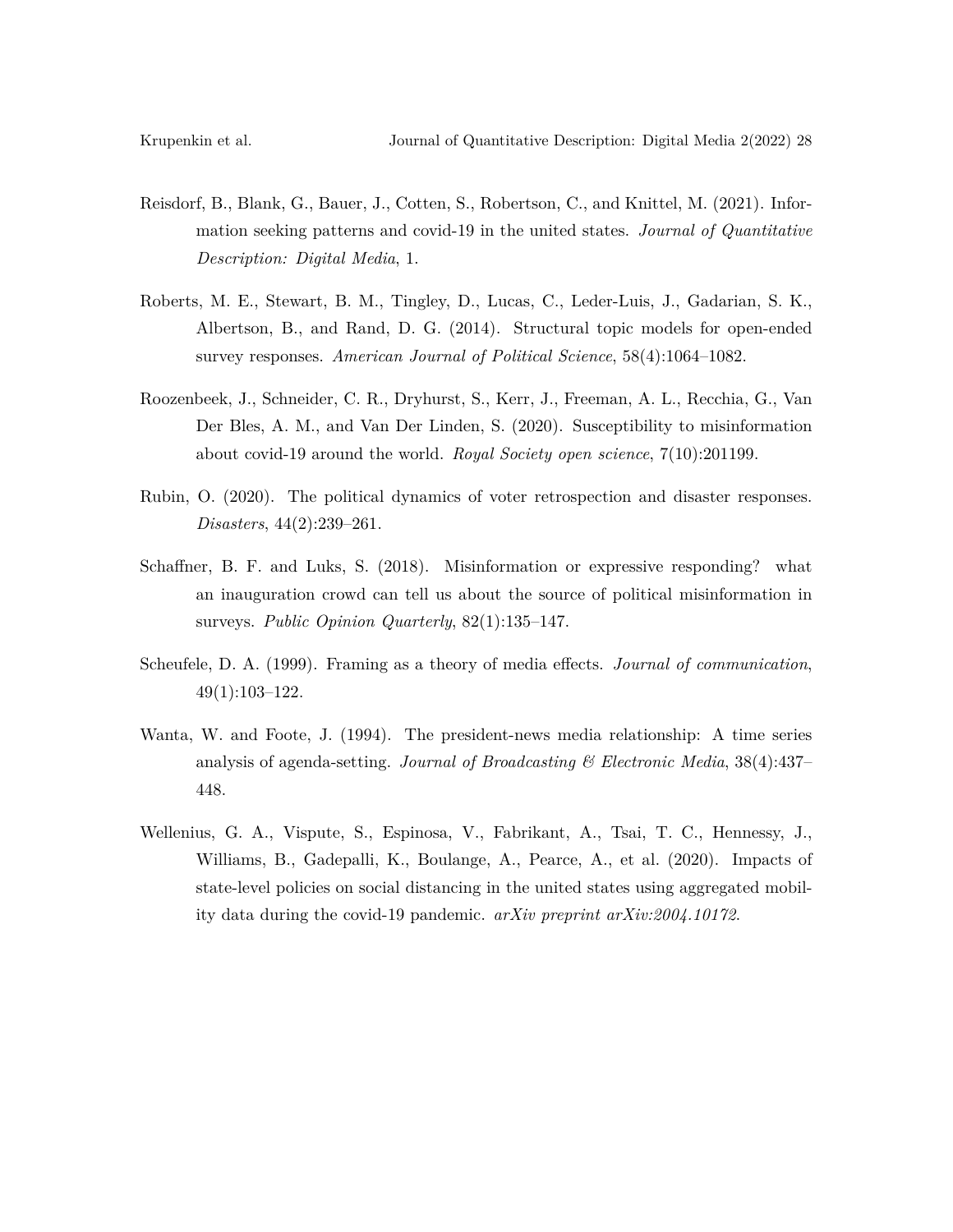# **Appendix**

# **Contents**

|   | A Data                                    |  | 31 |
|---|-------------------------------------------|--|----|
|   |                                           |  | 31 |
|   |                                           |  | 34 |
|   |                                           |  | 35 |
|   |                                           |  | 42 |
|   |                                           |  | 44 |
|   | <b>B</b> Structural Topic Model           |  | 44 |
|   | <b>B.1</b>                                |  | 44 |
|   | B.2                                       |  | 47 |
|   | C Polarized Phrases between MSNBC and FOX |  | 55 |
|   |                                           |  | 55 |
|   |                                           |  | 55 |
| D | <b>Measures of Polarization</b>           |  | 58 |
|   |                                           |  | 58 |
|   |                                           |  | 58 |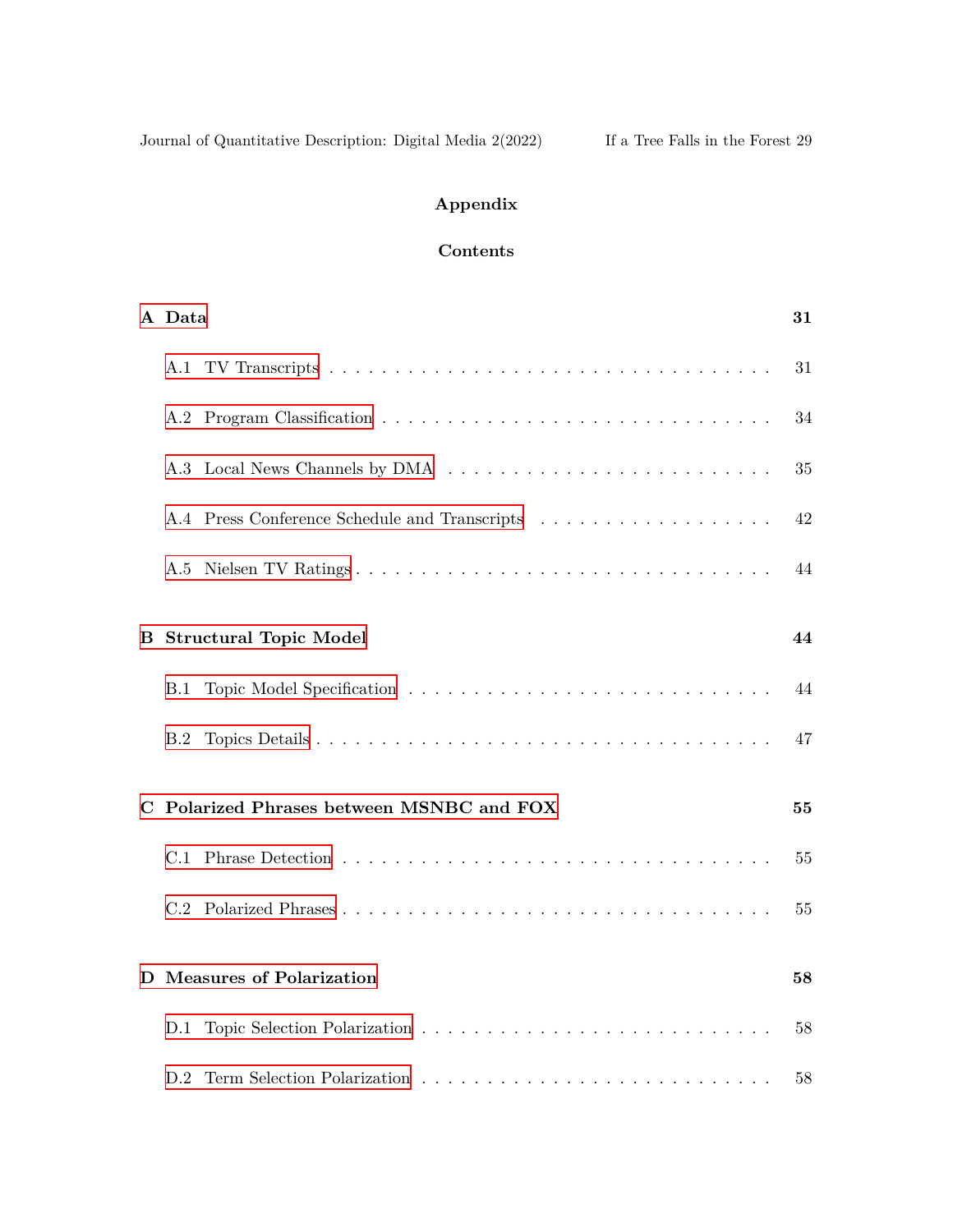|   |            | Krupenkin et al. | Journal of Quantitative Description: Digital Media 2(2022) 30 |    |
|---|------------|------------------|---------------------------------------------------------------|----|
|   |            | D.2.1            |                                                               | 59 |
|   |            |                  |                                                               | 60 |
|   |            |                  | E Semantic Textual Similarity: Sentence Transformers          | 60 |
| F |            |                  | Media Responsiveness to Trump Briefings                       | 61 |
|   | F.1        |                  |                                                               | 61 |
|   | F.2        |                  |                                                               | 62 |
|   | F.3        |                  |                                                               | 62 |
|   | $\rm{F.4}$ |                  |                                                               | 63 |
|   |            |                  | <b>G</b> Viewership Pattern                                   | 66 |
|   |            |                  | H Bing Search Results                                         | 69 |
|   |            |                  |                                                               | 72 |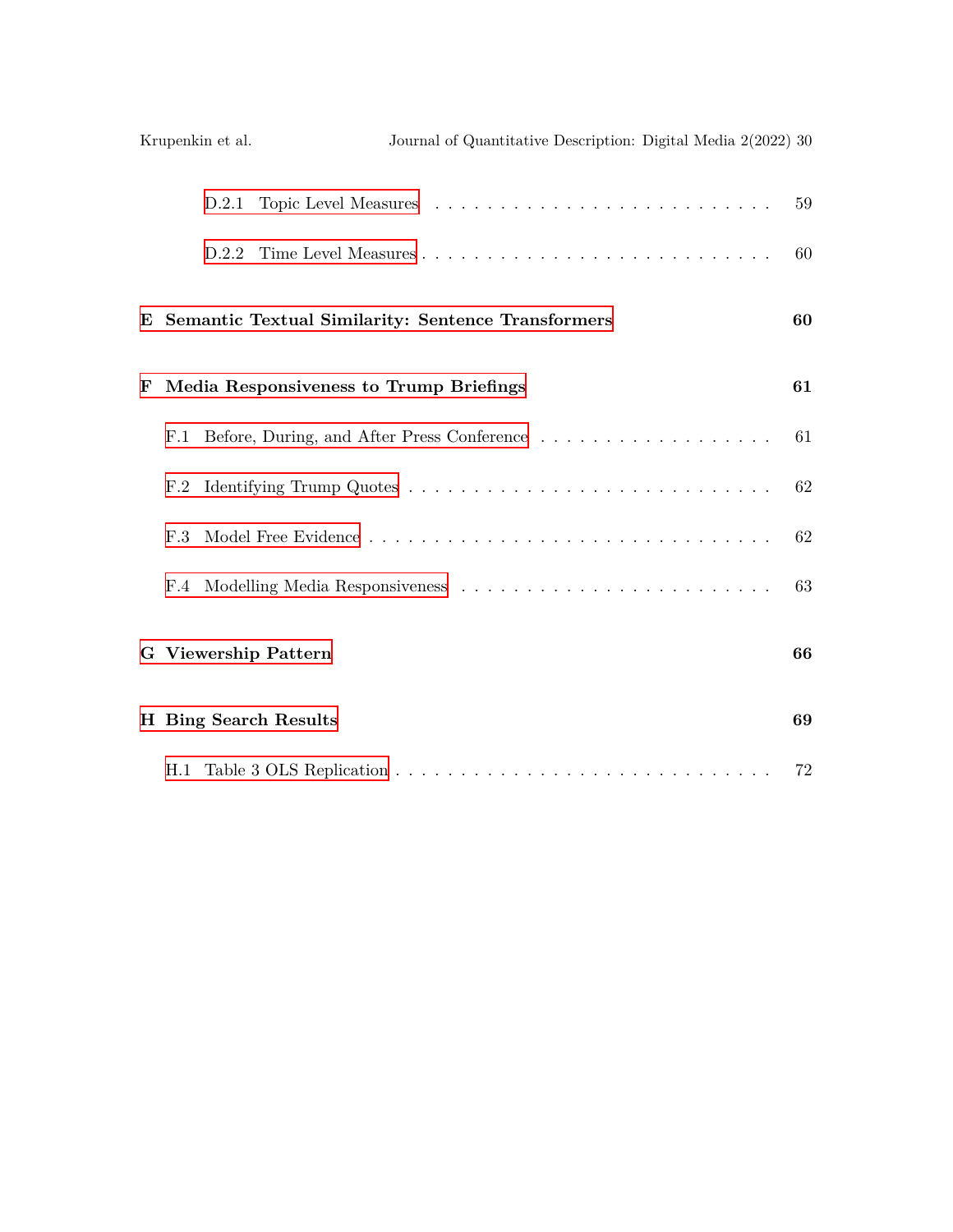#### **Data**

#### *TV Transcripts*

<span id="page-32-1"></span><span id="page-32-0"></span>We use complete transcripts of national cable news, network news, and local news from approximately 800 local TV channels across all 210 Designated Media Areas in the United States. The transcripts are sourced from the TVEyes database. We analyzed media coverage of the COVID-19 public health crisis in America from its very beginning in January up until April 30, 2020 – the first 120 days of coverage. We analyzed 150,670 documents in total. This is made up of 33,155 CNN segments, 30,695 Fox News segments, 30,694 MSNBC segments, 44,850 network news segments, and 75,335 local news segments. The 75,335 local news segments come from a random sample of the full local news dataset, taken to avoid having local news dominate the topic model. 150,000 local news segments were randomly sampled prior to pre-processing of the data (e.g., removal of segments dominated by advertising or irrelevant topics such as traffic or weather). The number 150,000 was chosen because it was roughly equal to the total number of segments from all three cable news channels (before pre-processing).

The television news transcripts were divided into pages or short chunks of text. Each page is about 616 words or 4.2 minutes broadcasting on average. We retrieve all the pages that contained at least one of our set of covid related keywords, which are as follows: coronavirus, corona-virus, "corona virus", "wuhan virus", chinavirus, china-virus, "china virus", chinesevirus, chinese-virus, "chinese virus", SARS, MERS, covid covid-19 pandemic quarantine travelrestriction "travel restriction" travel-restriction flatteningthecurve "flattening the curve" flattening-the-curve flattenthecurve "flatten the curve" flatten-the-curve selfisolation "self isolation" self-isolation selfquarantine "self quarantine" self-quarantine shelterinplace "shelter in place" shelter-in-place socialdistancing social-distancing "social distancing" contacttracing contact-tracing "contact tracing" superspreader "super spreader" super-spreader ventilator respirator lockdown "lock down" lock-down "national emergency" national-emergency nationalemergency huanan hubei

In Figure A1, we plot the daily count of COVID-related pages by channel and over time. Since the middle of March, all three cable channels have around 225 pages per day hit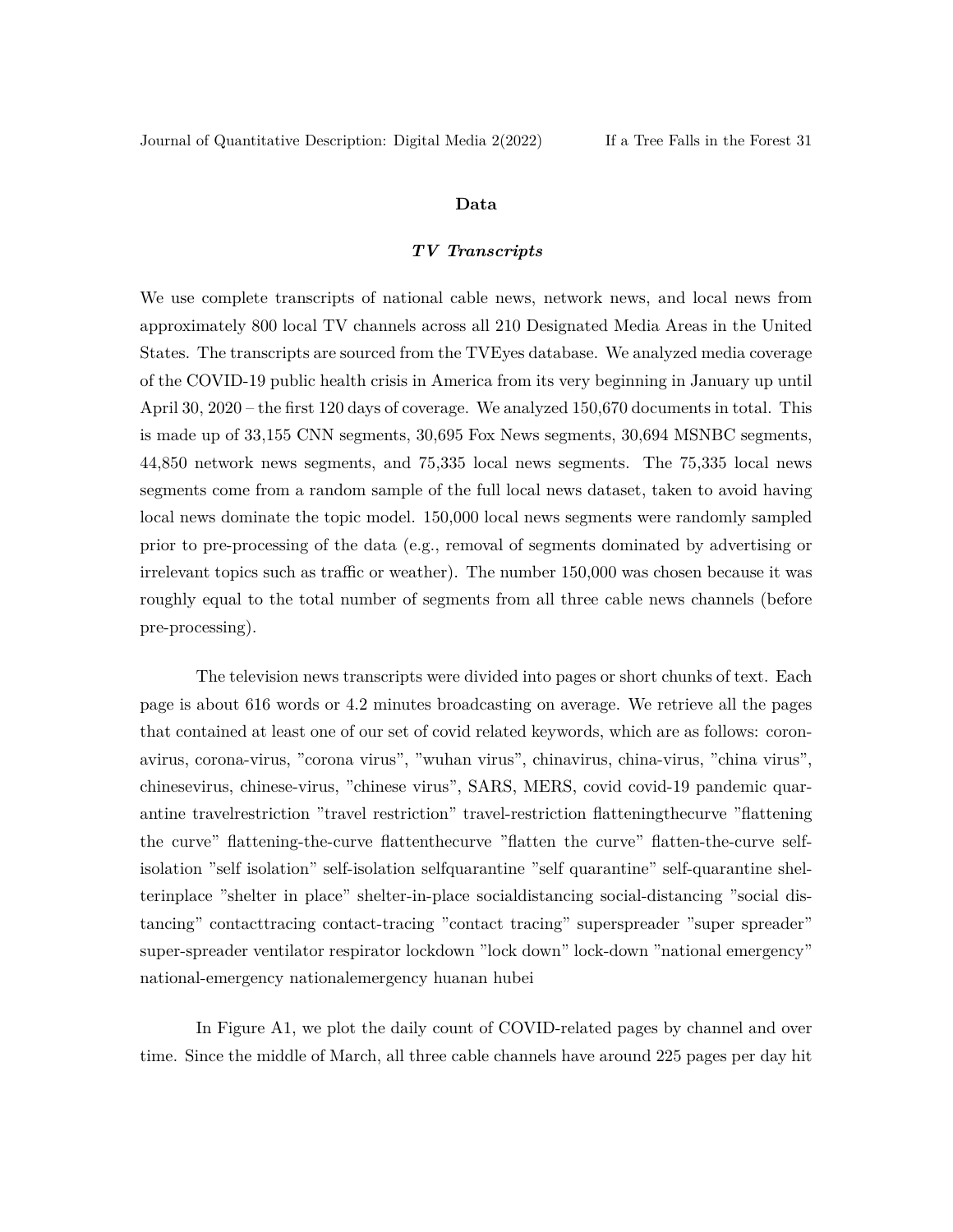containing at least one of our keywords, representing about 15.75 hours of daily news time. This demonstrates the overwhelming focus of daily news on coverage related to COVID-19 during our study period (i.e. the first one hundred day of COVID crisis). Note that this likely overestimates coverage, as a "page" could contain discussion of other coverage unrelated to COVID, as well.

Figure A2 displays plots of the daily count of some interesting words and phrases by channel and over time.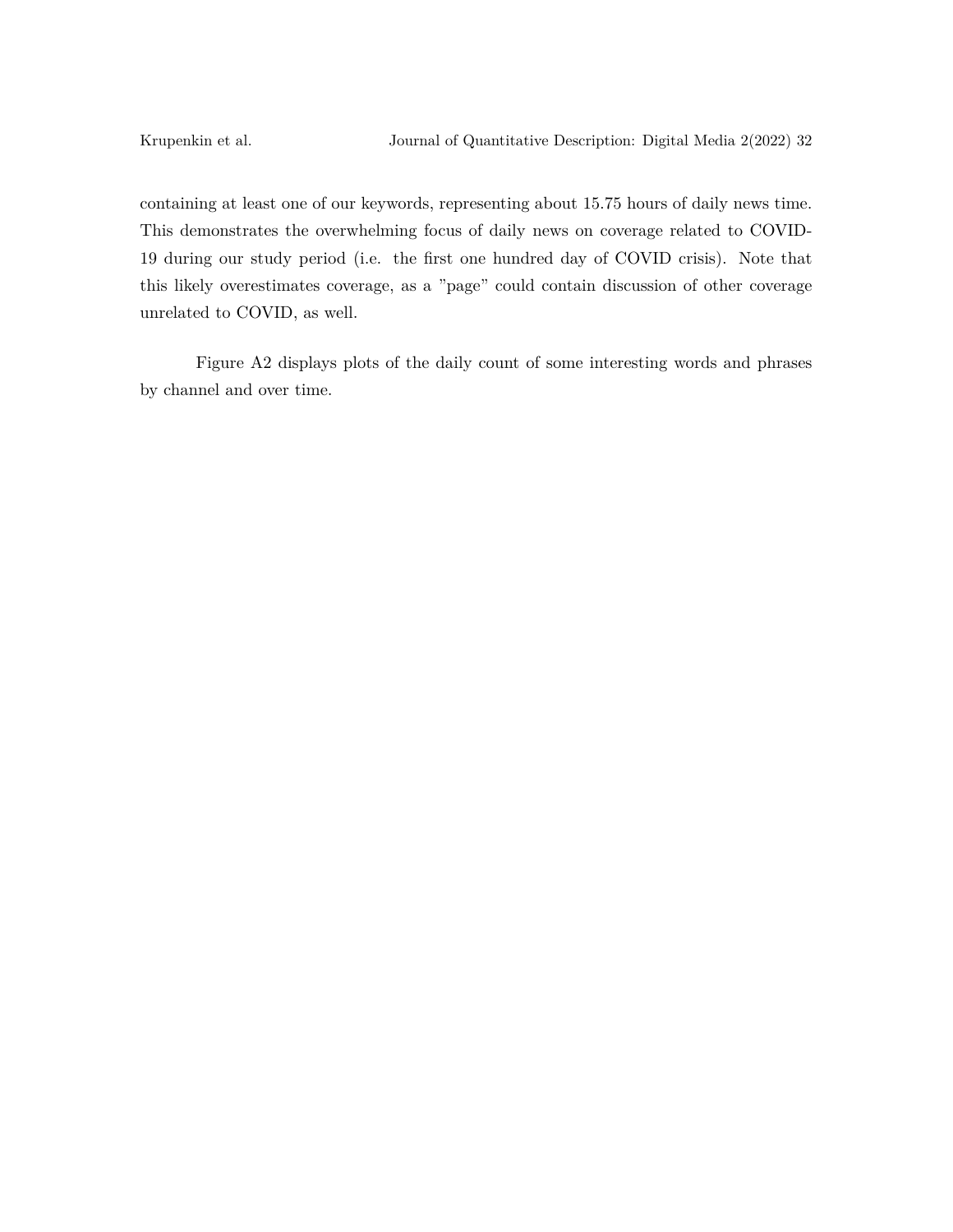Journal of Quantitative Description: Digital Media 2(2022) If a Tree Falls in the Forest 33



**Figure A1. Number of COVID-19 Segments on Cable News Channel Per Day.**

*Note.* This figure represents the number of COVID-19 segments on cable news. There were approximately the same number of segments on the three cable networks.



**Figure A2. Selected Phrases by Channel Over Time.**

<span id="page-34-0"></span>*Note.* This figure shows the number of daily occurrences of specific phrases over time. Some phrases/words such as "china", "chlorq", and "china virus"/"wuhan virus" were clearly more common on Fox News. In general, the differences in the phrase timing illustrates some of the early dynamics of the pandemic.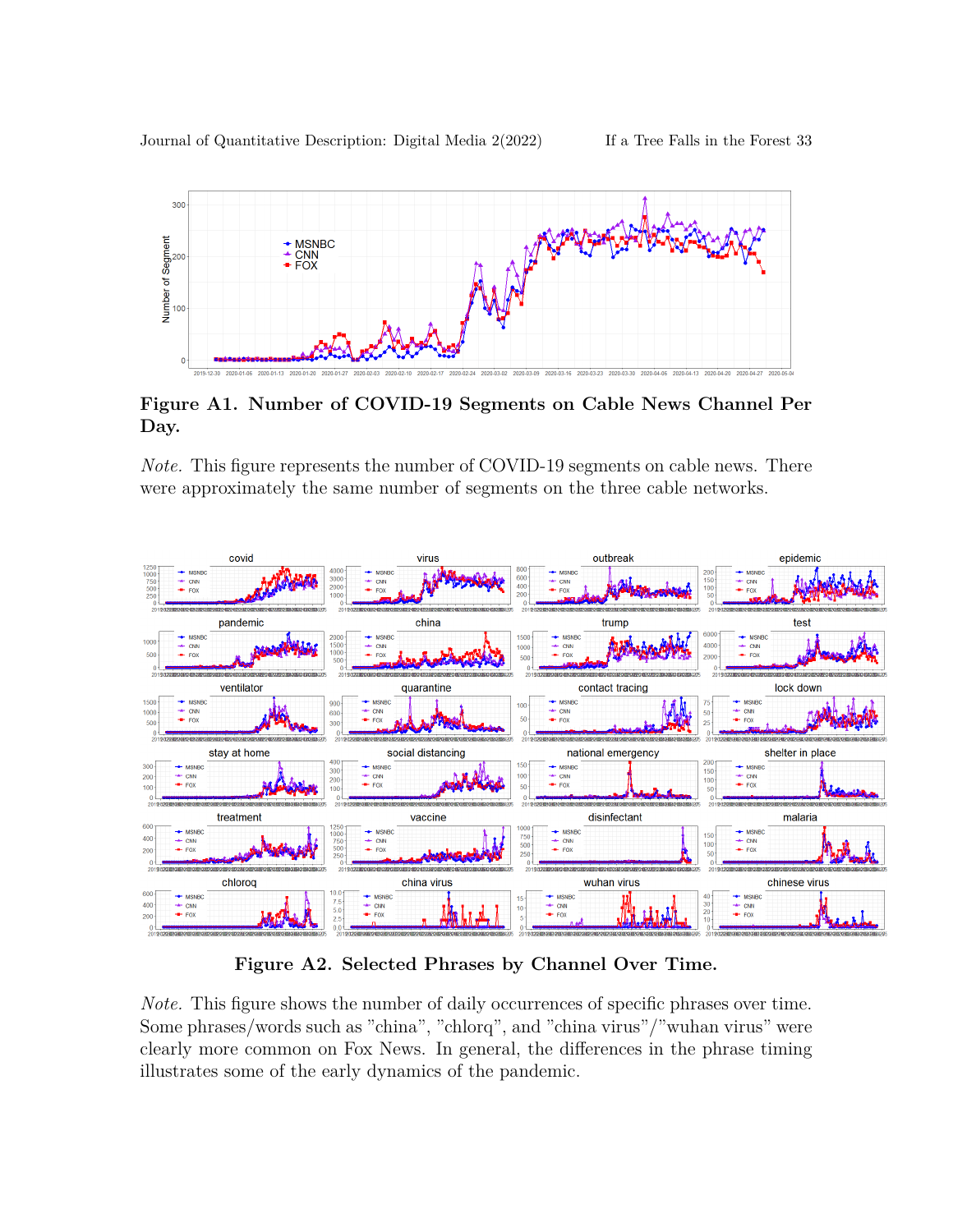Krupenkin et al. Journal of Quantitative Description: Digital Media 2(2022) 34

#### *Program Classification*

We classify cable news, network news, and local news with the following procedure

**Cable news:** We collect the covit hit page for channel MSNBC, CNN, and FOX as our sample of Cable news.

**Network news:** Any programs aired in local channels and meet with the following program title: Nightline, Good Morning America, The View, GMA3: What You Need to Know, ABC World News Tonight with David Muir, 20/20, Good Morning America: Weekend Edition, This Week with George Stephanopoulos, Today with Hoda and Jenna, Early Today, Today, Today 3rd Hour, NBC Nightly News with Lester Holt, Dateline NBC, Sunday Today with Willie Geist, Meet the Press CBS Morning News, CBS This Morning, CBS Evening News with Norah O'Donnell, 48 Hours, CBS Sunday Morning, Face the Nation, CBS Weekend News, 60 Minutes, NHK Newsline, BBC World News, DW News, PBS NewsHour, Amanpour and Company,Firing Line with Margaret Hoover, PBS NewsHour Weekend, Frontline

**Local news:** News content aired on local channel but not belong to any network program titles. Table A1 displays all of the local channels from which we derived our transcripts by DMA.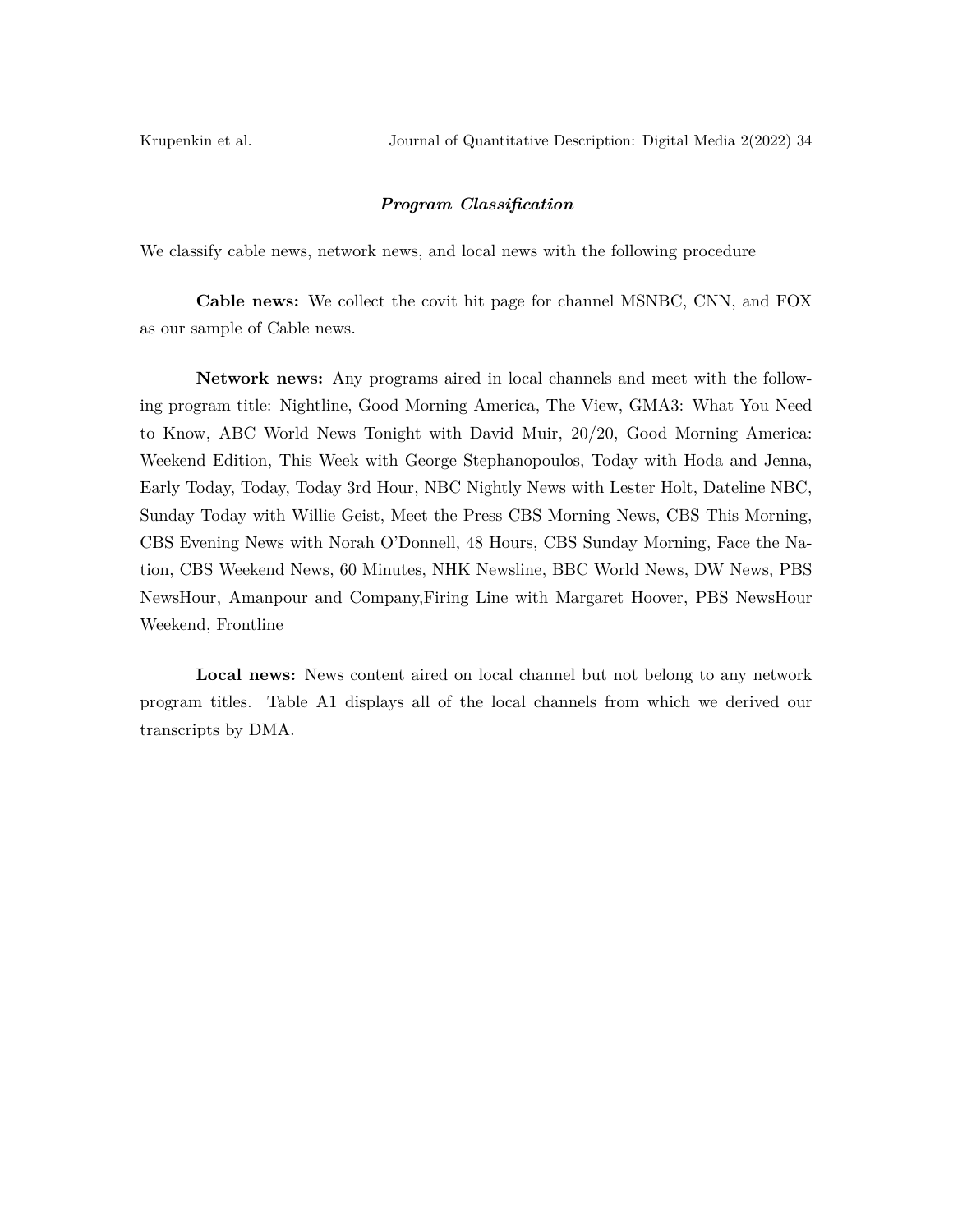# *Local News Channels by DMA*

# **Table A1: Local TV Channels by DMA**

| <b>DMA</b>                       | List of Channels                  |
|----------------------------------|-----------------------------------|
| Abilene-Sweetwater               | KRBC,KTAB,KTXS,KXVA               |
| Albany-Schenectady-Troy          | WNYT, WRGB, WTEN, WXXA            |
| Albany, GA                       | WALB, WSWG, WFXL                  |
| Albuquerque-Santa $\rm Fe$       | KOAT, KOB, KRQE, KRQEDT2          |
| Alexandria, LA                   | KALB, KALBDT2, WNTZ, KLAX         |
| Alpena                           | WBKB, WBKBDT2                     |
| Amarillo                         | KFDA, KAMR, KCIT, KVII            |
| Anchorage                        | KTUU,KTBY,KTVA,KYUR               |
| Atlanta                          | WAGA, WGCL, WSB, WXIA             |
| Augusta-Aiken                    | WAGT, WRDW, WFXG, WJBF            |
| Austin                           | KEYE,KTBC,KVUE,KXAN               |
| Bakersfield                      | KBAK, KBFX, KERO, KGET            |
| Baltimore                        | WBAL, WBFF, WJZ, WMAR             |
| Bangor                           | WABI, WFVX, WLBZ, WVII            |
| Baton Rouge                      | WAFB, WBRZ, WGMB, WVLA            |
| Beaumont                         | KBMT, KBTV, KFDM, KJAC            |
| Bend, OR                         | KFXO, KOHD, KTVZ                  |
| <b>Billings</b>                  | KHMT, KSVI, KTVQ, KULR            |
| Biloxi-Gulfport                  | WLOX, WXXV                        |
| Binghamton                       | WBGH, WBNG, WICZ, WIVT            |
| Birmingham (Anniston-Tuscaloosa) | WBRC, WBMA, WIAT, WVTM            |
| Bluefield-Beckley-Oak Hill       | WOAY, WVNS, WVNSDT2, WVVA         |
| <b>Boise</b>                     | KNIN, KBOI, KIVI, KTVB            |
| Boston (Manchester)              | WBTS, WBZ, WCVB, WFXT, WHDH, WMUR |
| <b>Bowling Green</b>             | WBKO, WNKY                        |
| <b>Buffalo</b>                   | WGRZ, WIVB, WKBW, WUTV            |
| Burlington-Plattsburgh           | WCAX, WFFF, WPTZ, WVNY            |
| Butte-Bozeman                    | KBZK, KTVM, KWYB, KWYBDT2         |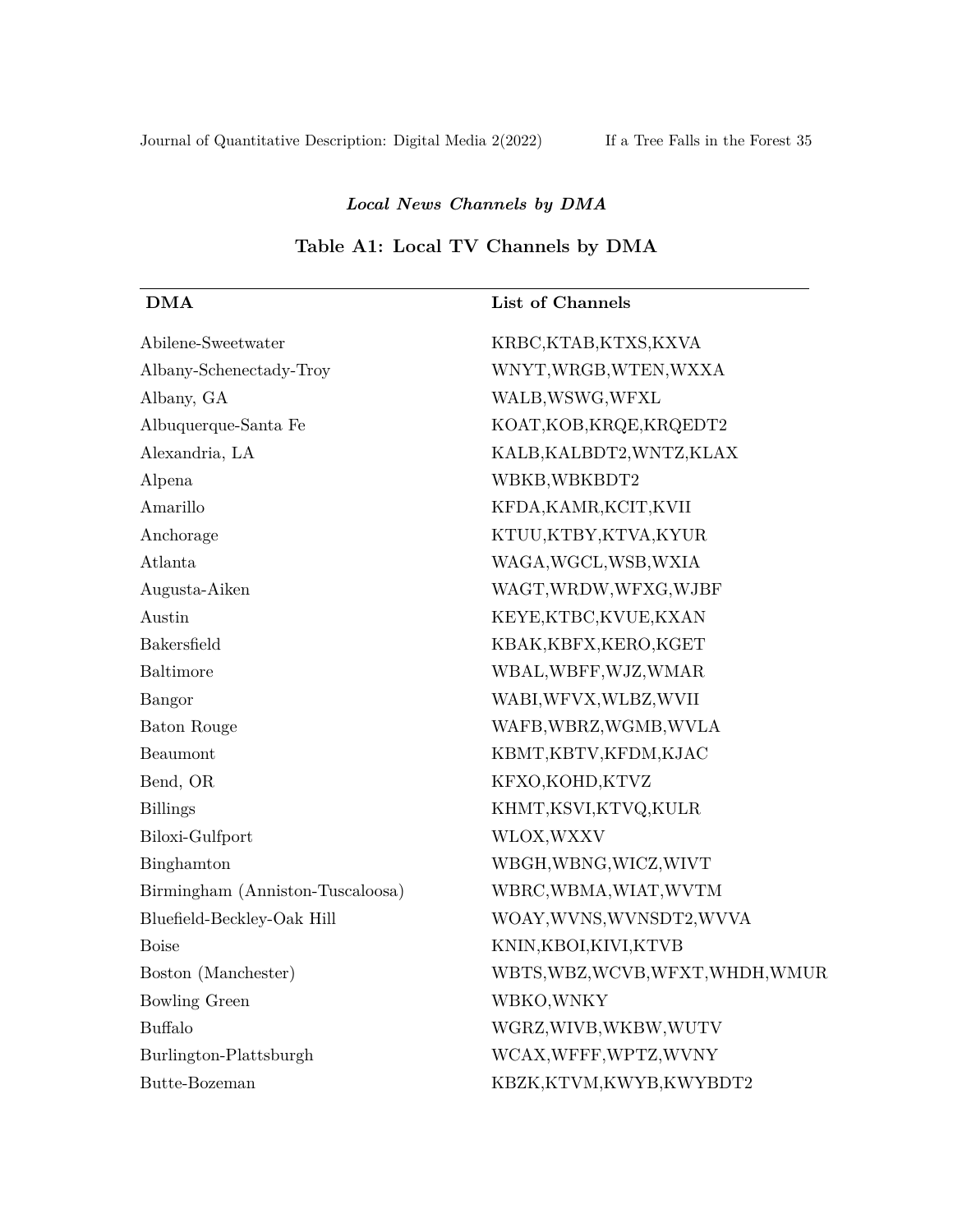| Casper-Riverton                        |
|----------------------------------------|
| Cedar Rapids-Waterloo-Iowa City-Dubuqu |
| Champaign                              |
| Charleston, SC                         |
| Charleston-Huntington                  |
| Charlotte                              |
| Charlottesville                        |
| Chattanooga                            |
| Cheyenne-Scottsbluff, NE               |
| Chicago                                |
| Chico-Redding                          |
| Cincinnati                             |
| Clarksburg-Weston                      |
| Cleveland-Akron (Canton)               |
| Colorado Springs-Pueblo                |
| Columbia, SC                           |
| Columbus, GA                           |
| Columbus, OH                           |
| Corpus Christi                         |
| Dallas-Fort Worth                      |
| Davenport-Rock Island-Moline           |
| Dayton                                 |
| Denver                                 |
| Des Moines                             |
| Detroit                                |
| Dickinson (Williston)                  |
| Dothan                                 |
| Duluth                                 |
| El Paso                                |
| Elmira (Corning)                       |
| Erie                                   |
| Eugene                                 |
|                                        |

KCWY,KGWC,KFNB,KTWO ue KCRG,KFXA,KGAN,KWWL WAND, WCCU, WCIA, WICD, WRSP WCBD, WCIV, WTAT, WCSC WSAZ, WCHS, WOWK, WVAH WBTV,WCNC,WJZY,WSOC WCAV,WVAW,WVIR,WAHU WDSI,WDEF,WRCB,WTVC KGWN, KLWY WBBM,WFLD,WLS,WMAQ KCVU,KHSL,KNVN,KRCR WXIX, WCPO, WKRC, WLWT WDTV,WVFX,WBOY WOIO,WEWS,WJW,WKYC KKTV,KOAA,KRDO,KXRM WIS, WACH, WLTX, WOLO WTVM,WXTX,WLTZ,WRBL WBNS, WCMH, WSYX, WTTE KIII,KRIS,KSCC,KZTV KDFW,KTVT,KXAS,WFAA KWQC,KLJB,WHBF,WQAD WDTN, WHIO, WKEF, WRGT KCNC,KDVR,KMGH,KUSA KCCI,KDSM,WHO,WOI WWJ,WDIV,WJBK,WXYZ KMOT,KMOTBACK WRGX,WTVY,WDFX,WDHN KBJR,KDLH,KQDS,WDIO KDBC,KFOX,KTSM,KVIA WYDC,WENY,WENYDT2,WETM Erie WFXP,WICU,WJET,WSEE KEZI,KLSR,KMTR,KVAL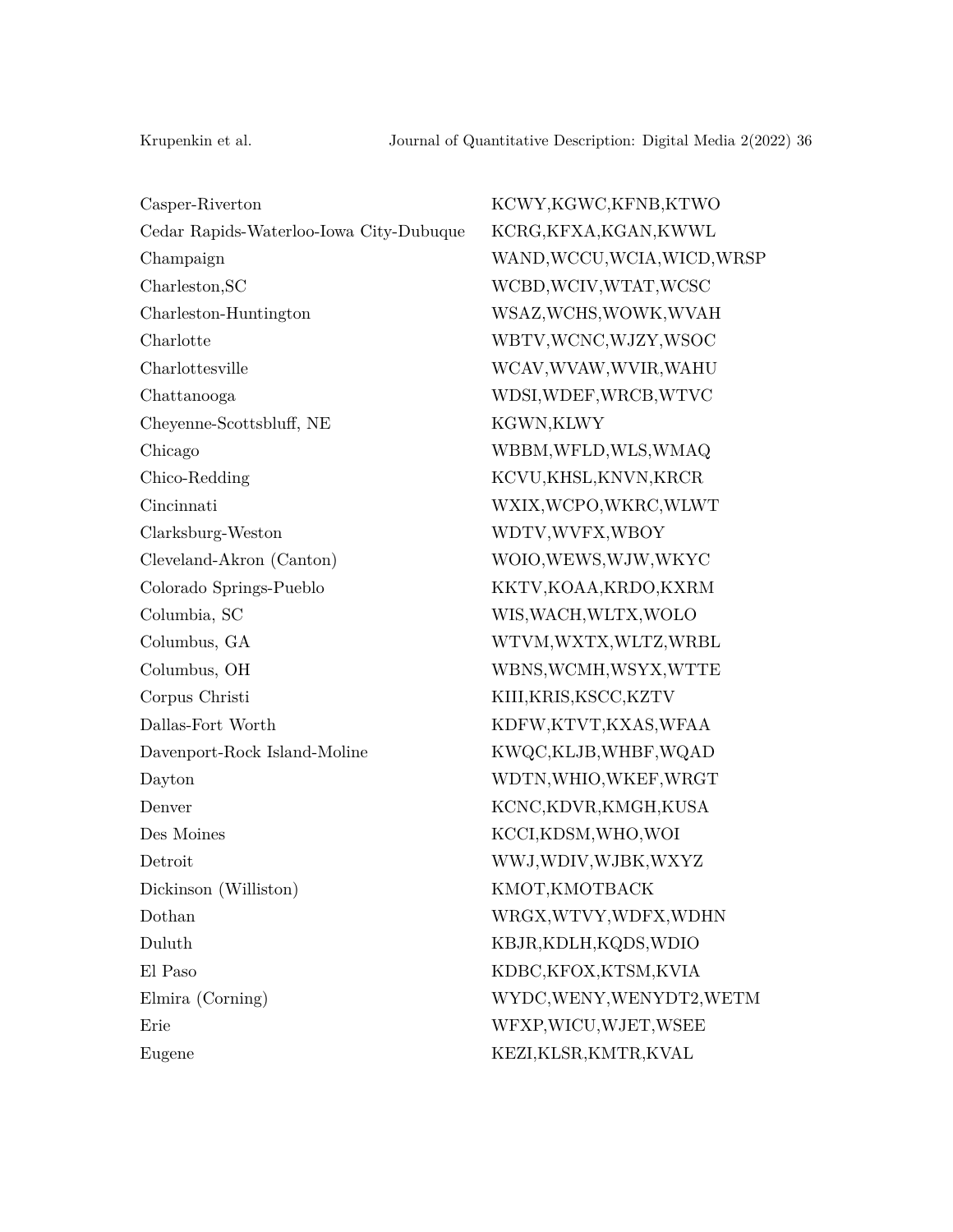Eureka KAEF,KBVU,KIEM,KVIQ Evansville WFIE,WEHT,WEVV Fairbanks KTVF,K13XD,KATN Fargo-Moorhead-Grand Forks KVRR,WDAY,KXJB,KVLY Flint-Saginaw-Bay City WJRT,WEYI,WNEM,WSMH Florence WBTW,WFXB,WPDE Fort Myers-Naples WBBH,WFTX,WINK,WZVN Fort Wayne WPTA, WANE, WPTADT2 Fresno-Visalia KFSN,KGPE,KMPH,KSEE Fort Smith-Fayateville-Springdale-Rogers KFSM,KFTA,KHOG,KNWA Gainesville WCJB,WGFL,WNBW,WOGX Glendive KGMB,KXGN,KXGNDT2 Grand Junction-Montrose KKCO,KJCT,KFQX,KREX Grand Rapids-Kalamazoo-Battle Creek WOOD,WWMT,WXMI,WZZM Great Falls KBGF,KFBB,KFBBDT2,KRTV Green Bay-Appleton WBAY,WFRV,WGBA,WLUK Greensboro–High Point–Winston-Salem WFMY,WGHP,WXII,WXLV Greenville-New Bern-Washington WITN,WCTI,WNCT,WYDO Greenville-Sparta-Asheville WHNS,WLOS,WSPA,WYFF Greenwood WABG,WABGDT2,WXVT Harlingen-Weslaco-Brownsville-McAllen KFXV,KRGV,KVEO,KVEODT2, Harrisburg-Lancaster-Lebanon-York WGAL,WHP,WHTM,WPMT Harrisonburg WSVF,WHSV Hartford-New Haven WFSB,WTIC,WTNH,WVIT Hattiesburg-Laurel WDAM,WHPM,WHLT Helena KHBB,KHBBLD2,KTVH,KXLH Honolulu KHNL,KHON,KITV Houston KHOU,KPRC,KRIV,KTRK Huntsville-Decatur (Florence) WAFF,WAAY,WHNT,WZDX Idaho Falls KIDK,KIFI,KPVI

KGBT Indianapolis WRTV,WTHR,WTTV,WXIN,WLFI,WPBI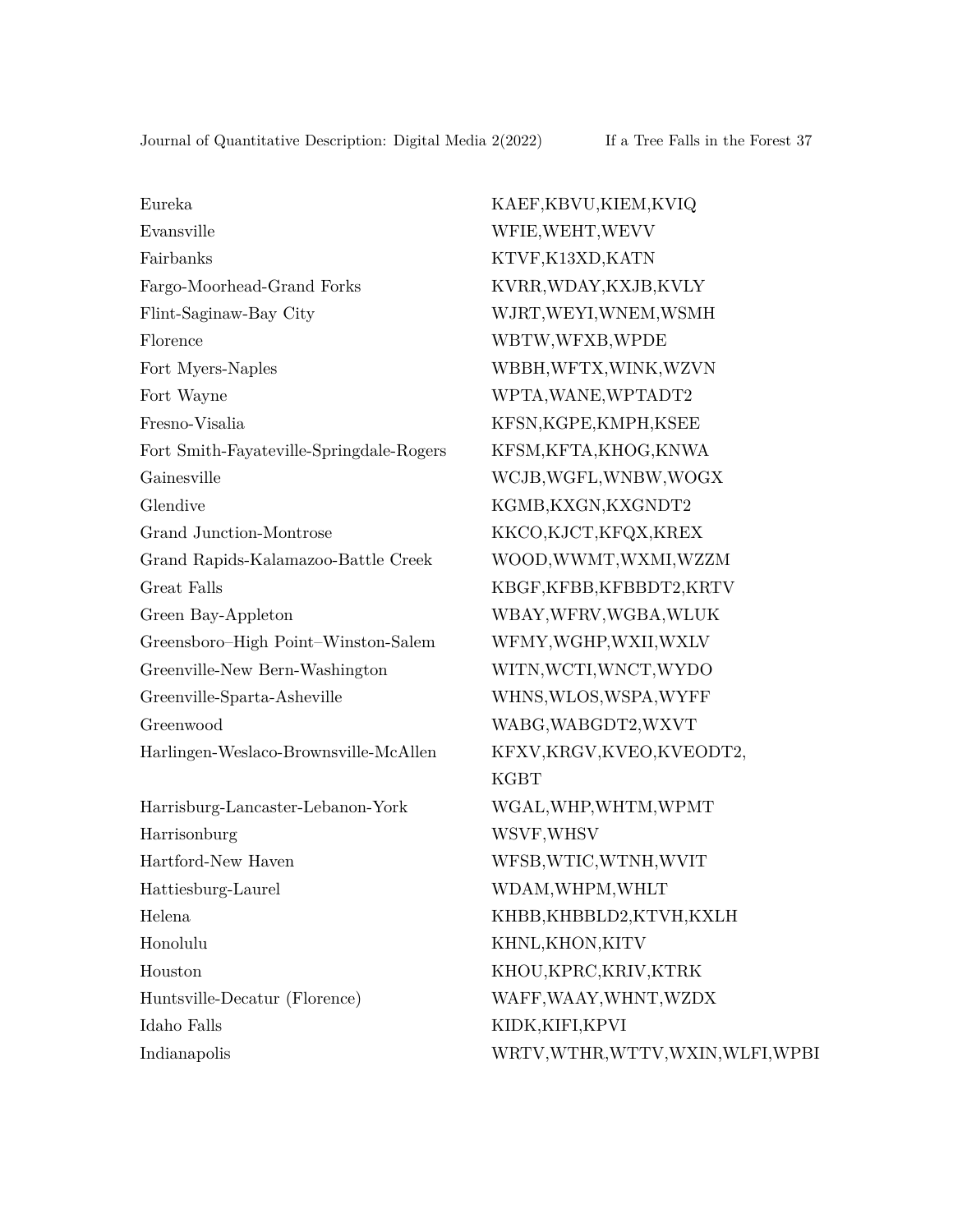Jackson, MS WLBT,WDBD,WAPT,WJTV Jackson, TN WJKT,WBBJ,WBBJDT3,WNBJ Jacksonville WFOX,WJAX,WJXX,WTLV Jefferson City KMIZ,KOMU,KQFX,KRCG Johnstown-Altoona-State College WATM,WJAC,WTAJ,WWCP Jonesboro KAIT,KJNBLD1,KJNBLD2 Joplin KFJX,KOAM,KODE,KSNF Juneau KATH,KJUD,KXLJ Kansas City **KCTV,KMBC,KSHB,WDAF** Knoxville WVLT,WATE,WBIR,WTNZ La Crosse-Eau Claire WEAU,WKBT,WLAX,WQOW Lafayette, IN WPBY Lafayette, LA KADN,KATC,KLAF,KLFY Lake Charles KPLC,KVHP,KSWL Lansing WILX,WLAJ,WLNS,WSYM Laredo KGNS,KYLX,KXOF Las Vegas KLAS,KSNV,KTNV,KVVU Lexington WKYT,WDKY,WLEX,WTVQ Lincoln-Hastings-Kearney KSNB,KOLN,KFXL,KLKN Little Rock-Pine Bluff KARK,KATV,KLRT,KTHV Louisville WAVE,WDRB,WHAS,WLKY Lubbock KCBD,KAMC,KJTV,KLBK Macon WGXA,WMAZ,WMGT Madison WMTV,WISC,WKOW,WMSN Mankato KEYC Medford-Klamath Falls KDRV,KMVU,KOBI,KTVL Memphis WMC,WATN,WHBQ,WREG Miami-Fort Lauderdale WFOR,WPLG,WSVN,WTVJ

Lima WLIO,WLIODT2,WLMO,WLQP Los Angeles KABC,KCAL,KCBS,KNBC,KTTV Marquette WLUC,WLUCDT2,WBUP,WJMN Meridian WTOK,WGBC,WGBCDT,WMDN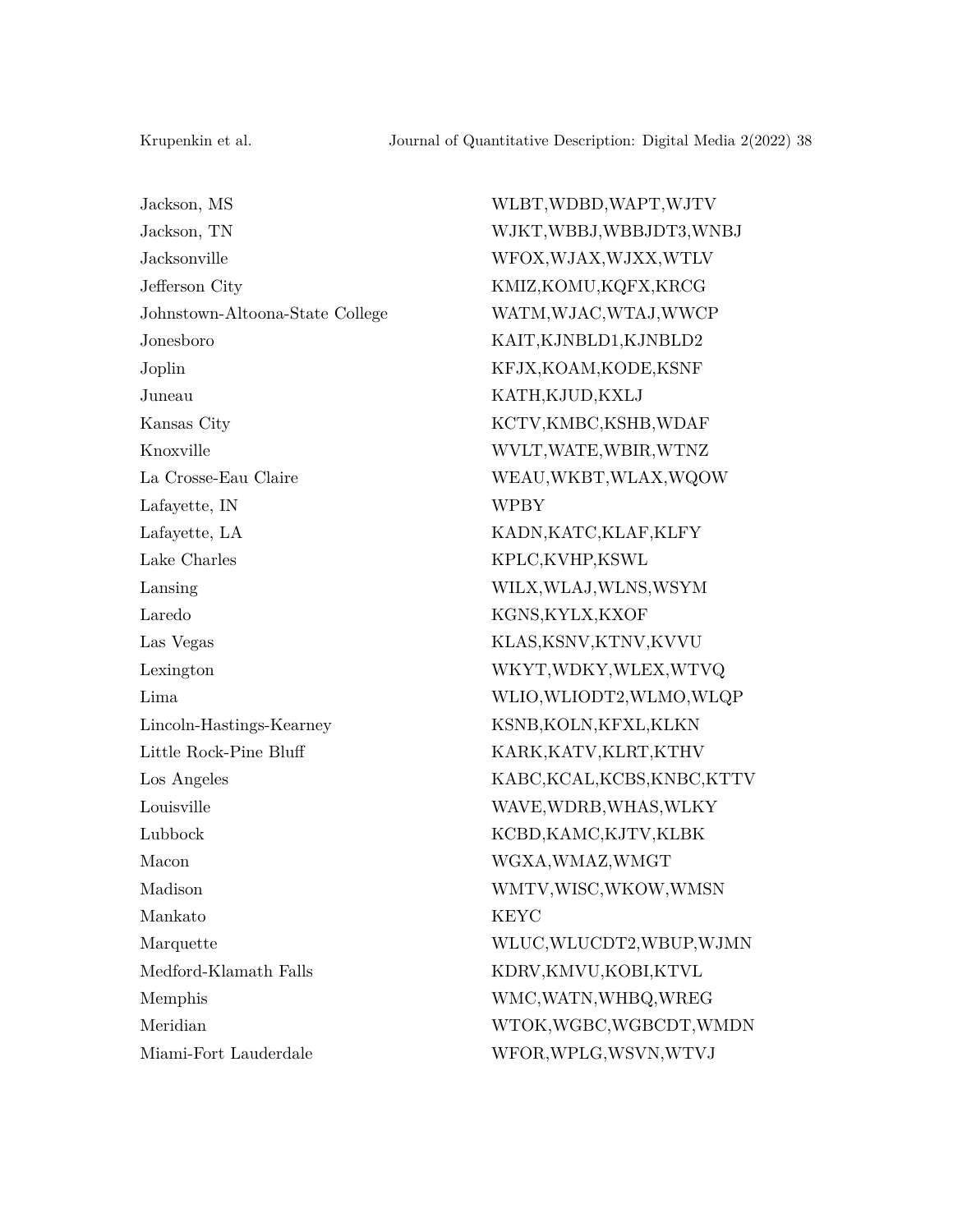Mobile-Pensacola (Navarre) WALA,WEAR,WKRG,WPMI Monroe-El Dorado KNOE,KARD,KTVE,KAQY Monterey-Salinas KCBA,KION,KSBW Montgomery-Selma WSFA, WAKA, WCOV, WNCF Myrtle Beach-Florence WMBF Nashville WKRN,WSMV,WTVF,WZTV New Orleans WVUE,WDSU,WGNO,WWL New York WABC, WORS, WNBC, WNYW Norfolk-Portsmouth-Newport News WAVY,WTKR,WVBT,WVEC North Platte KNOP, KIIT Odessa-Midland KOSA,KMID,KPEJ,KWES Oklahoma City KFOR,KOCO,KOKH,KWTV Omaha WOWT,KETV,KMTV,KPTM Orlando-Daytona Beach-Melbourne WESH,WFTV,WKMG,WOFL Ottumwa-Kirksville KYOU,KTVO,KTVODT2 Paducah-Cape Girardeau-Harrisburg KBSI,WPSD,WSIL,KFVS Palm Springs KPSP, KDFX, KESQ, KMIR Panama City WJHG,WECP,WPGX,WMBB Parkersburg WTAP,WOVA Peoria WEEK,WMBD,WYZZ,WHOI Philadelphia KYW,WCAU,WPVI,WTXF Phoenix (Prescott) KNXV,KPHO,KPNX,KSAZ Pittsburgh KDKA,WPGH,WPXI,WTAE Portland-Auburn WCSH,WGME,WMTW,WPFO Portland, OR KATU,KGW,KOIN,KPTV Presque Isle WAGM, WAGM, WAGMDT1

Milwaukee WDJT,WISN,WITI,WTMJ Minneapolis-St. Paul KARE,KMSP,KSTP,WCCO Minot-Bismarck KFYR,KMCY,KMCYBaCK,KXMC, KXMCBACK,WDAZ,KXND,KXNDBACK Missoula KECI,KPAX,KTMF,KTMFDT2 Providence-New Bedford WJAR,WLNE,WNAC,WPRI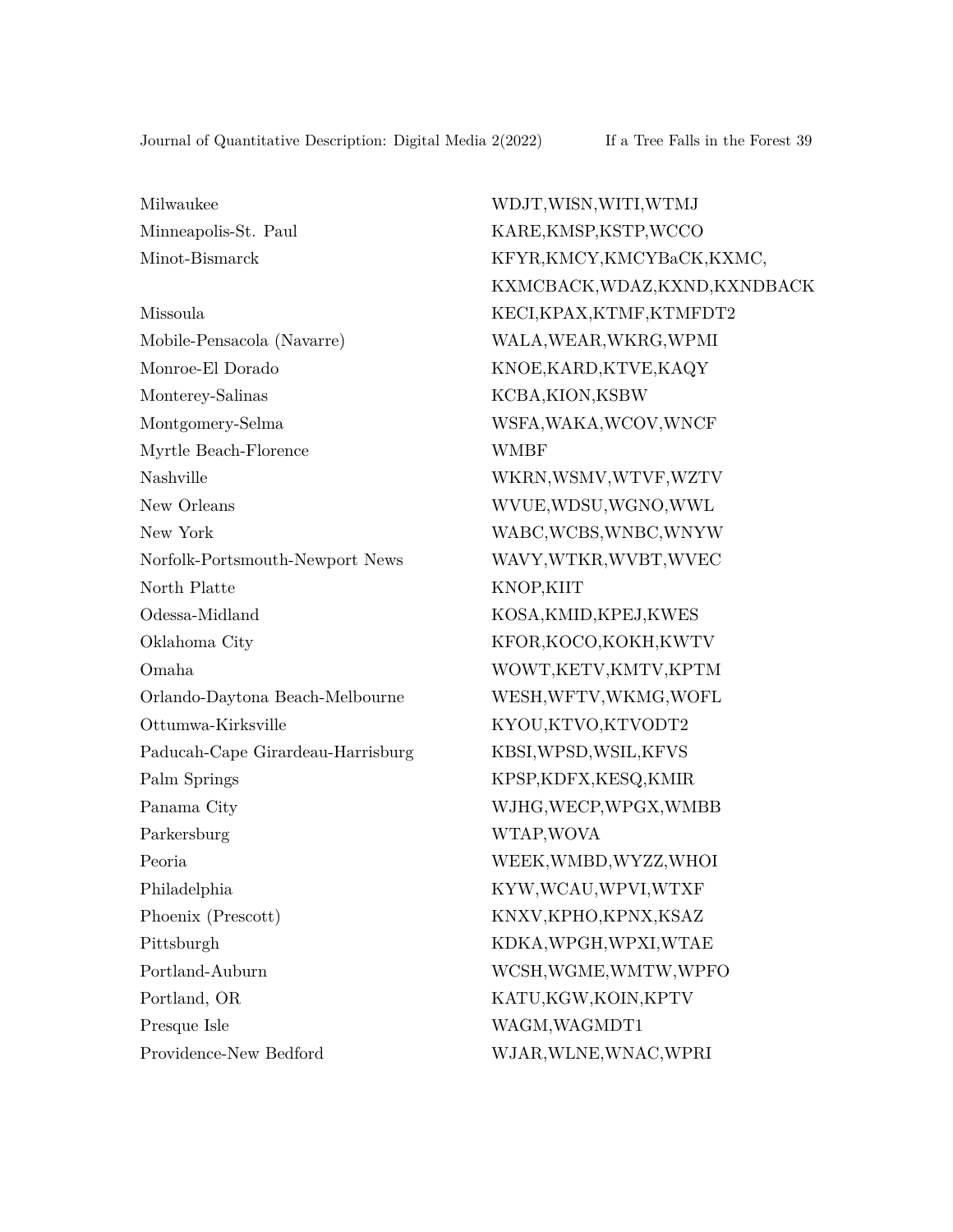Raleigh-Durham (Fayetteville) WNCN,WRAL,WRAZ,WTVD Rapid City **KOTA, KEVN, KCLO, KNBN** Reno KOLO,KRNV,KRXI,KTVN Richmond-Petersburg WWBT,WRIC,WRLH,WTVR Roanoke-Lynchburg WDBJ,WFXR,WSET,WSLS Rochester-Mason City-Austin KAAL,KIMT,KTTC,KXLT Rockford WIFR,WQRF,WREX,WTVO Sacramento-Stockton-Modesto KCRA,KOVR,KTXL,KXTV Salt Lake City KSL,KSTU,KTVX,KUTV San Angelo KIDY,KLST,KSAN San Antonio KABB,KENS,KSAT,WOAI San Diego KFMB,KGTV,KNSD,KSWB San Francisco-Oakland-San Jose KGO,KGOBACK,KNTV,

Sherman KTEN,KTENDT3

Quincy KHQA,KHQADT2,WGEM,WGEMDT3 Rochester WHAM,WHEC,WROC,WUHF Salisbury WBOC,WBOCDT2,WMDT,WRDE KNTVBACK,KPIX,KPIXBACK,KTVU,KTVUBACK Santa Barbara KCOY,KEYT,KKFX,KSBY Savannah WTOC,WJCL,WSAV,WTGS Seattle-Tacoma KCPQ,KING,KIRO,KOMO Shreveport KSLA,KMSS,KTAL,KTBS Sioux City KCAU,KMEG,KPTH,KTIV Sioux Falls (Mitchell) KDLT,KSFY,KELO,KTTW South Bend-Elkhart WNDU,WBND,WSBT,WSJV Spokane KAYU,KHQ,KREM,KXLY Springfield-Holyoke WGGB,WSHM,WWLP Springfield, MO KYTV,KYTVBACK,KSPR ,KSPRBACK,KOLR St. Joseph KNPN, KQTV St. Louis KDNL,KMOV,KSDK,KTVI Syracuse WSTM,WSYR,WSYT,WTVH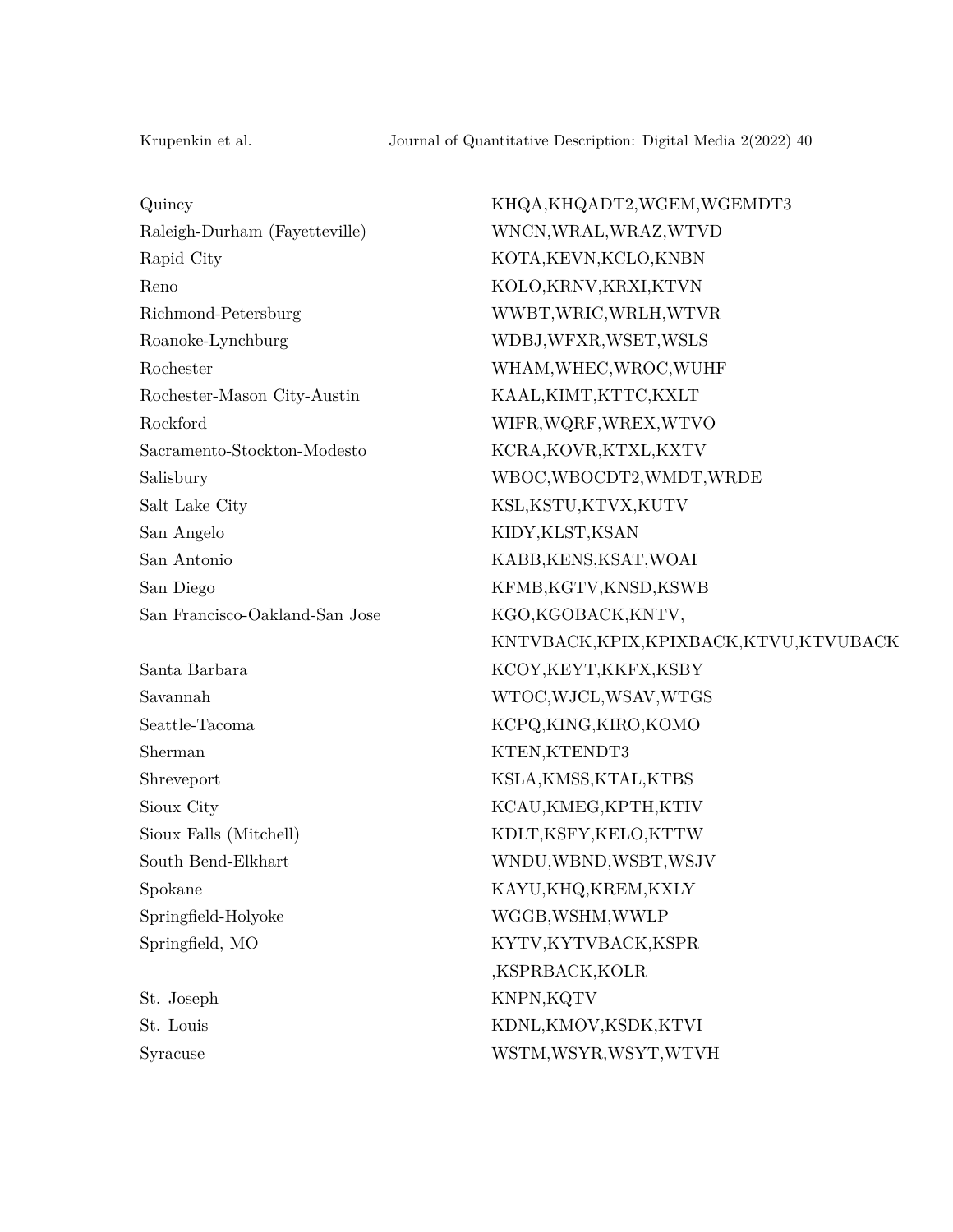Tallahassee-Thomasville WTWC,WCTV,WTXL Tampa-St. Petersburg (Sarasota) WWSB,WFLA,WFTS,WTSP,WTVT Terre Haute WAWV, WTHI, WTWO Toledo WTVG,WNWO,WTOL,WUPW Topeka WIBW,KSNT,KTKA,KTMJ Traverse City-Cadillac WFQX,WGTQ,WPBN,WWTV Tri-Cities, TN-VA WCYB,WEMT,WJHL,WJHLDT2 Tucson (Sierra Vista) KOLD,KGUN,KMSB,KVOA Tulsa KJRH,KOKI,KOTV,KTUL Tupelo WCBI,WLOV,WTVA,WTVADT2 Twin Falls KMVT,KSVT,KSAW,KTFT Tyler-Longview (Lufkin-Nacogdoches) KLTV,KETK,KFXK,KYTX Utica WFXV,WKTV,WUTR VICTORIA KAVU,KMOL,KVCT,KXTS Waco-Temple-Bryan KBTX,KAGS,KCEN,KWKT,KWTX,KXXV Washington (Hagerstown) WJLA,WJLABACK,WRC, WR-CBACK,WTTG,WTTGBACK,WUSA,WUSABACK Watertown WWNY,WNYF,WVNC,WWTI Wausau-Rhinelander WSAW,WAOW,WFXS,WJFW West Palm Beach-Fort Pierce WFLX, WPBF, WPEC, WPTV Wheeling WTOV, WTRF, WTRFDT3 Wichita-Hutchinson KWCH,KAKE,KSAS,KSNW Wichita Falls-Lawton KAUZ,KSWO,KFDX,KJTL Wilkes-Barre–Scranton–Hazleton WBRE,WNEP,WOLF,WYOU Wilmington WECT,WSFX,WILM,WWAY Yakima-Pasco-Richland-Kennewick KAPP,KEPR,KFFX,KNDO Youngstown WFMJ,WKBN,WYFX,WYTV Yuma KECY,KYMA,KSWT Zanesville WHIZ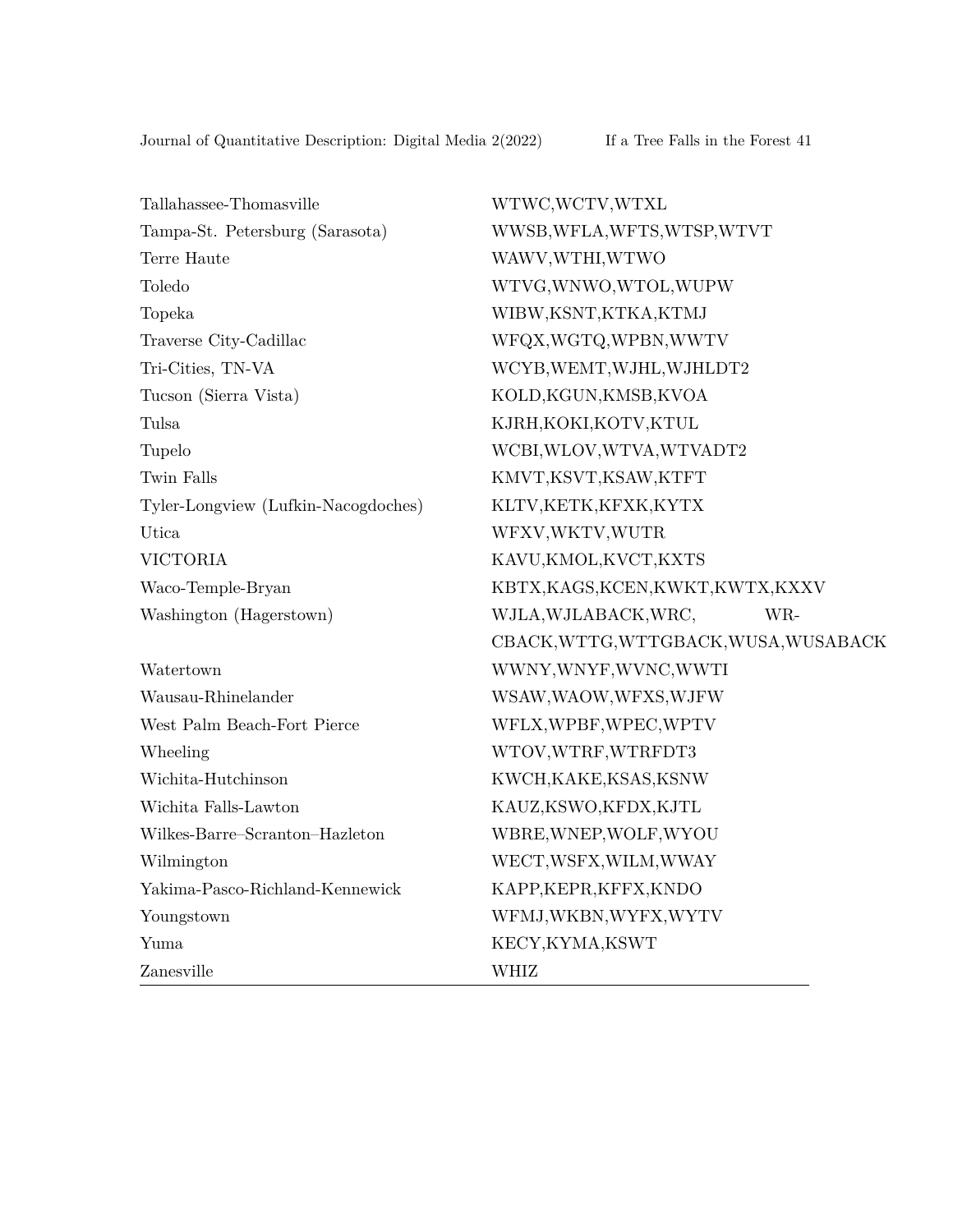### *Press Conference Schedule and Transcripts*

We collected the schedule and transcripts of all Trump daily press briefings during March and April 2020 from factba.se (<https://factba.se/topic/calendar>). We focus on the time period when Trump hosted daily briefings (excluding a few briefings that occured on weekends) and exclude the few press conferences before this period as they all have major announcements and may be covered differently by the media. Our analysis includes the press conferences from March 14th, 2020 to April 24th 2020 All of the speech in press conference transcripts is labeled by its speaker. We select Trump's speech for our text analysis as we are interested in presidential communication. Table A2 and Figure A3 provide some descriptive statistics about the press conferences.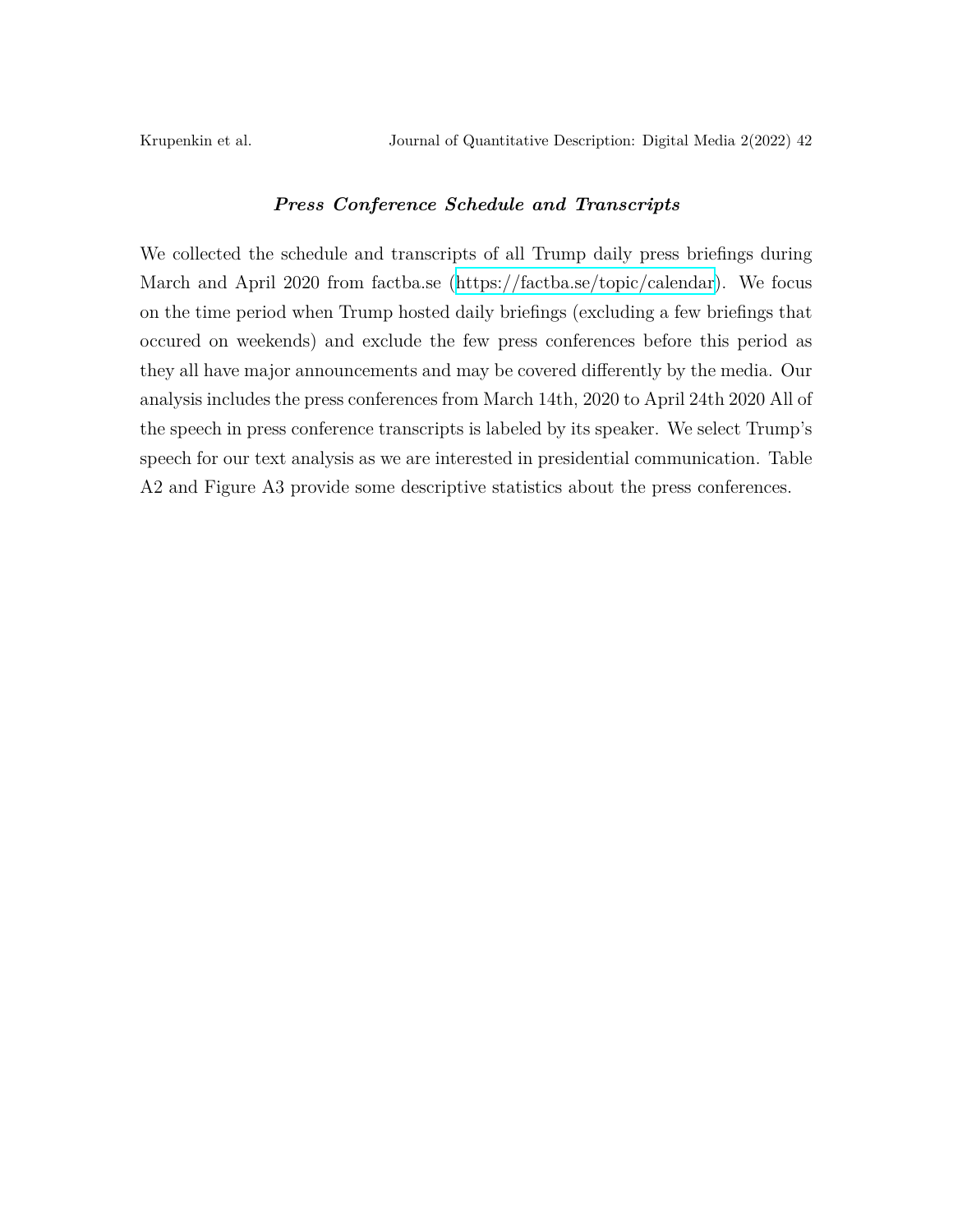| Number of Pressers                       | 39      |
|------------------------------------------|---------|
| Total Hours                              | 55.68   |
| Total Number of Words                    | 619,108 |
| Hours (Trump speaking)                   | 28.52   |
| Number of Words (Trump speaking) 319,818 |         |

**Table A2: Basic Statistics About Daily Briefings.**



**Figure A3. Mean Minutes Spoken per Conference by Speaker.**

*Note.* This plot shows the mean minutes spoken per press conference by the 5 most common speakers in the dataset. Trump's speech dominated the COVID-19 press conferences.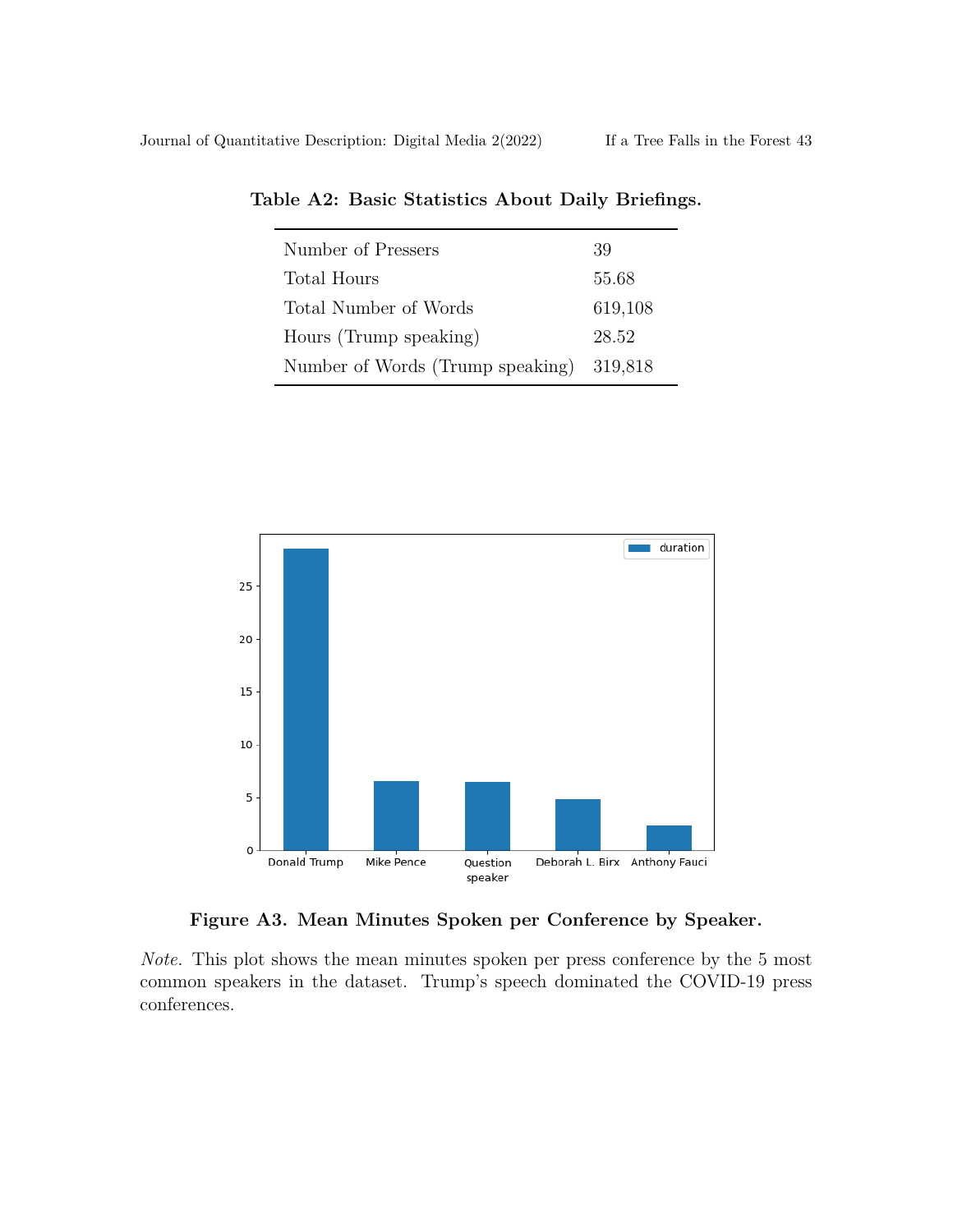#### *Nielsen TV Ratings*

We use Nielsen TV rating data to determine the audience size of both Trump pressers and Cable news. The viewership estimates are built from individual-level data from Nielsen's national representative panel. The panel is all adult (18+) Americans and viewership estimates are captured at the 30 minute level and aggregated across the US based on demographic weight. We use these viewership estimates for three cable channels ( MSNBC, CNN, FOX) from January to April 2020.

Table A3 shows the average hourly viewership for MSNBC, CNN, and FOX in the first four month of 2020. Viewership was highest in March and April when the COVID-19 pandemic received overwhelming attention in media coverage. FOX has a higher viewership than MSNBC and CNN. The viewership for CNN is lower than it for MSNBC in January and February, but they become very similar in March and April.

**Table A3: Average hourly viewership per channel by month (millions)**

|                           |  | Jan Feb Mar April |  |
|---------------------------|--|-------------------|--|
| MSNBC 2.27 2.02 2.65 2.53 |  |                   |  |
| CNN 1.7 1.41 2.56 2.51    |  |                   |  |
| FOX 3.99 3.97 4.4 4.28    |  |                   |  |

*Note.* This table shows the average hourly viewership per channel for the first four months of 2020. All three cable channels had a substantial increase in viewership between February and March 2020.

#### **Structural Topic Model**

### *Topic Model Specification*

In order to measure topical coverage, we use a 100-topic structural topic model ([Roberts et al.](#page-29-0), [2014](#page-29-0)). The two structural variables we specify in the model are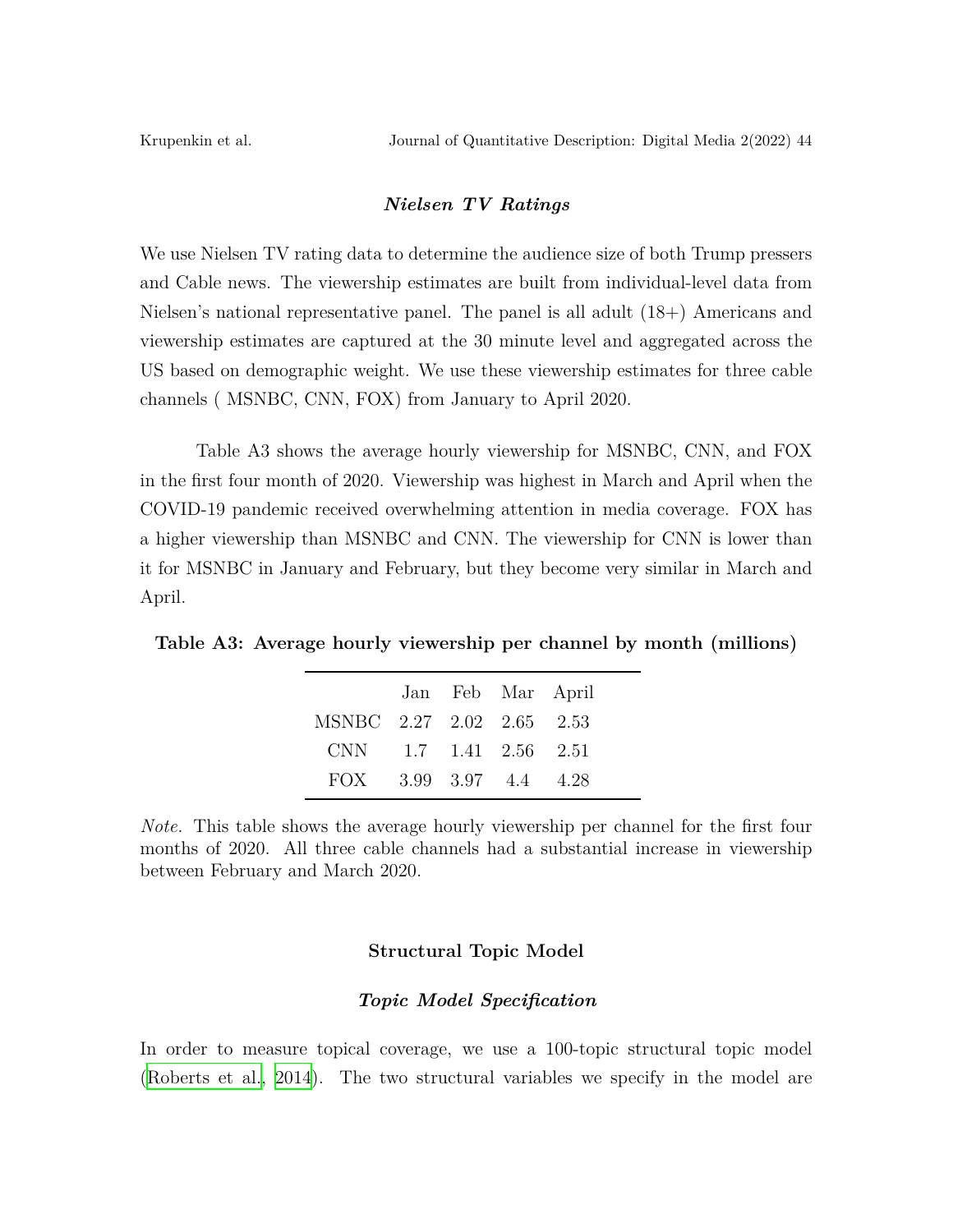"channel" and "date". Channel takes five discrete values: MSNBC, CNN, FOX, Network, Local; Date takes on a continuous value with first date (January 1st, 2020) equal to 0 and last date (April 30, 2020) equal to 1.

We split the transcript data into approximately 200-word text segments from news pages that aired between January 1, 2020 and April 30, 2020. Consecutive pages (end times within 10 minutes of each other) are concatenated, and pages with fewer than 2 mentions of the words "virus" or "covid" are dropped. To generate the segments, we extracted the text between the first and last mentions of "virus" or "covid", and split the text into approximately 200 word segments, ending on the sentence containing the 200th word. This procedure was performed on both national and local news segments.

Prior to fitting the topic model on the segments, the following cleaning procedures were performed. First, there were a handful of segments that were clearly related to weather, traffic, or crime mostly on local news, and not related to covid. These segments were filtered out using a the following keywords : "jail", "prosecutor", "sexual", "rape", "police", "road", "lane", "fire", "highway", "firefight", "gunshot", "crash", "shoot", "court", "charg", "judg", "rain", "temperatur", "temperate", "temperature", "fahrenheit", "weather", "shower", "thunderstorm", "meteorologist", "cloud", "chillier", "snow", "wind", "polic", "sheriff", "shoot", "temperatur", "rain", "shower", "temp", "sunshine", "breeze", "cloud", "snow", "wind".

Next, we filtered out segments that contained the names of brands or products, as these are indicative of commercial breaks, using the following keywords: "John Deere", "bloomberg", "state farm", "kellogg", "skycam", "cadbury", "cellular", "alexa", "colgate", "verzenio", "volkswagen", "nicorette", "linzess", "nexgard", "toyota", "babybel", "johnsonvill", "swiffer", "driver", "truck", "vehicle", "invisalign", "pizza", "sandwich", "buck", "popcorn", "papdia", "white-meat", "deodorant", "arfid", "mucinex", "colbert", "audience", "applause", "laughter", "gmc", "buick", "Osteo Bi-Flex", "nantucket blend", "Duracell", "In America we all count",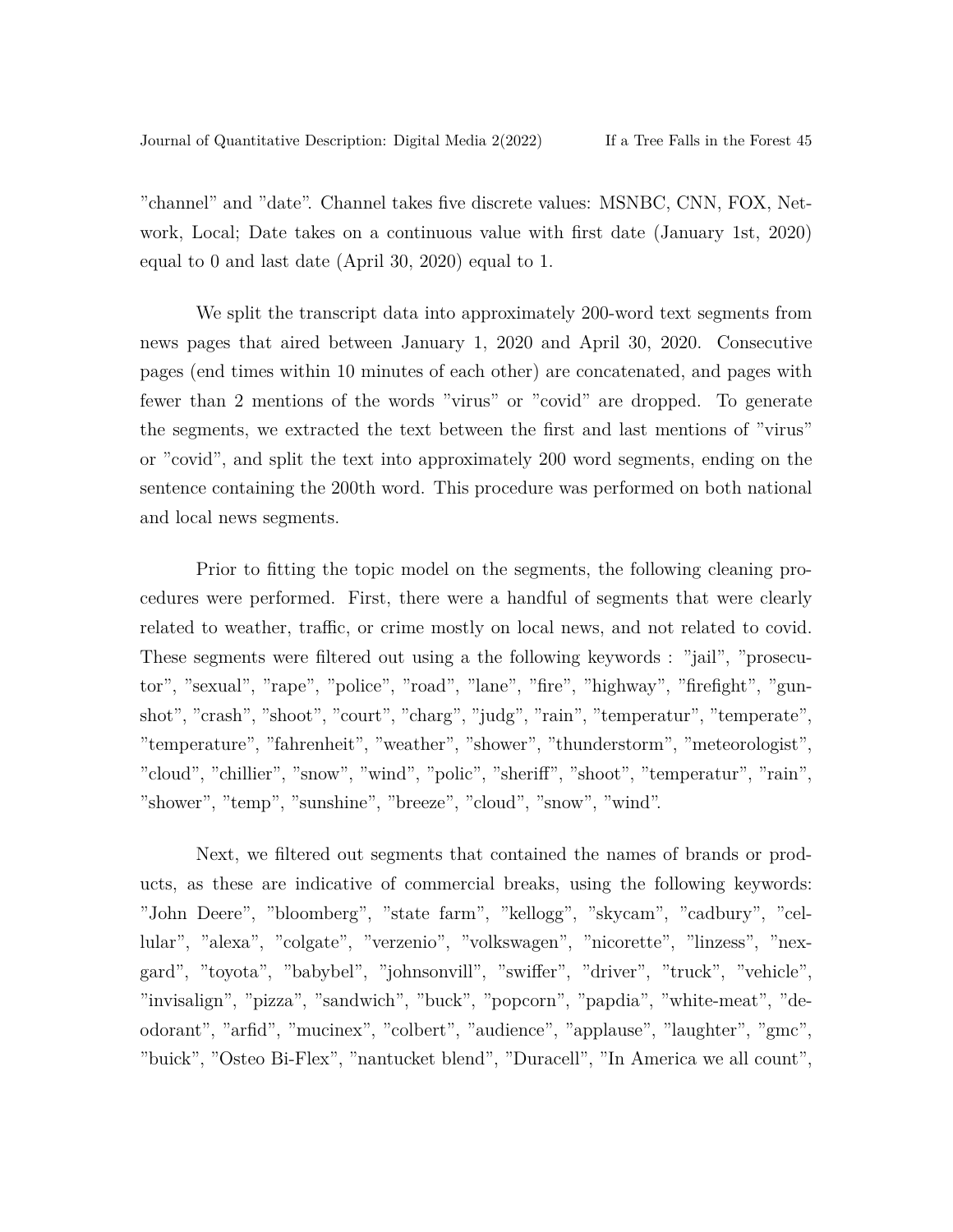"Ensure Max Protein", "maybelline", "Blue Cross Blue Shield", "olay", "walgreens express", "vicks", "country crock", "magic eraser", "annual fee", "holiday inn", "stelara", "old spice", "allegra", "chase", "sleep number", "audible", "cream cheese", "aarp medicare supplement", "tide", "northwestern mutual", "verizon", "cascade", "lysol laundry lanitizer", "unitedhealthcare", "voya", "harry's", "almondmilk", "adaptagrip", "abreva", "gum", "downy", "tums", "claritin", "chobani", "heartburn", "zzzquil", "ask your doctor", "tell your doctor", "crest", "aimovig", "vraylar", "vascepa", "epclusa", "life insurance", "grease", "powerwash", "samsung", "humira", "dovato", "silverado", "baskin", "safelite", "seresto", "prevagen", "aldex", "eczema", "febrez", "belvitget", "dishwasherbrand", "sfx", "serum", "zyrtec", "charmin", "metamucil", "comcast", ".com", "aag", "jardiance", "botox", "juvederm", "anoro", "aleve", "aliskiren", "bachelor", "safelit", "oral-b", "liberty", "schwab", "carvana", "humira", "neutrogena", "cologuard", "western.com", "subaru", "lexus", "eliquis", "sofi", "robinhood", "rakuten", "nexium", "kisqali", "etrade", "trulicity", "intuit", "flonase", "febreze", "brita", "visionworks", "tendercrisp", "shipstation", "glucerna", "geico", "skyrizi", "therabreath", "lobsterfest", "miracleear", "hotels.com", "chevy", "mercedes", "allstate", "wayfair", "lamivudine", "dolutegravir", "atazanavir", "prevagen", "ibrance", "brilinta", "letrozole", "petmeds", "neuriva", "tmobile", "biktarvy", "xarelto", "astrazeneca", "aromatase", "piqray", "mavyret", "plavix", "trelegy", "dofetilide", "tikosyn", "pik3ca", "rifampin", "1 800", "1800", "1-800", "liberty mututal", "usaa", "xfiniti", "silverado", "samsung", "booking.com", "t-mobile", "otezla", "chantix", "rinvoq", "ozemp", "trip.com", "xfinity", "dovato", "xeljanz", "cosentyx", "trulic", "tremfya".

Next, to prevent specific topics from being too dependent on local words, the names of states, governors, and state capitals plus the top 100 largest cities in the US were replaced with STATENAME, GOVNAME, and CITYNAME respectively. County names were replaced with COUNTYNAME unless they were dictionary words (tested by using the "spelling" package in R). We preprocessed the segments as follows. Words were stemmed using the Snowball stemmer, and all words and stems with 3 or fewer characters were dropped. The following custom stopwords were included in the model, in addition to the default English stopwords: "virus", "covid", "covid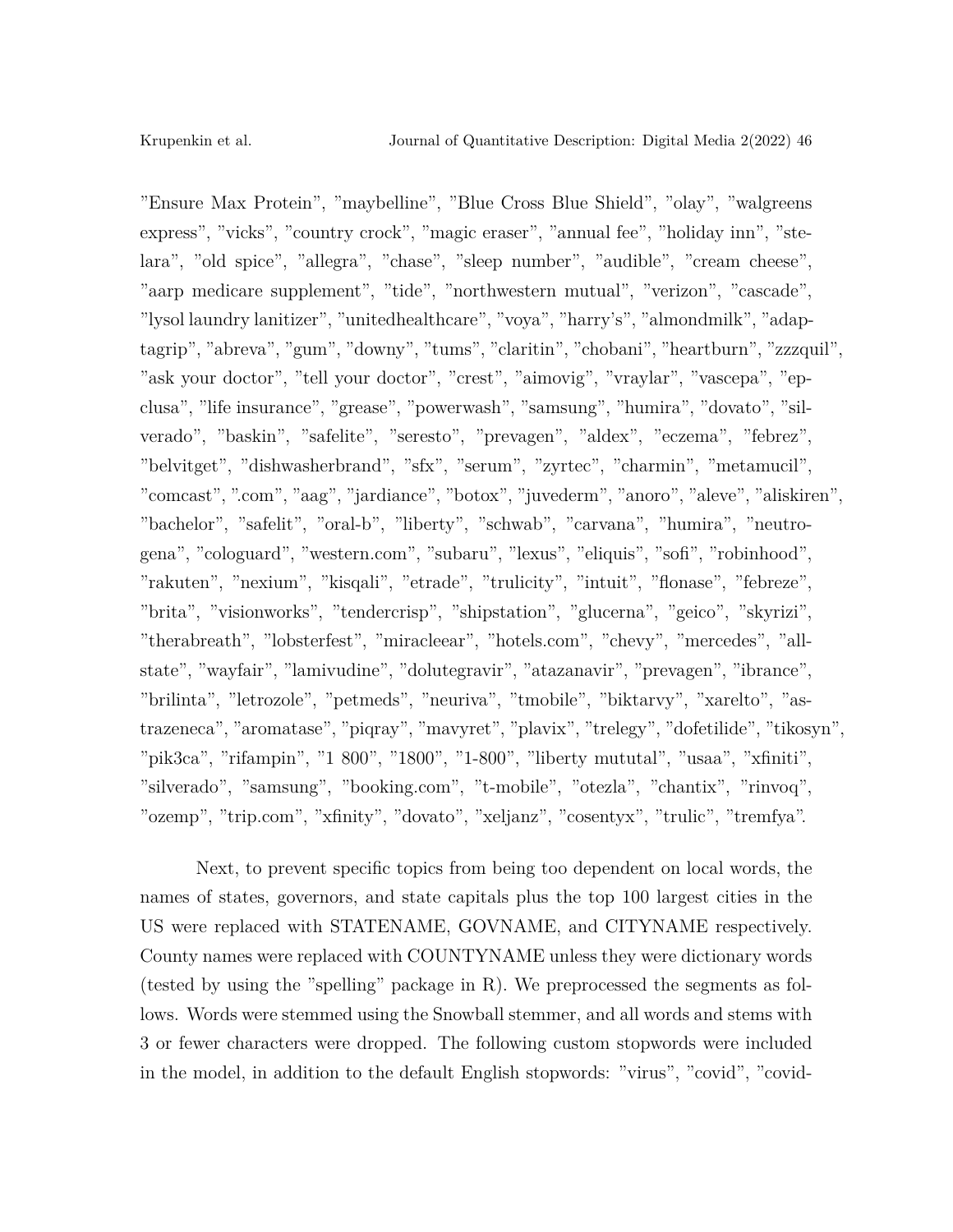19", "covid19", "tucker", "sean", "laura", "fox", "msnbc", "nbc", "cbs", "abc","cnn", "north", "south", "eyewitness", "news", "live", "breaking", "watch", "story", "plus", "ahead", "anchor", "newsroom", "channel", "newscast", "tonight", "today", "thank", "thanks", "much", "great", "join", "joins", "joining", "joined", "well", "question", "appreciate", "appreciated", "appreciates". The top 100 most common male and female names (as measured by the SSA), plus common nicknames thereof, were also included as stopwords. Finally, we dropped numbers and punctuation.

Due to the sheer number of local news stations, the raw data contains more local news segments than national news segments. To remedy this, we took a random sample of the local news segments, to make the number of local news segments exactly equal to the number of national news segments. Network news segments were derived from local news transcripts prior to sampling. This procedure resulted in 75,335 local news segments, 21,134 network segments, 19,609 cnn segments, 16,949 fox segments, and 17,643 msnbc segments.

### *Topics Details*

To select topics that were substantively meaningful and coherent, we relied on the judgement of 4 coders. Each coder independently assigned the topic a label and whether it was sufficiently informative and consistent to justify inclusion. In order to justify inclusion, the top words for the topic needed to be consistent with each other and with the top documents that contained the highest topic proportion. Furthermore, the documents needed to be clearly about covid. For example, the topic about the 2020 Democratic presidential primary had very consistent words, which matched the topic documents closely, but the topic itself had little content about covid.

Table A4 contains all of the topics, with topics included in the analysis noted with bold text.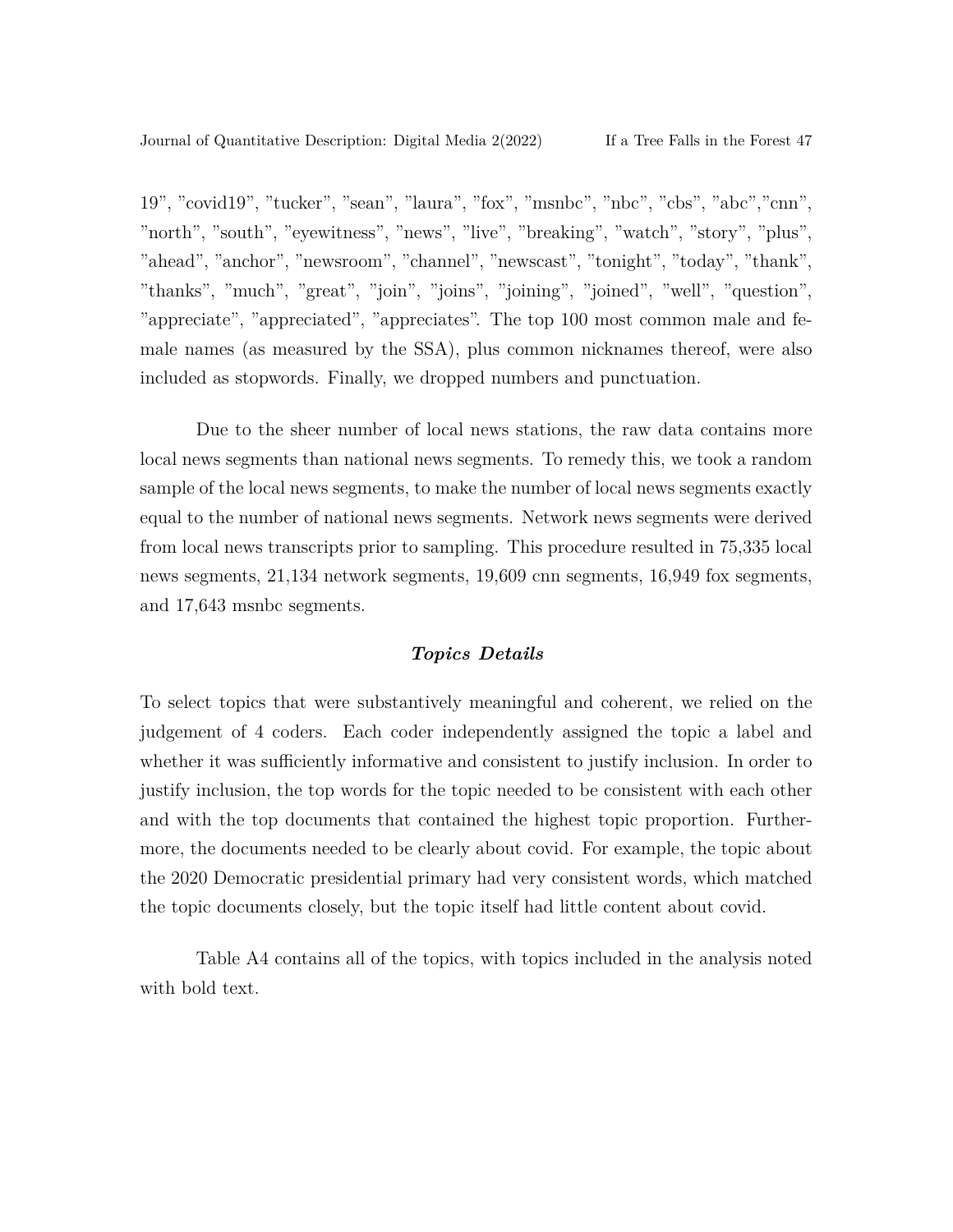# **Table A4: Topics**

| Topic 1 (dropped)               |                                                                                                                                                                                                     | Topic 51 (dropped)          |                                                                                                                                                                                                                   |
|---------------------------------|-----------------------------------------------------------------------------------------------------------------------------------------------------------------------------------------------------|-----------------------------|-------------------------------------------------------------------------------------------------------------------------------------------------------------------------------------------------------------------|
|                                 | Highest Prob: head, straight, hair,<br>chair, desk, color, look<br>FREX: christi, gotta, hday, hair-<br>cut, desk, straight, chair<br>Score: hair, hday, desk, straight,<br>self-isol, laugh, chair |                             | Highest Prob. harri, harvard, con-<br>tributor, bret, queen, pair, griff<br>FREX: griff, siegel, saphier, jede-<br>diah, font, outnumb, marc<br>Score: harri, harvard, griff, siegel,<br>contributor, bret, princ |
| Topic 2 (disaster relief)       |                                                                                                                                                                                                     | Topic 52 (personal hygiene) |                                                                                                                                                                                                                   |
|                                 | Highest Prob: avail, privat,<br>continu, addit, state, expand,<br>direct<br>FREX: partnership, privat,<br>avail, prioriti, expand, priorit,<br>coordin<br>Score: avail, fema, privat, sec-          |                             | Highest Prob: hand, wash,<br>sanit, precaut, avoid, take, ex-<br>tra<br>FREX: hand, elbow, wash,<br>sanit, hygien, distilleri, distil                                                                             |
|                                 | tor, partnership, expand, re-<br>sourc                                                                                                                                                              |                             | Score: hand, wash, sanit, pre-<br>caut, soap, shake, hygien                                                                                                                                                       |
|                                 |                                                                                                                                                                                                     |                             |                                                                                                                                                                                                                   |
| Topic 3 (spring break)          | Highest Prob: break, spring,<br>parti, view, express, generat,<br>beach<br>FREX: view, lindsey, topic,<br>graham, cherri, shannon, ex-                                                              | Topic 53 (dropped)          | Highest Prob. good, morn, right,<br>corona, hour, night, come<br>FREX: morn, good, welcom, hour,<br>night, watch, minut                                                                                           |
|                                 | press<br>view, break, spring,<br>Score:                                                                                                                                                             |                             | Score: morn, good, hour, right,                                                                                                                                                                                   |
|                                 | parti, beach, express, topic                                                                                                                                                                        |                             | corona, welcom, night                                                                                                                                                                                             |
| Topic 4 (diamond princess)      |                                                                                                                                                                                                     | Topic 54 (stock market)     |                                                                                                                                                                                                                   |
|                                 | Highest Prob:<br>quarantin,<br>base, japan, american, corona,<br>olymp, week<br>FREX:<br>evacue,<br>japanes,<br>tokyo, japan, diamond, lack-<br>land, olymp                                         |                             | Highest Prob: market, stock,<br>economi,<br>point,<br>econom,<br>street, corona<br>FREX: stock, market, nasdaq,<br>selloff, wall, investor, recess                                                                |
|                                 | Score:<br>quarantin,<br>japan,<br>diamond,<br>tokyo,<br>olymp,<br>evacu, evacue                                                                                                                     |                             | market, stock, wall,<br>Score:<br>economi,<br>trade,<br>investor,<br>street                                                                                                                                       |
| Topic 5 (dropped)               |                                                                                                                                                                                                     | Topic 55 (mental health)    |                                                                                                                                                                                                                   |
|                                 | Highest Prob: power, author, at-<br>tack, threat, damag, full, storm<br>FREX: power, storm, rebuild, ter-<br>ror, justic, tornado, unleash                                                          |                             | Highest Prob: health, care,<br>communiti, provid, support,<br>servic, respond<br>FREX: provid, mental, tele-<br>communiti,<br>health,<br>access,<br>care, ensur                                                   |
|                                 | Score:<br>power, author, attack,<br>damag, tornado, constitut, storm                                                                                                                                |                             | Score: health, care, provid,<br>communiti, mental, support,<br>servic                                                                                                                                             |
| Topic 6 (stimulus)              |                                                                                                                                                                                                     | Topic 56 (unemployment)     |                                                                                                                                                                                                                   |
|                                 | Highest Prob: money, fund,<br>dollar, program, check, loan,<br>billion<br>FREX: deposit, loan, pay-                                                                                                 |                             | Highest Prob: million, week,<br>last, unemploy, claim, peopl,<br>file<br>$\mathbf{F}\mathbf{R}\mathbf{E}\mathbf{X}$ :<br>jobless,<br>unemploy,                                                                    |
|                                 | ment, paycheck, evict, money,<br>landlord                                                                                                                                                           |                             | million, file, benefit, claim,<br>laid                                                                                                                                                                            |
|                                 | Score: money, loan, payment,<br>fund, dollar, billion, stimulus                                                                                                                                     |                             | Score: unemploy, million, file,<br>claim, benefit, week, jobless                                                                                                                                                  |
| Topic 7 (comparative countries) |                                                                                                                                                                                                     | Topic 57 (dropped)          |                                                                                                                                                                                                                   |
|                                 | Highest Prob: lock, elimin,<br>southeast, molli, logic, swe-<br>den, bubbl                                                                                                                          |                             | Highest Prob: know, like, just,<br>dont, that, right, realli                                                                                                                                                      |
|                                 | FREX:<br>molli,<br>sweden,<br>zealand, mont, hunter, vi-<br>sual, cove                                                                                                                              |                             | FREX: know, your, that, okay,<br>yeah, realli, dont                                                                                                                                                               |
|                                 | Score: lock, sweden, molli,<br>beaumont, hunter, southeast,<br>zealand                                                                                                                              |                             | Score: know, dont, like, realli,<br>your, that, thing                                                                                                                                                             |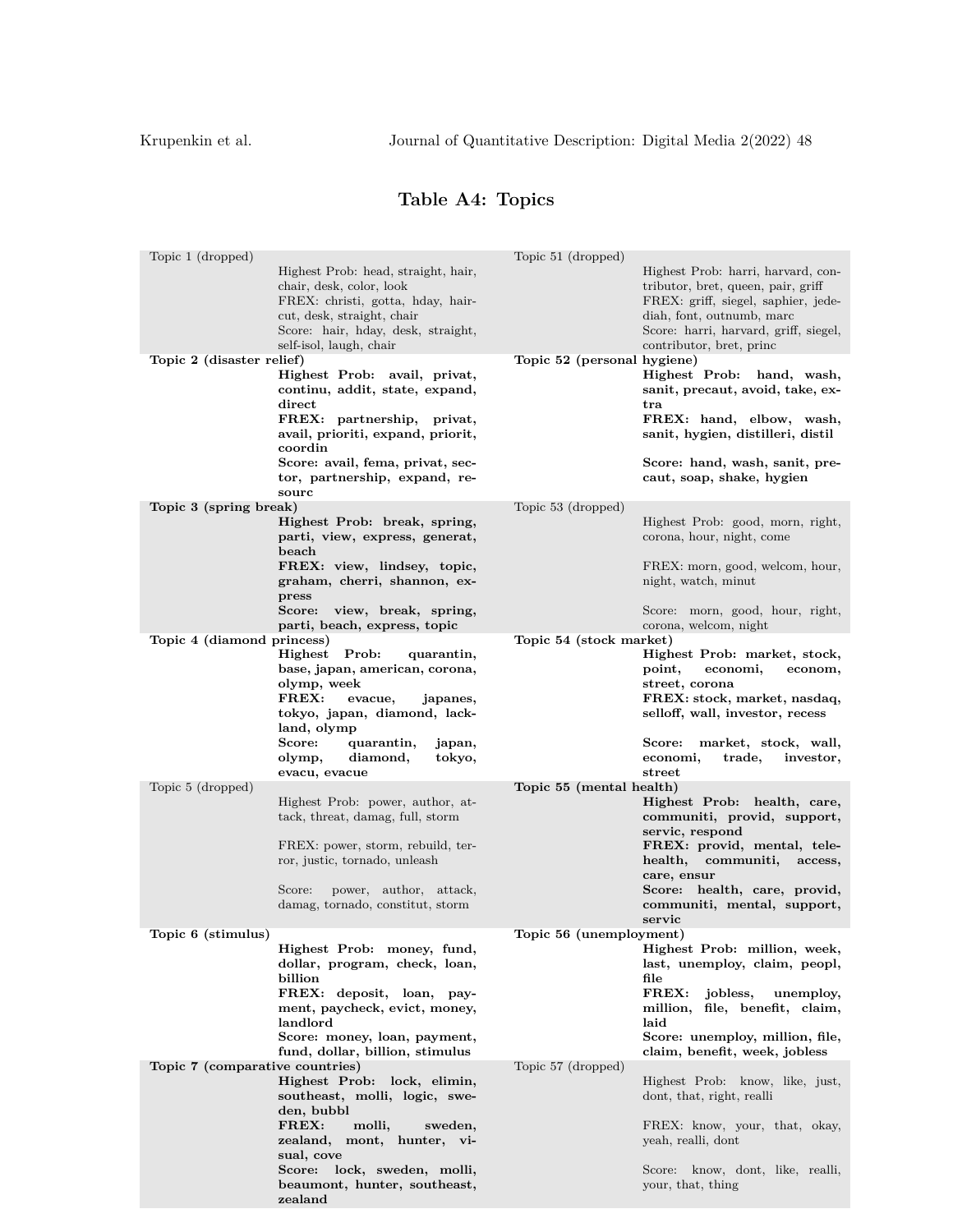| Topic 8 (trump quotes)   | Highest Prob: fight, general,<br>spoke, battl, involv, ground,<br>surgeon                                                                       | Topic 58 (health complications)   | Highest Prob: condit, heart,<br>diseas, pain, lung, under, risk                                                                                      |
|--------------------------|-------------------------------------------------------------------------------------------------------------------------------------------------|-----------------------------------|------------------------------------------------------------------------------------------------------------------------------------------------------|
|                          | FREX: general, enemi, mine,<br>surgeon, horribl, involv, spoke<br>Score: general, fight, battl,<br>surgeon, spoke, enemi, involv                |                                   | FREX: apoquel, allerg, stroke,<br>vape, kidney, chronic, smoker<br>Score: condit, heart, lung,<br>pain, diabet, under, chronic                       |
| Topic 9 (testing)        | Highest Prob: test, result,<br>swab,<br>week,<br>still, process,<br>rapid<br>FREX: swab, diagnost, test,                                        | Topic 59 (dropped)                | Highest Prob: wake, southern,<br>flag, enorm, inevit, cycl, begun<br>FREX: wake, taylor, toto, enorm,                                                |
|                          | sampl, reagent, widespread,<br>criteria<br>Score: test, swab, result, labo-<br>ratori, sampl, diagnost, capac                                   |                                   | wanna, cycl, zurik<br>Score: wake, southern, enorm, flag,<br>cycl, zurik, brave                                                                      |
| Topic 10 (dropped)       | Highest Prob: legal, immigr, thee,<br>doesn, ther, thes, earli<br>FREX: thet, amer, countr, ning,<br>thise, ameri, theg                         | Topic 60 (food production)        | Highest Prob: plant, food,<br>process, anxieti, farmer, meat,<br>produc<br>FREX: farmer,<br>agricultur,<br>tyson, crop, rancher, meat-<br>pack, farm |
|                          | Score: immigr, legal, thee, undocu,<br>ther, thes, andi                                                                                         |                                   | Score: plant, farmer, meat,<br>food, anxieti, farm, pork                                                                                             |
| Topic 11 (dropped)       |                                                                                                                                                 | Topic 61 (symptoms and pregnancy) |                                                                                                                                                      |
|                          | Highest Prob: rural, odonnel, no-<br>rah, even, stretch, languag, learn                                                                         |                                   | Highest Prob:<br>symptom,<br>breath, fever, doctor, cough,<br>corona, feel                                                                           |
|                          | FREX: rural, lenghi, adriana,<br>shoulder, stretch, mola, bright<br>Score: odonnel, norah, rural, mola,<br>bright, spanish, stretch             |                                   | FREX: fever, runni, birth,<br>breath, woke, cold, headach<br>Score:<br>symptom,<br>fever,<br>breath, cough, babi, husband,                           |
| Topic 12 (dropped)       |                                                                                                                                                 | Topic 62 (manfacturing/warehouse) | pregnant                                                                                                                                             |
|                          | Highest Prob: talk, think, thing,<br>point, hear, heard, want                                                                                   |                                   | Highest Prob: worker, com-<br>healthcar,<br>pani,<br>employe,<br>work, design, hire                                                                  |
|                          | FREX: talk, sanjay, sort, heard,<br>gupta, listen, hear                                                                                         |                                   | FREX: printer, ford, health-<br>car, worker, hire, compani,<br>hazard                                                                                |
|                          | Score: talk, think, thing, listen,<br>sort, point, hear                                                                                         |                                   | Score:<br>worker,<br>compani,<br>healthcar,<br>employe,<br>hire,<br>amazon, frontlin                                                                 |
| Topic 13 (Boris Johnson) |                                                                                                                                                 | Topic 63 (stimulus bill)          |                                                                                                                                                      |
|                          | Highest Prob: report, here,<br>countynam,<br>warn,<br>reveal,<br>bori, promis<br>FREX: report, trevor, john-<br>son, costello, whit, bori, ault |                                   | Highest<br>Prob:<br>senat,<br>congress, hous, packag, pass,<br>democrat, billion<br>FREX: schumer, pelosi, ne-<br>goti, congress, speaker, mitch,    |
|                          | Score:<br>report, bori, here,<br>whit, warn, trevor, johnson                                                                                    |                                   | mcconnel<br>Score:<br>senat,<br>congress,<br>packag,<br>trillion,<br>democrat,<br>pelosi, vote                                                       |
| Topic 14 (dropped)       |                                                                                                                                                 | Topic 64 (ventilator supply)      |                                                                                                                                                      |
|                          | Highest Prob: play, game, season,<br>sport, team, player, athlet                                                                                |                                   | Highest Prob:<br>ventil, sup-<br>pli, feder, govern, need, equip,<br>medic                                                                           |
|                          | FREX: player, leagu, footbal,<br>quarterback, gobert, playoff, le-<br>bron                                                                      |                                   | FREX: stockpil, ventil, invok,<br>feder, suppli, equip, strateg                                                                                      |
|                          | Score: play, game, sport, season,<br>player, tournament, leagu                                                                                  |                                   | Score:<br>ventil, suppli, feder,<br>equip,<br>govern,<br>stockpil,<br>shortag                                                                        |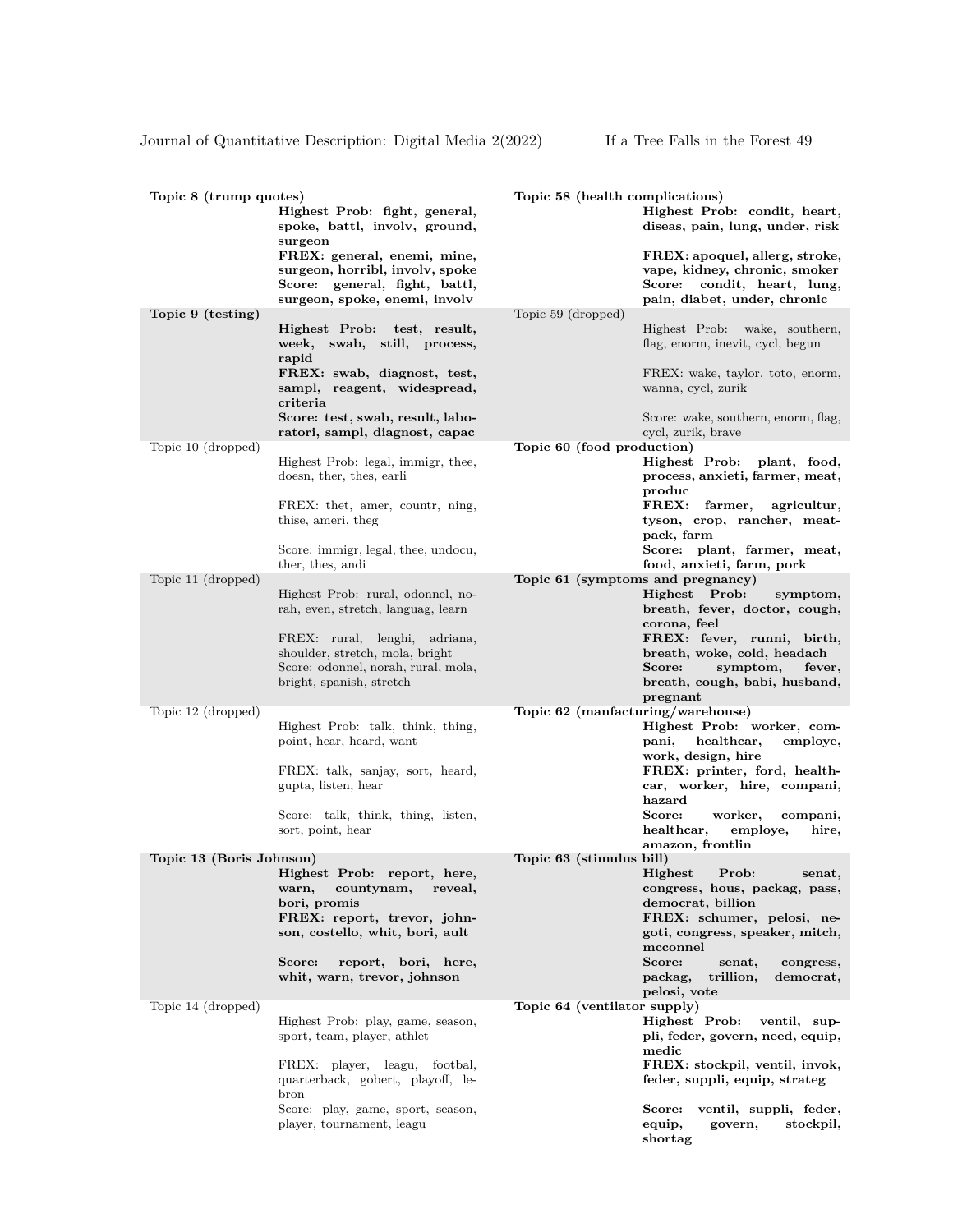| Topic 15 (local cases)         | Highest Prob: citynam, state-<br>nam, citi, area, mayor, spot,<br>across                                                                                                                                                                                | Topic 65 (stay at home)   | Highest Prob: home, stay, so-<br>cial, distanc, keep, peopl, safe                                                                                                                                                                              |
|--------------------------------|---------------------------------------------------------------------------------------------------------------------------------------------------------------------------------------------------------------------------------------------------------|---------------------------|------------------------------------------------------------------------------------------------------------------------------------------------------------------------------------------------------------------------------------------------|
|                                | FREX: metro, citynam, citi,<br>mayor, blasio, metropolitan,<br>area                                                                                                                                                                                     |                           | FREX: social, distanc, stay,<br>feet, apart, practic, physic                                                                                                                                                                                   |
|                                | Score:<br>citynam, citi, state-<br>nam, mayor, area, spot, metro                                                                                                                                                                                        |                           | Score: distanc, social, stay,<br>home, feet, keep, practic                                                                                                                                                                                     |
| Topic 16 (ppe shortage)        |                                                                                                                                                                                                                                                         | Topic 66 (china blame)    |                                                                                                                                                                                                                                                |
|                                | Highest Prob: need, make,<br>sure, protect, enough, person,<br>take<br>FREX: sure, need, enough,<br>make, protect, adequ, person                                                                                                                        |                           | Highest Prob: china, wuhan,<br>chines, chine, januari, govern,<br>origin<br>FREX:<br>chine,<br>communist,<br>jinp, beij,<br>china,<br>wuhan,<br>hubei                                                                                          |
|                                | Score: need, sure, protect,<br>make, enough, equip, person                                                                                                                                                                                              |                           | Score: china, wuhan, chine,<br>chines, hong, januari, kong                                                                                                                                                                                     |
| Topic 17 (dropped)             |                                                                                                                                                                                                                                                         | Topic 67 (dropped)        |                                                                                                                                                                                                                                                |
|                                | Highest Prob: love, happi, remind,<br>want, beauti, birthday, brother<br>FREX: love, brother, goodby,<br>birthday, happi, beauti, grandma<br>Score: love, birthday, happi, re-<br>mind, brother, beauti, sister                                         |                           | Highest Prob: media, post, stori,<br>read, quot, time, piec<br>FREX: articl, media, read, write,<br>stori, columnist, editori<br>Score: media, read, post, stori,<br>book, piec, write                                                         |
| Topic 18 (dropped)             |                                                                                                                                                                                                                                                         | Topic 68 (blood immunity) |                                                                                                                                                                                                                                                |
|                                | Highest Prob: gave, repres, con-<br>gressman, rare, chairman, deputi,<br>peac<br>FREX:<br>deputi,<br>congressman,<br>mcadam, aixa, taliban, arrang,<br>afghanistan<br>Score:<br>gave,<br>congressman,<br>repres, chairman, deputi, rare,<br>afghanistan |                           | Highest Prob: antibodi, im-<br>mun, recov, blood, plasma,<br>donat, help<br>$\bf FREX:$<br>plasma,<br>convalesc,<br>transfus,<br>blood,<br>antibodi,<br>survivor, donor<br>Score: antibodi, blood, im-<br>mun, plasma, recov, donat,<br>cancer |
| Topic 19 (essential business)  |                                                                                                                                                                                                                                                         | Topic 69 (death toll)     |                                                                                                                                                                                                                                                |
|                                | Highest Prob: store, order,<br>essenti, groceri, shop, custom,<br>peopl<br>FREX: essenti, store, shop-<br>per, groceri, pharmaci, shop,<br>costco<br>Score: store, groceri, essenti,                                                                    |                           | Highest Prob:<br>death,<br>case,<br>number,<br>confirm,<br>state,<br>corona, statenam<br>FREX: rise, toll, case, climb,<br>confirm, death, surpass<br>Score: case, death, confirm,                                                             |
|                                | shop, order, custom, phar-                                                                                                                                                                                                                              |                           | number, toll, state, statenam                                                                                                                                                                                                                  |
|                                | maci                                                                                                                                                                                                                                                    |                           |                                                                                                                                                                                                                                                |
| Topic 20 (dropped)             | Highest Prob: call, phone, offic,<br>wait, reach, without, save<br>FREX: newday, call, apprai, refi,<br>streamlin, dental, telephon<br>Score: call, phone, hotlin, newday,<br>dental, refi, offic                                                       | Topic 70 (dropped)        | Highest Prob:<br>anim,<br>human,<br>natur, smith, traffic, garden, land<br>FREX: bird, crystal, gray, paint,<br>speci, lawn, butt<br>Score: anim, fish, traffic, smith,<br>human, bird, garden                                                 |
| Topic 21 (case numbers/models) |                                                                                                                                                                                                                                                         | Topic 71 (dropped)        |                                                                                                                                                                                                                                                |
|                                | Highest Prob:<br>look, num-<br>ber, seen, weve, happen, case,<br>countri<br>FREX:<br>number,<br>scenario,                                                                                                                                               |                           | Highest Prob: famili, time, life,<br>friend, togeth, live, moment<br>FREX: friend, emot, life, sleep,                                                                                                                                          |
|                                | term, seen, weve, exponenti,<br>compar                                                                                                                                                                                                                  |                           | famili, father, bless                                                                                                                                                                                                                          |
|                                | Score:<br>number, look, case,<br>term, weve, seen, scenario                                                                                                                                                                                             |                           | Score: famili, friend, life, father,<br>sleep, time, togeth                                                                                                                                                                                    |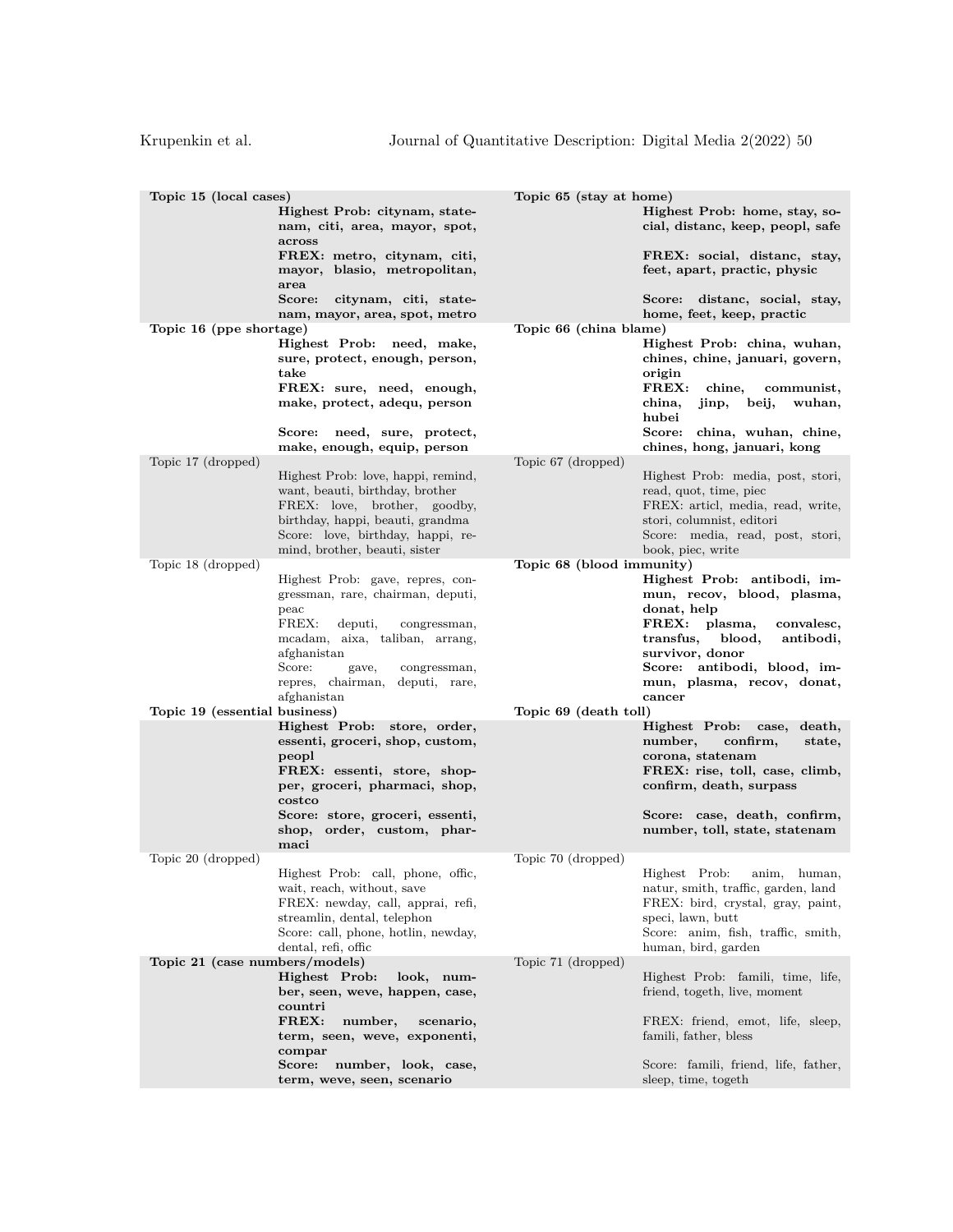| Topic 22 (dropped)           | Highest Prob:<br>just, facebook,<br>page, neighbor, five, start, make<br>FREX: census, censusgov, page,<br>facebook, gift, bike, banner<br>Score:<br>facebook, page, census,                                                                                                                | Topic 72 (hc worker safety)       | Highest Prob: nurs, doctor,<br>gear, there, work, medic, sick<br>$\rm FREX\colon$<br>practition,<br>malloy,<br>bowser, sinai, mount, nypd,<br>paramed<br>Score:<br>nurs, doctor, sinai,                                                                    |
|------------------------------|---------------------------------------------------------------------------------------------------------------------------------------------------------------------------------------------------------------------------------------------------------------------------------------------|-----------------------------------|------------------------------------------------------------------------------------------------------------------------------------------------------------------------------------------------------------------------------------------------------------|
|                              | neighborhood, card, gift, internet                                                                                                                                                                                                                                                          |                                   | gear, mount, profession, sick                                                                                                                                                                                                                              |
| Topic 23 (music performance) | Highest Prob: music, per-<br>form, song, danc, sing, ladi,<br>togeth<br>FREX: musician, elton, song,<br>lyric, grammi, marsali, music<br>Score:<br>music, song, sing,<br>danc, artist, perform, ladi                                                                                        | Topic 73 (dropped)                | Highest Prob: sander, statenam,<br>biden, berni, campaign, democrat,<br>state<br>FREX: deleg, sander, berni, abort,<br>victori, buttigieg, caucus<br>Score: sander, biden, berni, deleg,<br>campaign, democrat, voter                                      |
| Topic 24 (state pressers)    |                                                                                                                                                                                                                                                                                             | Topic 74 (disinfecting)           |                                                                                                                                                                                                                                                            |
|                              | Highest<br>Prob:<br>statenam,<br>state,<br>governor,<br>govnam,<br>order, announc, issu<br>FREX: governor,<br>govnam,<br>$\mathrm{stay}\text{--}\mathrm{hom},$<br>newsom,<br>state,<br>statewid, cappabianca<br>Score: governor, state, state-<br>nam, govnam, order, stay-<br>hom, announc |                                   | Highest Prob: clean, touch,<br>water, paper, disinfect, surfac,<br>wipe<br>FREX: bleach, disinfect, sur-<br>doorknob,<br>ultraviolet,<br>fac,<br>pepto, toilet<br>Score: clean, disinfect, touch,<br>surfac, water, toilet, paper                          |
| Topic 25 (trump quotes 2)    |                                                                                                                                                                                                                                                                                             | Topic 75 (foreign response)       |                                                                                                                                                                                                                                                            |
|                              | Highest Prob: work, think,<br>peopl, want, done, differ, weve<br>FREX: done,<br>work, hard,<br>think, quick, weve, everybodi<br>Score:<br>work, think, done,<br>want, peopl, togeth, hard                                                                                                   |                                   | Highest Prob: countri, itali,<br>lockdown,<br>korea,<br>minist,<br>prime, govern<br>FREX: spain, itali, prime,<br>madrid, lockdown, minist, ko-<br>rea<br>Score: itali, korea, lockdown,<br>minist, prime, countri, spain                                  |
| Topic 26 (epidemic spread)   |                                                                                                                                                                                                                                                                                             | Topic 76 (uss theodore roosevelt) |                                                                                                                                                                                                                                                            |
|                              | Highest Prob: nation, second,<br>contain, guard, wave, wors,<br>first<br>FREX: rochell, wave, rochel,<br>redfield,<br>contain,<br>nation,<br>guard<br>Score: nation, contain, sec-<br>ond, wave, guard, zone, wors                                                                          |                                   | Highest Prob: secretari, mili-<br>tari, letter, navi, deploy, per-<br>sonnel, command<br>FREX:<br>sailor,<br>pentagon,<br>theodor, roosevelt, crozier,<br>aircraft, azar<br>Score:<br>secretari,<br>militari,<br>navi, sailor, letter, command,<br>captain |
| Topic 27 (global impact)     |                                                                                                                                                                                                                                                                                             | Topic 77 (nursing homes)          |                                                                                                                                                                                                                                                            |
|                              | Highest Prob: world, around,<br>pandem, organ, global, won-<br>der, globe<br>FREX: world, around, whit-<br>ney, wonder, globe, organ,<br>global<br>world, around, or-<br>Score:<br>gan, global, pandem, wonder,<br>globe                                                                    |                                   | Highest Prob: home, facil,<br>staff, resid, member, center,<br>care<br>FREX: kirkland, resid, reha-<br>bilit, staff, facil, holyok, long-<br>term<br>Score: facil, staff, resid, home,<br>nurs, center, member                                             |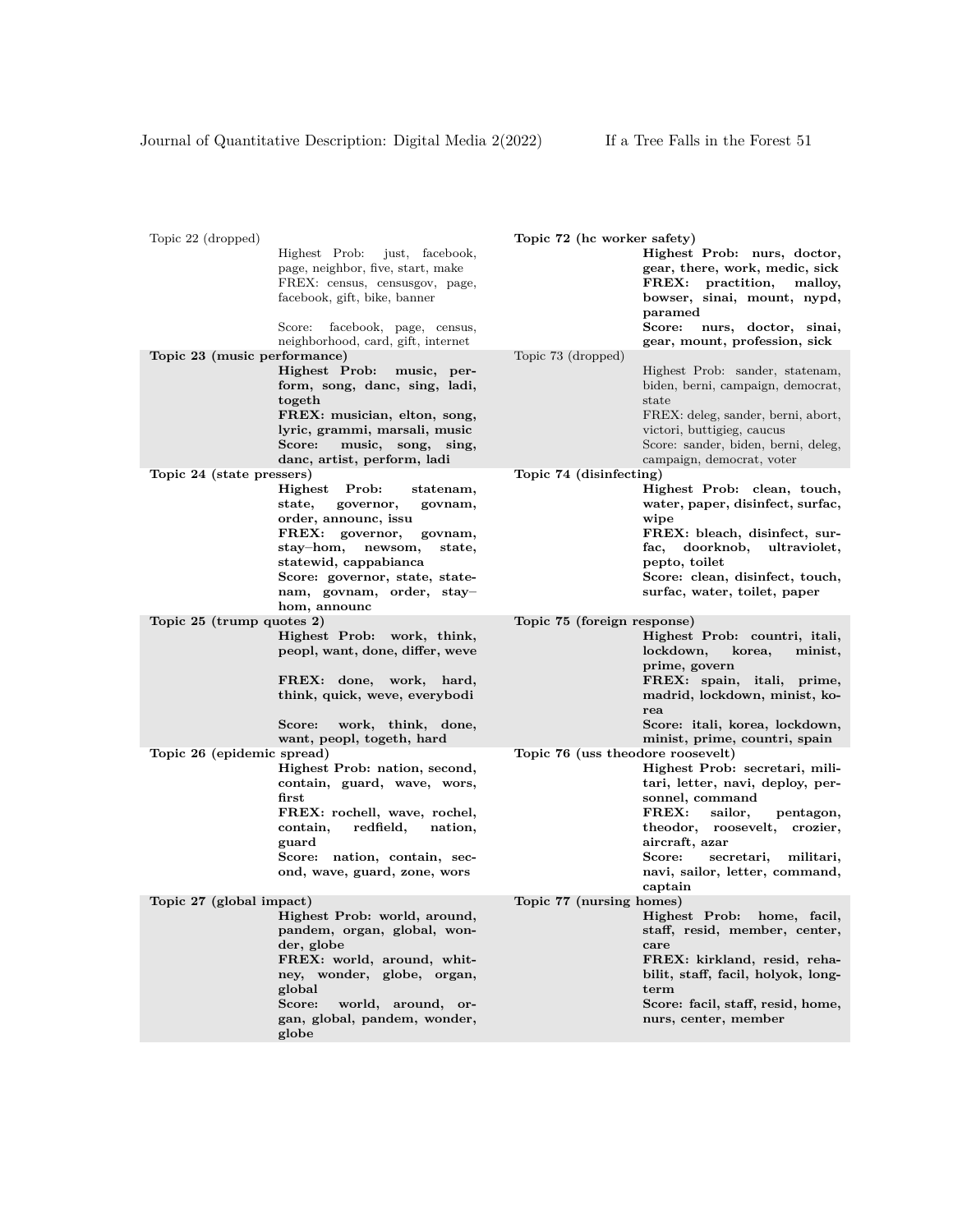| Topic 28 (racial disparities) | Highest Prob: rate, death,<br>popul, higher, black, commu-<br>niti, high<br>FREX: dispar, disproport, or-<br>lean, mortal, tragic, statist,<br>fatal<br>Score:<br>rate, death, popul,                                                                                     | Topic 78 (restart economy)  | Highest Prob: back, month,<br>start, come, normal, economi,<br>soon<br>FREX: normal, back, sooner,<br>restart, soon, timelin, push<br>Score: back, economi, normal,                                                                                               |
|-------------------------------|---------------------------------------------------------------------------------------------------------------------------------------------------------------------------------------------------------------------------------------------------------------------------|-----------------------------|-------------------------------------------------------------------------------------------------------------------------------------------------------------------------------------------------------------------------------------------------------------------|
|                               | black,<br>mortal,<br>dispar,<br>africanamerican                                                                                                                                                                                                                           |                             | soon, month, return, push                                                                                                                                                                                                                                         |
|                               | Topic 29 (presser text/official guidelines)<br>Highest Prob: american, ev-<br>eri, countri, america, slow,<br>singl, guidelin<br>FREX: everi, singl, america,<br>american, slow, strong, mitig<br>Score: american, everi, coun-<br>tri, america, guidelin, mitig,<br>slow | Topic 79 (schools)          | Highest Prob:<br>school, stu-<br>dent, close, district, parent,<br>learn, class<br>FREX:<br>elementari,<br>stu-<br>dent, superintend, classroom,<br>school, campus, curriculum<br>Score: school, student, dis-<br>trict, teacher, class, parent,<br>educ          |
| Topic 30 (dropped)            | Highest Prob:<br>outbreak, fear,<br>dead, corona, caus, kill, amid<br>FREX: outbreak, dead, amid, fear,<br>novel, caus, tape<br>Score: outbreak, dead, kill, caus,<br>fear, amid, novel                                                                                   | Topic 80 (voting)           | Highest Prob:<br>elect, vote,<br>poll, primari, mail, ballot,<br>voter<br>FREX: absente, mailin, mail-,<br>absent, elect, legislatur, ballot<br>Score: vote, elect, ballot, poll,<br>voter, primari, mail                                                         |
| Topic 31 (reopening)          | Highest Prob: open, reopen,<br>park, close, restrict, allow,<br>guidelin<br>FREX: alley, spas, tattoo, re-<br>open, open, re-open, parlor<br>Score: reopen, open, park,<br>beach, restrict, salon, phase                                                                  | Topic 81 (dropped)          | Highest Prob: plan, prepar, readi,<br>cost, panic, insur, option<br>FREX: plan, supplement, prepar,<br>cost, panic, medicaid, conting<br>Score: plan, prepar, insur, panic,<br>cost, medicar, readi                                                               |
| Topic 32 (dropped)            | Highest Prob:<br>gonna, meant,<br>boost, opposit, twice, excus, crack<br>FREX: gonna, leland, meant,<br>mari, quicker, donni, gillian<br>Score: gonna, meant, leland, op-<br>posit, vitamin, quicker, gillian                                                             | Topic 82 (facts/science)    | Highest Prob: crisi, deal, fact,<br>know, matter, handl, govern<br>FREX: trust, hurrican, lead-<br>ership, crise, credibl, mas-<br>sachusett, scienc<br>Score: leadership, crisi, sci-<br>enc, trust, fact, govern, handl                                         |
| Topic 33 (wh task force)      | Highest Prob: presid, trump,<br>hous, white, administr, forc,<br>brief<br>FREX: brief, white, presid,<br>trump, penc, administr, task<br>Score: presid, trump, white,<br>brief, hous, administr, vice                                                                     | Topic 83 (health officials) | Highest Prob: corona, health,<br>offici, spread, public, diseas,<br>concern<br>FREX: offici, monitor, c-dc,<br>spread, public, health, infecti<br>Score: health, offici, spread,<br>corona, public, diseas, depart                                                |
| Topic 34 (scams)              | Highest Prob:<br>inform, an-<br>swer, question, visit, corona,<br>pleas, check<br>FREX: scam, inform, scam-<br>mer, question, text, email,<br>awar<br>Score: inform, question, visit,<br>answer, pleas, scam, text                                                        | Topic 84 (partisan blame)   | Highest Prob: polit, protest,<br>state, republican, democrat,<br>want, stayathom<br>FREX:<br>stayathom,<br>texa,<br>committ, kentucki, tenness,<br>kansa, partisanship<br>Score:<br>polit,<br>republican,<br>democrat,<br>protest,<br>stay-<br>athom, texa, liber |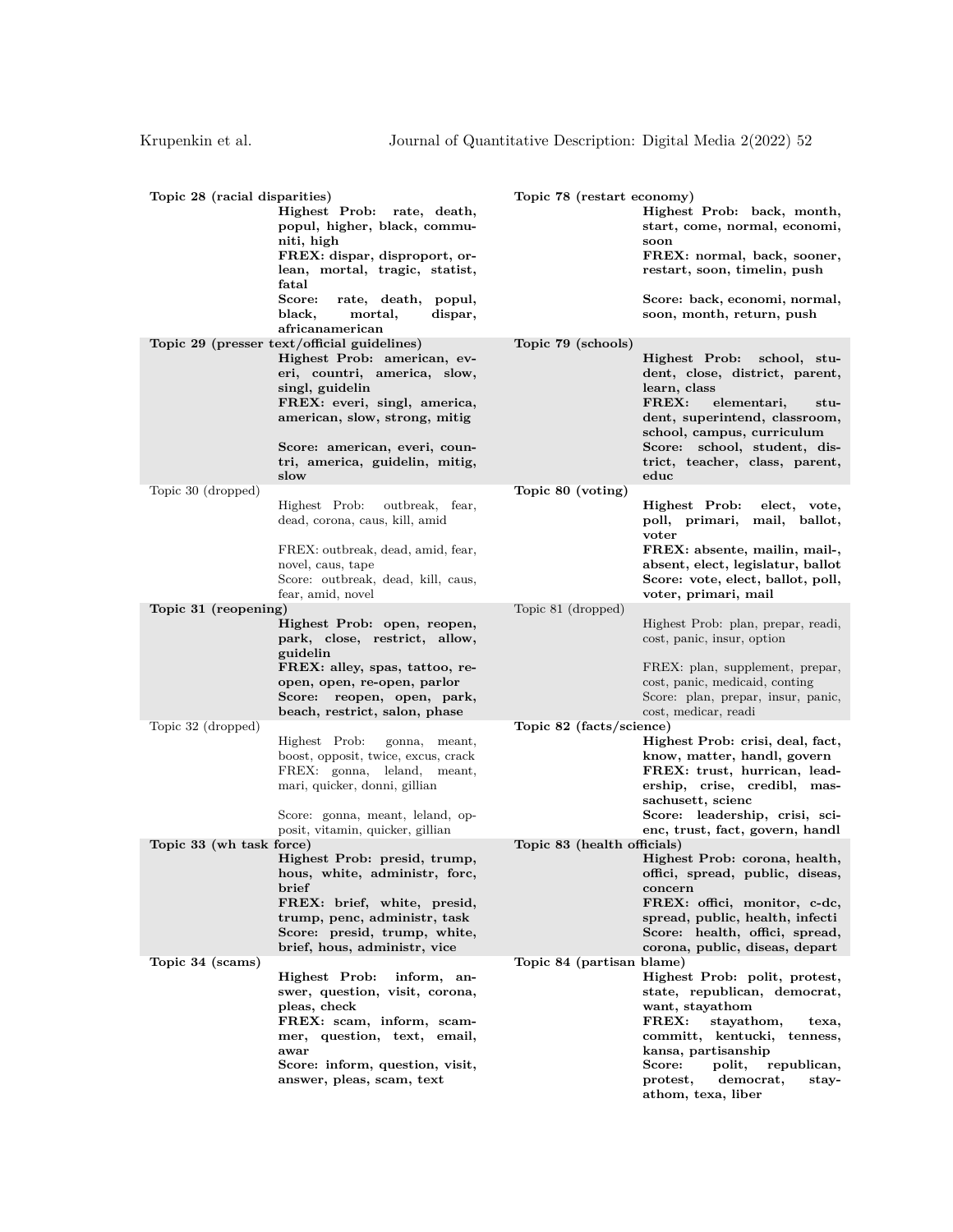| Topic 35 (masks)                |                                                                                                                                                                                                                                           | Topic 85 (vaccine/treatment) |                                                                                                                                                                                                                                                                                |
|---------------------------------|-------------------------------------------------------------------------------------------------------------------------------------------------------------------------------------------------------------------------------------------|------------------------------|--------------------------------------------------------------------------------------------------------------------------------------------------------------------------------------------------------------------------------------------------------------------------------|
|                                 | Highest Prob: mask, face,<br>wear, cover, protect, glove,<br>recommend<br>FREX: scarf, bandanna, ban-<br>dana, wear, scarv, mask, non-<br>med<br>Score:<br>mask, wear, face,<br>glove, gown, surgic, cover                                |                              | Highest Prob: vaccin, drug,<br>studi, treatment, research,<br>trial, effect<br>$\mathtt{FREX:}$<br>remdesivir,<br>drug,<br>hydroxi, vaccin, chloroquin,<br>azithromycin, anti-malaria<br>Score:<br>drug, vaccin, trial,<br>studi,<br>hydroxychloroquin,<br>treatment, research |
| Topic 36 (increase local cases) | Highest Prob:<br>countynam,<br>counti, case, depart, confirm,<br>peopl, total<br>FREX: counti,<br>bassigood,<br>dahlkemp, d-hh-r, rufffirst,<br>dhec, fayett<br>counti, countynam,<br>Score:<br>case, depart, confirm, recov,<br>statewid | Topic 86 (hospital capacity) | Highest Prob: hospit, patient,<br>medic, treat, emerg, care, cen-<br>ter<br>FREX:<br>hospit,<br>javit,<br>noncovid,<br>tent,<br>patient,<br>makeshift, overrun<br>Score: hospit, patient, medic,<br>treat, care, capac, javit                                                  |
| Topic 37 (transmission)         |                                                                                                                                                                                                                                           | Topic 87 (trump quotes 3)    |                                                                                                                                                                                                                                                                                |
|                                 | Highest Prob: peopl, infect,<br>risk, know, sick, dont, mani                                                                                                                                                                              |                              | Highest Prob:<br>said, didnt,<br>never, thought, went, happen,<br>told<br>FREX: didnt, wasnt, wrong,                                                                                                                                                                           |
|                                 | FREX: asymptomat, infect,<br>contagi, risk, transmiss, trans-<br>mit, influenza<br>Score: infect, peopl, risk, sick,                                                                                                                      |                              | nobodi, truth, knew, said<br>Score: didnt, said, nobodi,                                                                                                                                                                                                                       |
|                                 | asymptomat, dont, know                                                                                                                                                                                                                    |                              | truth, wasnt, wrong, februari                                                                                                                                                                                                                                                  |
| Topic 38 (event cancellation)   |                                                                                                                                                                                                                                           | Topic 88 (airport screening) |                                                                                                                                                                                                                                                                                |
|                                 | Highest Prob: cancel, event,<br>postpon,<br>schedul,<br>march,<br>gather, decis<br>FREX: event, cancel, parad,<br>festiv, sxsw, schedul, irish<br>Score: cancel, event, postpon,<br>festiv, schedul, trip, parad                          |                              | Highest Prob: screen, intern,<br>flight, airport, airlin, arriv,<br>transport<br>FREX: airport, screen, ohar,<br>chao, abdi, domest, intern<br>Score: airport, screen, flight,<br>intern, airlin, passeng, domest                                                              |
| Topic 39 (food insecurity)      |                                                                                                                                                                                                                                           | Topic 89 (dropped)           |                                                                                                                                                                                                                                                                                |
|                                 | Highest Prob: help, food, do-<br>nat, need, famili, peopl, give<br>FREX: salvat, nonprofit, vol-<br>unt, help, non-profit, pantri,<br>feed<br>Score:<br>help, food, donat,<br>meal, volunt, bank, feed                                    |                              | Highest Prob: tabl, cook, make,<br>kitchen, dinner, fresh, favorit<br>FREX: chef, dinner, ninja, foodi,<br>butter, chees, bake<br>Score: cook, tabl, kitchen, dinner,<br>chef, fresh, cooki                                                                                    |
| Topic 40 (travel restrictions)  |                                                                                                                                                                                                                                           | Topic 90 (contact tracing)   |                                                                                                                                                                                                                                                                                |
|                                 | Highest Prob: travel, unit,<br>state, restrict, border, close,<br>announc<br>FREX: border, travel, advi-<br>sori, canada, mexico, king-<br>dom, suspend<br>Score: travel, border, restrict,<br>unit, europ, state, suspend                |                              | Highest Prob: system, trace,<br>contact, learn, huge, abil, epi-<br>$_{\rm dem}$<br>FREX:<br>trace,<br>system,<br>strategi,<br>pathogen,<br>scale,<br>robust, infrastructur<br>Score: system, trace, contact,<br>epidem, strategi, huge, scale                                 |
| Topic 41 (easter/worship)       | Highest<br>Prob:<br>sunday,<br>church, easter, servic, mass,<br>peopl, faith<br>FREX: church, pastor, jesus,<br>parishion, christian, commu-<br>nion, faith<br>Score: church, easter, sunday,<br>pastor, faith, worship, servic           | Topic 91 (dropped)           | Highest Prob: former, biden, de-<br>bat, campaign, obama, race, demo-<br>crat<br>FREX: barack, obama, debat, for-<br>mer, impeach, endors, abram<br>Score: biden, former, campaign,<br>obama, presidenti, democrat, de-<br>$_{\rm bat}$                                        |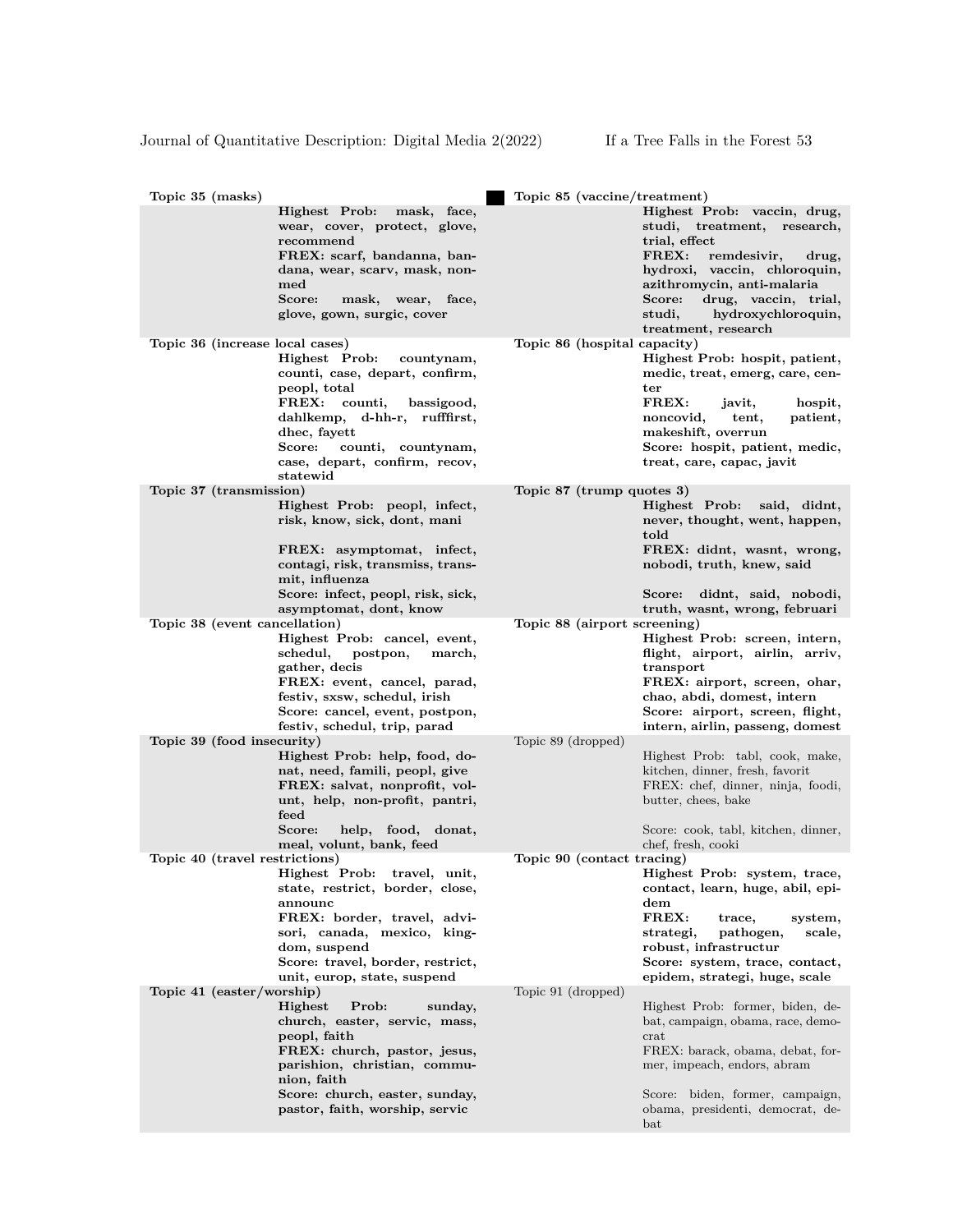| Topic 42 (business impact) | Highest Prob: busi, restaur,<br>small, close, owner, shut, em-<br>ploye                                                         | Topic 92 (dropped)<br>Highest Prob: veri, becaus, know,<br>befor, just, realli, respon                                            |
|----------------------------|---------------------------------------------------------------------------------------------------------------------------------|-----------------------------------------------------------------------------------------------------------------------------------|
|                            | FREX: owner, busi, restaur,<br>casino, small, afloat, boutiqu<br>Score: busi, restaur, owner,<br>small, employe, shut, industri | FREX: veri, befor, becaus, dure,<br>increa, signif, disea<br>Score: veri, becaus, befor, disea,<br>respon, cour, deci             |
| Topic 43 (models)          |                                                                                                                                 | Topic 93 (local response)                                                                                                         |
|                            | Highest Prob:<br>week, data,<br>still,<br>model,<br>curv,<br>peak,<br>project                                                   | Highest Prob: local, meet,<br>leader, oper, manag, emerg,<br>take                                                                 |
|                            | FREX: flatten, curv, model,<br>peak, plateau, project, predict                                                                  | FREX: local, ordin, votak,<br>council,<br>amarillo,<br>manag,<br>poconnor                                                         |
|                            | Score: curv, flatten, model,<br>peak, data, project, predict                                                                    | Score:<br>local, oper, leader,<br>meet, council, execut, manag                                                                    |
| Topic 44 (dropped)         | Highest Prob: overnight, even,<br>jami, that, tick, moral, kris<br>FREX: seth, nigh, herniw, yucca,                             | Topic 94 (dropped)<br>Highest Prob: video, countynam,<br>look, movi, quarantin, pictur, shes<br>FREX: rita, film, episod, slider, |
|                            | cbsnewscom, erni, erniw<br>overnight, kris, herniw,<br>Score:<br>jami, drone, nigh, seth                                        | netflix, photo, tiktok<br>Score: video, movi, film, insta-<br>gram, photo, hank, tiger                                            |
| Topic 45 (graduation)      |                                                                                                                                 | Topic 95 (dropped)                                                                                                                |
|                            | Highest Prob: year, senior,<br>high, summer, graduat, last,<br>juli                                                             | Highest Prob: show, announc,<br>blue, harvey, imag, appar, corona                                                                 |
|                            | FREX: cadet, commenc, cer-<br>emoni, year, graduat, camp,<br>derbi                                                              | FREX: harvey, show, graphic,<br>beard, ingraham, display, circus                                                                  |
|                            | Score: year, graduat, senior,<br>summer, ceremoni, juli, prom                                                                   | Score: show, harvey, announc,<br>blue, imag, graphic, display                                                                     |
| Topic 46 (virus exposure)  |                                                                                                                                 | Topic 96 (frontline workers)                                                                                                      |
|                            | Highest Prob: posit, contact,<br>isol, person, negat, symptom,<br>corona                                                        | Highest Prob:<br>line, front,<br>long, just, theyr, scare, afraid                                                                 |
|                            | FREX:<br>posit,<br>self,<br>self-<br>quarantin,<br>negat,<br>prison,<br>isol, expos                                             | FREX: scare, front, line, is-<br>land, heartbreak, afraid, hero                                                                   |
|                            | posit, contact, isol,<br>$\bf Score:$<br>negat, symptom, test, expos                                                            | Score: line, front, scare, is-<br>land, hero, afraid, long                                                                        |
| Topic 47 (cruise)          | Highest Prob:<br>ship, cruis,                                                                                                   | Topic 97 (market impact)<br>Highest Prob: price, percent,                                                                         |
|                            | passeng, board, coast, crew,<br>peopl                                                                                           | drop, sell, quarter, industri,<br>demand                                                                                          |
|                            | FREX:<br>crui,<br>dock.<br>ship,<br>maggi, cruis, sail, holland<br>Score: ship, cruis, passeng,                                 | FREX: price, goug, crude,<br>buyer, arabia, saudi, invest<br>price, percent, sale,<br>Score:                                      |
|                            | princess, dock, crui, crew                                                                                                      | sell, consum, quarter, invest                                                                                                     |
| Topic 48 (dropped)         | Highest Prob: serv, veteran, deliv-                                                                                             | Topic 98 (dropped)<br>Highest Prob: group, plea, target,                                                                          |
|                            | eri, commit, honor, corona, club                                                                                                | upon, vital, hate, equal                                                                                                          |
|                            | FREX: beer, uber, brew, booz,<br>breweri, nasa, sentenc                                                                         | FREX: discrimin, upon, plea, in-<br>cid, vega, strip, hate                                                                        |
|                            | Score: serv, veteran, deliveri, beer,<br>commit, club, drink                                                                    | Score: group, plea, upon, vital,<br>target, hate, discrimin                                                                       |
| Topic 49 (dropped)         |                                                                                                                                 | Topic 99 (homeless)                                                                                                               |
|                            | Highest Prob: updat, websit, site,<br>list, also, monday, locat                                                                 | Highest Prob: place, shelter,<br>peopl, hotel, homeless, adopt,<br>room                                                           |
|                            | FREX: thru, abccom, tupelo,<br>hclose, networkh, kourtney, websit                                                               | FREX:<br>shelter,<br>homeless,<br>place, motel, foster, veteri-<br>nari, adopt                                                    |
|                            | Score: websit, site, updat, list, lo-                                                                                           | Score: place, shelter, home-                                                                                                      |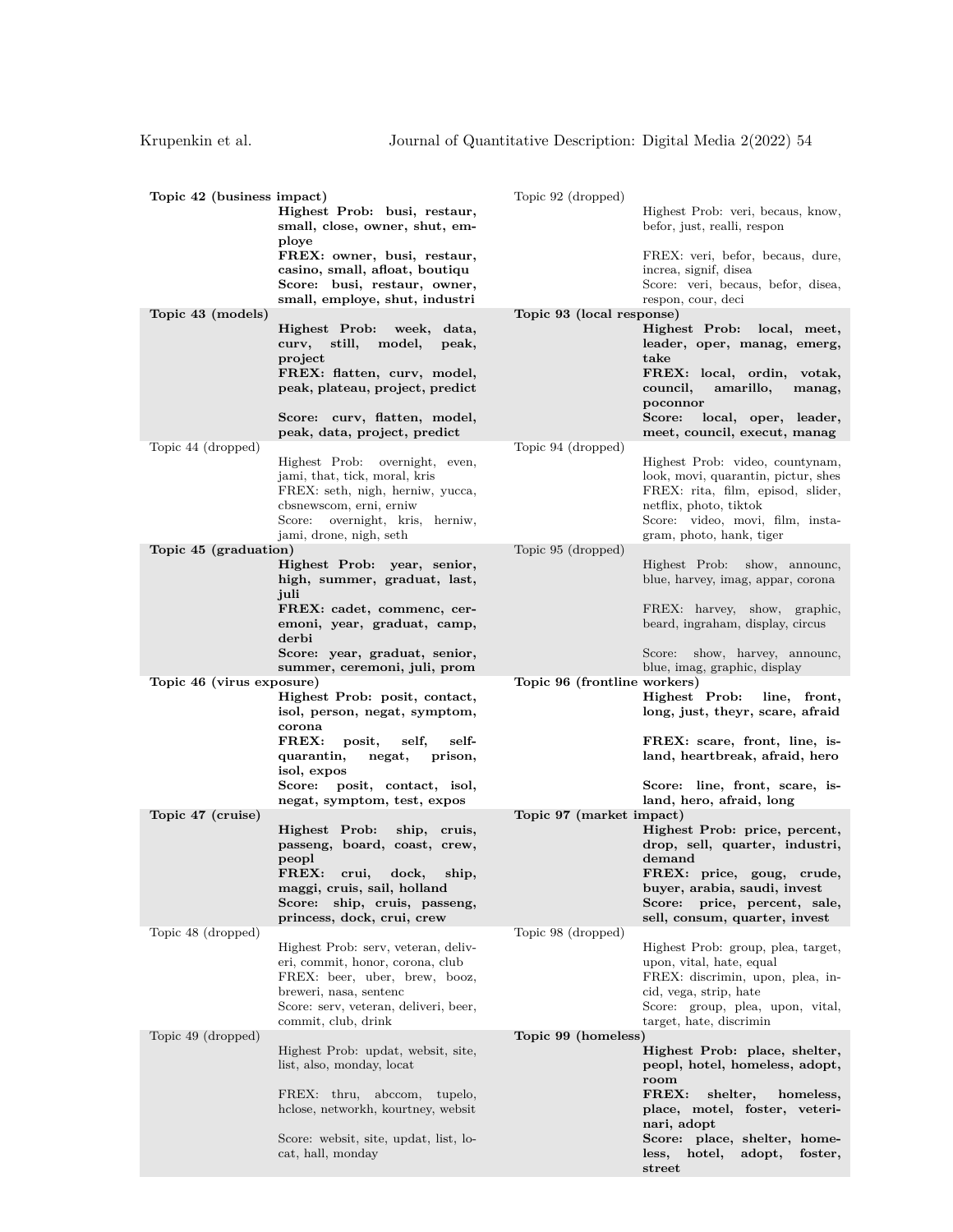| Topic 50 (tech) |                                          | Topic 100 (dropped) |                                 |
|-----------------|------------------------------------------|---------------------|---------------------------------|
|                 | Highest Prob: track, con-                |                     | Highest Prob: come, time, take, |
|                 | nect, technolog, virtual, tool,          |                     | also, first, mani, even         |
|                 | phone, network                           |                     |                                 |
|                 | FREX: googl, user, softwar,              |                     | FREX: come, take, time, mani,   |
|                 | privaci, track, technolog, pass-<br>word |                     | even, first, also               |
|                 | Score: track, connect, tech-             |                     | Score: come, time, take, mani,  |
|                 | nolog, zoom, googl, phone,<br>virtual    |                     | first, even, also               |

#### **Polarized Phrases between MSNBC and FOX**

### *Phrase Detection*

Prior research has shown that phrases are better at capturing semantic meaning and characteristics of text than single words [cite]. We detect phrases from our TV news corpus using a simple heuristics [cite]:

> (*bigram*\_*count − min*\_*count*) *∗ length*\_*vocab worda*\_*count ∗ wordb*\_*count*

Any bigram scores above threshold value 5 in the above formula were kept as a phrase. We excluded phrases that appeared less than 20 times in our corpus. We ran the above phrase detector twice, to obtain both bigram and trigram phrases. We also allowed some common interstitial words to appear in phrases without contributing to the phrase limit length.. The list of interstitial words are: "of", "with", "without", "and", "or", "the", "a", "as", "for".

### *Polarized Phrases*

We estimated the polarization of phrases based on their topic-level log odds ratio between MSNBC and FOX for all topics that have a significant number of documents belonging to it (i.e. at least 200 documents have topic proportions greater than 0.15 for that topic). We manually filtered out phrases that were the names of hosts, anchors or news correspondents (e.g. Tucker Carlson), channel-specific language (e.g.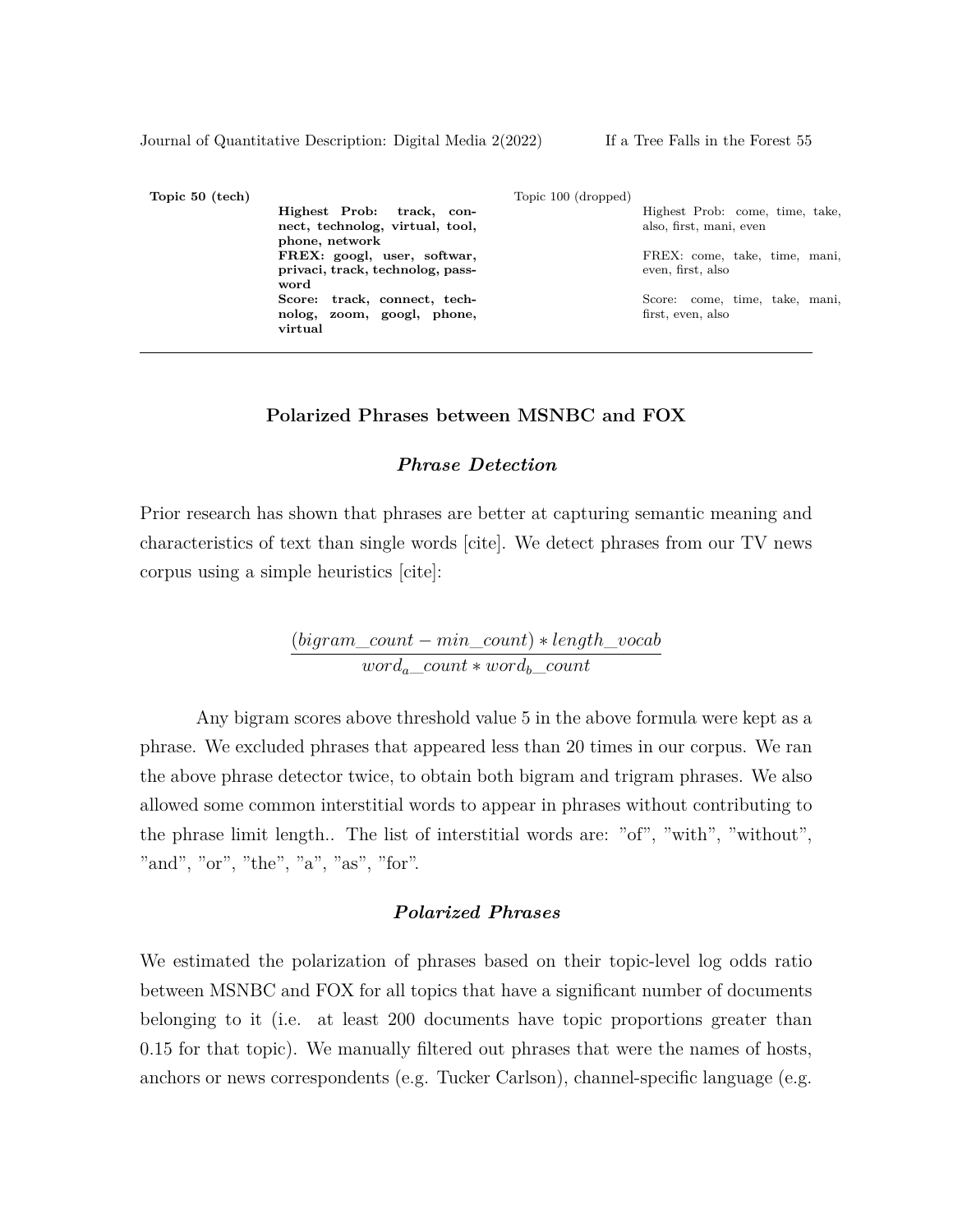Fox News Alert), commercials (e.g. Xfinity), etc. This process resulted in a list of polarized phrases for each topic (i.e. phrases with high absolute log odds ratio). A positive log odds ratio indicates the tendency for Fox News to use the phrase more than MSNBC, while a negative log odds ratio indicates the tendency for MSNBC to use the phrase more than Fox News.

To determine general polarized phrases (i.e., not topic-specific), we selected all phrases that appeared in more than 10 topics. Each token (word or phrase) has a distribution of log odds ratios across all topics, indicating the extent to which it is polarized for each topic. To determine overall polarization (independent of topics), we calculated the mean and standard error of this distribution. Table A5 displays the top 50 polarized phrases (by absolute value) for both MSNBC and FOX: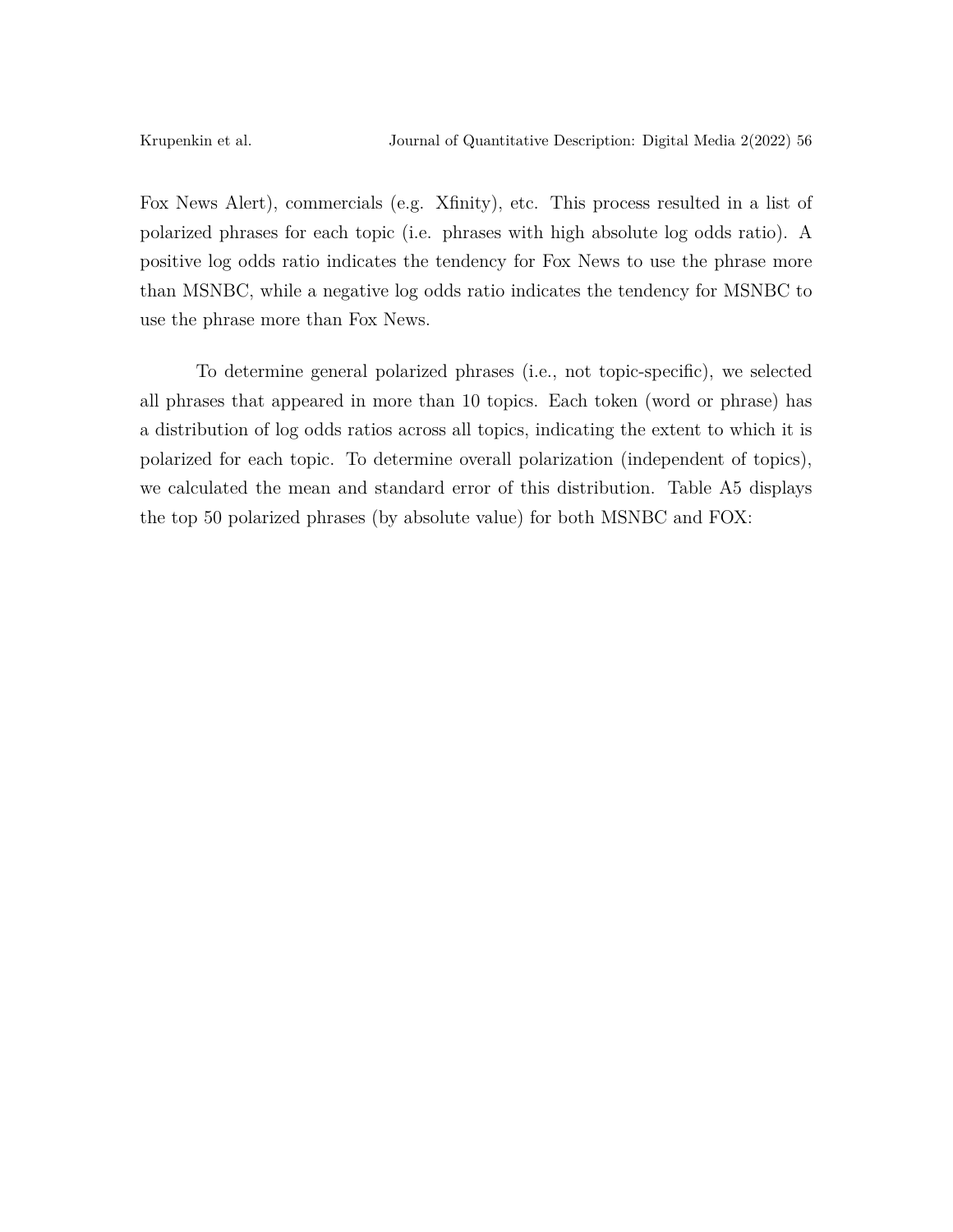| Token                       | Mean  | SE    | Ν  | Token                                                           | Mean     | SE    | Ν  |
|-----------------------------|-------|-------|----|-----------------------------------------------------------------|----------|-------|----|
| medic panel                 | 0.710 | 0.042 | 20 | his own administr                                               | $-0.702$ | 0.041 | 16 |
| make america healthi        | 0.701 | 0.031 | 23 | lower incom                                                     | $-0.647$ | 0.037 | 21 |
| communist parti             | 0.699 | 0.046 | 16 | his aid                                                         | $-0.642$ | 0.038 | 22 |
| mob and the media           | 0.688 | 0.052 | 11 | his reelect                                                     | $-0.642$ | 0.030 | 24 |
| no out of pocket            | 0.685 | 0.032 | 28 | feder leadership                                                | $-0.640$ | 0.046 | 20 |
| there no incom              | 0.678 | 0.033 | 30 | conserv media                                                   | $-0.633$ | 0.066 | 16 |
| fake news cnn               | 0.675 | 0.040 | 15 | senat gym                                                       | $-0.630$ | 0.038 | 13 |
| cough short of breath       | 0.671 | 0.052 | 14 | black communiti                                                 | $-0.629$ | 0.039 | 22 |
| tele health                 | 0.671 | 0.054 | 14 | grand island                                                    | $-0.629$ | 0.037 | 15 |
| wuhan lab                   | 0.668 | 0.062 | 13 | his alli                                                        | $-0.626$ | 0.038 | 18 |
| investig into               | 0.660 | 0.051 | 19 | trump tv                                                        | $-0.625$ | 0.039 | 21 |
| illeg immigr                | 0.654 | 0.082 | 19 | senior advis                                                    | $-0.624$ | 0.034 | 18 |
| blood bank                  | 0.647 | 0.056 | 14 | his reelect campaign                                            | $-0.617$ | 0.050 | 16 |
| kim jong un                 | 0.642 | 0.028 | 40 | right wing                                                      | $-0.616$ | 0.048 | 18 |
| media mob                   | 0.639 | 0.058 | 29 | oval offic address                                              | $-0.614$ | 0.056 | 17 |
| north korean                | 0.632 | 0.031 | 20 | dure the obama                                                  | $-0.612$ | 0.036 | 18 |
| quid pro quo joe            | 0.631 | 0.041 | 13 | farm worker                                                     | $-0.599$ | 0.055 | 12 |
| posit result                | 0.624 | 0.034 | 27 | montgomeri counti                                               | $-0.577$ | 0.045 | 12 |
| china account               | 0.622 | 0.071 | 16 | free press                                                      | $-0.574$ | 0.067 | 19 |
| chines communist parti      | 0.622 | 0.071 | 27 | front line health care                                          | $-0.569$ | 0.053 | 28 |
| green new deal              | 0.614 | 0.068 | 21 | meat process                                                    | $-0.568$ | 0.056 | 21 |
| itali and south korea       | 0.605 | 0.052 | 24 | gold standard                                                   | $-0.566$ | 0.067 | 23 |
| out of pocket               | 0.598 | 0.050 | 35 | meat pack                                                       | $-0.565$ | 0.067 | 21 |
| north lawn                  | 0.597 | 0.040 | 33 | your constitu                                                   | $-0.564$ | 0.059 | 30 |
| small studi                 | 0.597 | 0.074 | 14 | his base                                                        | $-0.563$ | 0.062 | 25 |
| healthcar provid            | 0.593 | 0.031 | 31 | compet against each other                                       | $-0.562$ | 0.045 | 18 |
| three phase                 | 0.577 | 0.110 | 13 | mix messag from                                                 | $-0.549$ | 0.074 | 20 |
| cdc headquart               | 0.574 | 0.061 | 29 | human toll                                                      | $-0.547$ | 0.064 | 30 |
| communist chines            | 0.572 | 0.049 | 14 | absente ballot                                                  | $-0.547$ | 0.053 | 13 |
| good advic                  | 0.571 | 0.078 | 22 | sander campaign                                                 | $-0.546$ | 0.082 | 11 |
| save countless              | 0.570 | 0.077 | 17 | communiti of color                                              | $-0.545$ | 0.053 | 32 |
| diamond princess cruis ship | 0.569 | 0.076 | 17 | peopl of color                                                  | $-0.545$ | 0.074 | 25 |
| tom hank and his wife       | 0.557 | 0.080 | 15 | third wave                                                      | $-0.544$ | 0.076 | 18 |
| crack down                  | 0.554 | 0.083 | 25 | by mail                                                         | $-0.543$ | 0.088 | 20 |
| mortgag rate                | 0.553 | 0.062 | 23 | econom advis                                                    | $-0.542$ | 0.076 | 23 |
| spend bill                  | 0.548 | 0.061 | 29 | nurs home resid                                                 | $-0.542$ | 0.048 | 16 |
| move fast                   | 0.541 | 0.079 | 21 | fact check                                                      | $-0.542$ | 0.072 | 26 |
| state of the union          | 0.539 | 0.091 | 19 | meat plant                                                      | $-0.542$ | 0.081 | 19 |
| healthcar worker            | 0.535 | 0.025 | 50 | ebola outbreak                                                  | $-0.540$ | 0.072 | 21 |
| health organ                | 0.535 | 0.076 | 18 | so far behind                                                   | $-0.536$ | 0.046 | 23 |
| chines author               | 0.535 | 0.089 | 20 | there arent enough                                              | $-0.535$ | 0.069 | 25 |
| healthcar system            | 0.532 | 0.046 | 46 | $% \left\langle \cdot ,\cdot \right\rangle _{0}$ nativ american | $-0.530$ | 0.091 | 16 |
| under medic condit          | 0.531 | 0.063 | 25 | racial dispar                                                   | $-0.528$ | 0.095 | 18 |
| base on the data            | 0.531 | 0.077 | 23 | direct cash payment                                             | $-0.527$ | 0.054 | 13 |
| antivir drug                | 0.526 | 0.085 | 20 | relief check                                                    | $-0.526$ | 0.069 | 18 |
| patient zero                | 0.526 | 0.081 | 22 | expand medicaid                                                 | $-0.526$ | 0.085 | 23 |
| vitamin c                   | 0.521 | 0.106 | 15 | general elect                                                   | $-0.522$ | 0.056 | 22 |
| michell obama               | 0.515 | 0.118 | 11 | health dispar                                                   | $-0.521$ | 0.067 | 18 |
| travel advisori             | 0.515 | 0.063 | 31 | three feet                                                      | $-0.517$ | 0.087 | 23 |
| clean bill                  | 0.506 | 0.060 | 19 | medic advis                                                     | $-0.515$ | 0.067 | 22 |
|                             |       |       |    |                                                                 |          |       |    |

# **Table A5: Selected Phrases**

**FOX News MSNBC**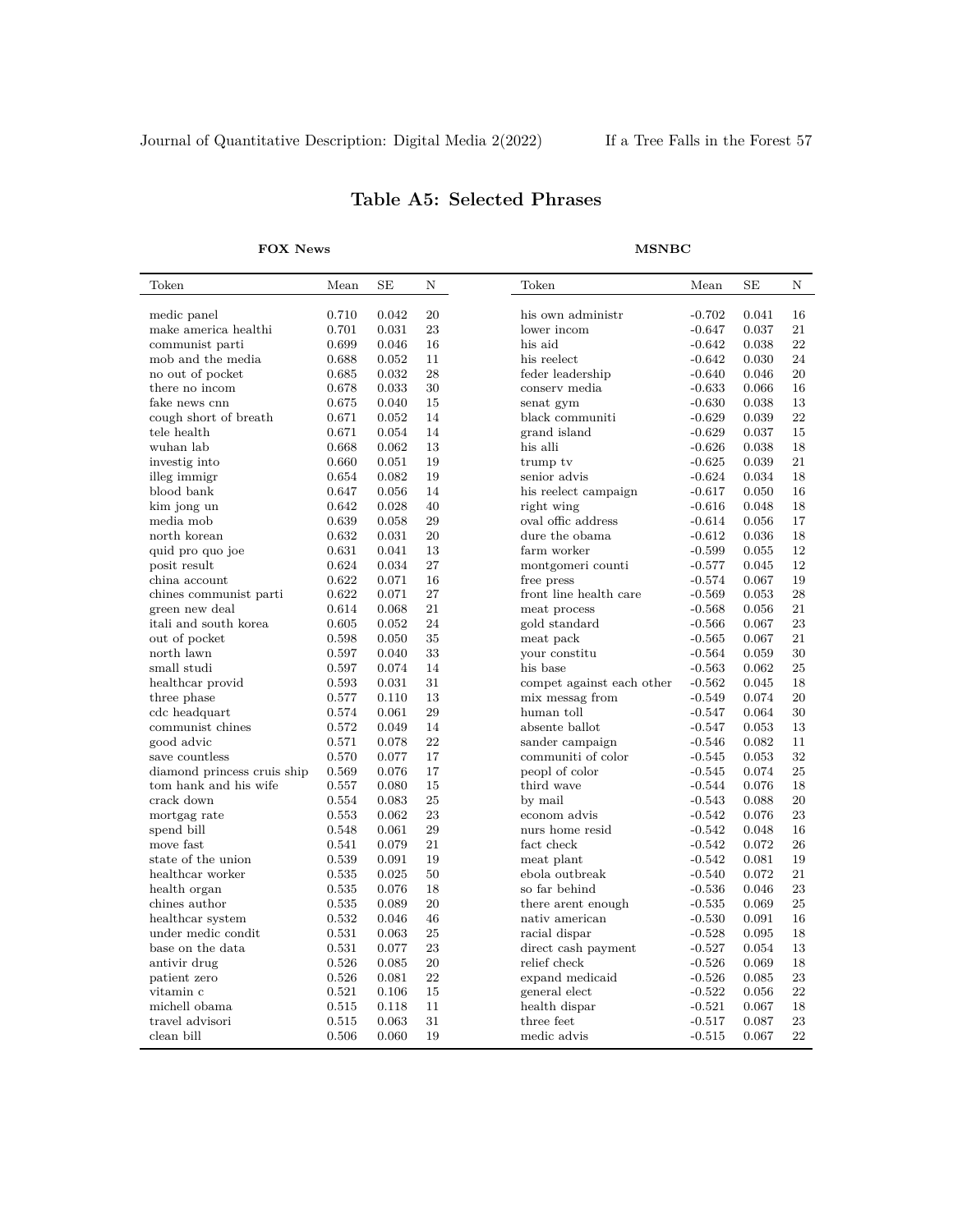#### **Measures of Polarization**

#### *Topic Selection Polarization*

We use a simple estimator of topic selection polarization by channel based on the topic proportion estimated by our structural topic model. The intuition is that this estimator indicates the skew of a given topic distributed across two channels (i.e. MSNBC and FOX in our case). This gives us a measure of what the media choose to talk about. Let *i* index the segment and *T* index the topic. Each document has a vector of weights for each topic that sum to 1. We can speak of  $W_{T,i}$  which is the weight of topic *T* for a particular segment *i*. For each topic, we can calculate two numbers that correspond to the probability of a document that is about topic *T* being sourced from MSNBC or FOX, respectively:

$$
P(MSNBC|T) = \frac{\sum_{i \in MSNBC} W_{T,i}}{\sum_{i} W_{T,i}} \qquad P(FOX|T) = \frac{\sum_{i \in FOX} W_{T,i}}{\sum_{i} W_{T,i}}
$$

Clearly,  $P(MSNBC|T) + P(FOX|T) = 1$ . The topic selection polarization of a given topic can be defined as:

$$
\rho_T^{Topic} = \max(P(MSNBC|T), P(FOX|T))
$$

#### *Term Selection Polarization*

We adopt the estimator of group differences from Gentzkow et al. (2019) and measure term-selection polarization based on the broadcasted text content chosen by the channels. This approach takes advantage of recent advances in machine learning and out-of-sample validation using Congressional speech has demonstrated that it outperforms standard approach in reducing bias and variance. Polarization is defined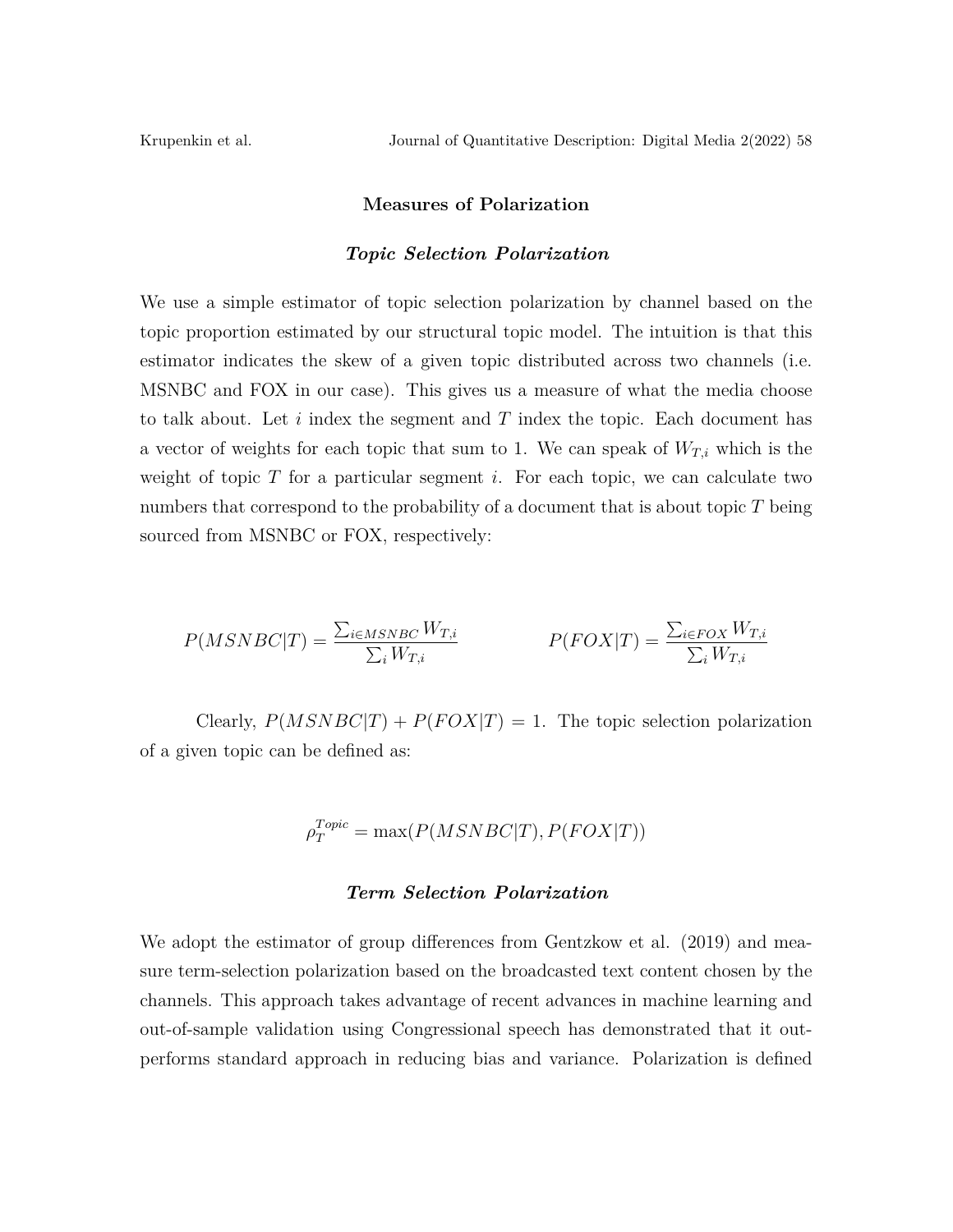as likelihood of which an observer with a neutral prior could infer a TV segment's correct source (i.e. FOX or MSNBC) after observing a single token drawn at random from the segment. If there is no difference in token usage between the two sources, this probability should be 0.5, i.e. we cannot guess the document's source any better after observing a token. The details of this estimator can be found in Gentzkow et al. (2019). We adapt this measure and replace the "leave-out" count with total count as we are interested in inferring the source of news content and do not have the concept of "author" in our data structure as in the original paper. The estimator consistently estimates polarization under the assumption that a user's tokens are drawn from a multinomial logit model. The estimate of polarization  $\pi$  between MSNBC  $i \in D$  and FOX  $i \in R$  is

$$
\hat{\pi} = \frac{1}{2} (\hat{q}_i^R \cdot \hat{\rho} + \hat{q}_i^D \cdot (1 - \hat{\rho}))
$$

Where  $\hat{q}_i = \frac{c_i}{m_i}$  $\frac{c_i}{m_i}$  is the vector of empirical token frequencies for segment *i*, with  $c_i$  being the vector of token counts for segment *i* and  $m_i$  is the sum of token counts for segment *i*; and  $\hat{\rho} = \frac{q_D}{(q_D + p)}$  $\frac{q_D}{(q_D+q_R)}$  is a vector of empirical posterior probabilities. The estimator can be viewed as a weighted average of word-level features, where features are weighted by their distribution over the two channels.

#### *Topic Level Measures*

We first apply our term-selection polarization measure at the topic level. In order to do so, we first translated the topic mixture of documents from our structural topic model (STM) to a hard assignment. We assigned a document to a topic if its topic proportion estimated by our STM was greater than 0.15. In this way, a document was hard assigned to one or more topics. This threshold was chosen to restrict hard topic assignments only to cases where the document was substantially comprised of the topic. Our results are robust to different choices of this threshold.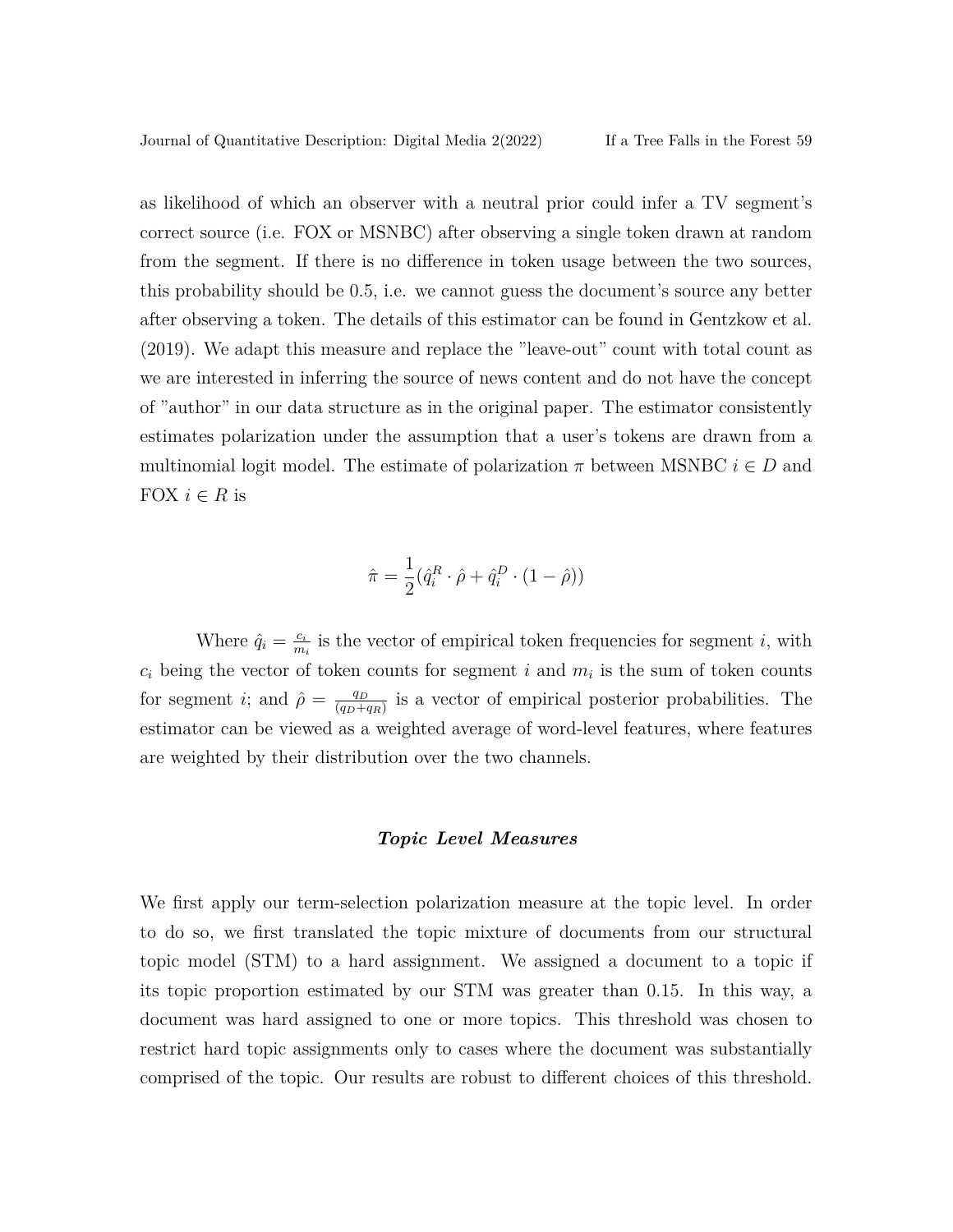This procedure yielded a collection of documents for each topic. We calculated termselection polarization for each topic that had at least 200 documents assigned to it. When applying this measure to a group of documents about a given topic, this polarization estimator measures how different channels talk about the same topic differently. Therefore, it gives us an intuitive measure of how media "frame" coverage of a particular topic.

### *Time Level Measures*

We also apply this measure to all documents in a time period in our presser analysis (i.e. before, during, and after the presser) without considering topics classification. In doing so, this measure gives us an overall measure of polarization of both what you talk about and how you talk about it.

### **Semantic Textual Similarity: Sentence Transformers**

We use the state-of-art neural language embedding to obtain vector representation of both TV segment and Presser segment. Neural embeddings project high-dimension text to a low-dimensional vector space and can capture context and semantic meaning of text much better than traditional NLP techniques that rely on bag-of-words representation (Camacho-Collados and Pilehvar, 2018). We choose "sentence-BERT", a state-of-art pretrained model that has been shown to achieve excellent performance in a variety of language tasks. (Reimers and Gurevych, 2019), which is our use case. We used the pretrained sentence transformer model "bert-base-nli-stsb-meantokens". The model was further fine-tuned on training data from the STS benchmark so it is specifically well suited for measuring semantic textual similarity, which is our use case. The training code and pretrailed models are publicly accessible through a python library: [https://github.com/UKPLab/sentence-transformers.](https://github.com/UKPLab/sentence-transformers) Punctuations and special characters are removed before feeding text into the model. After obtaining embeddings representation for 53,164 cable news segments and 7,468 Trump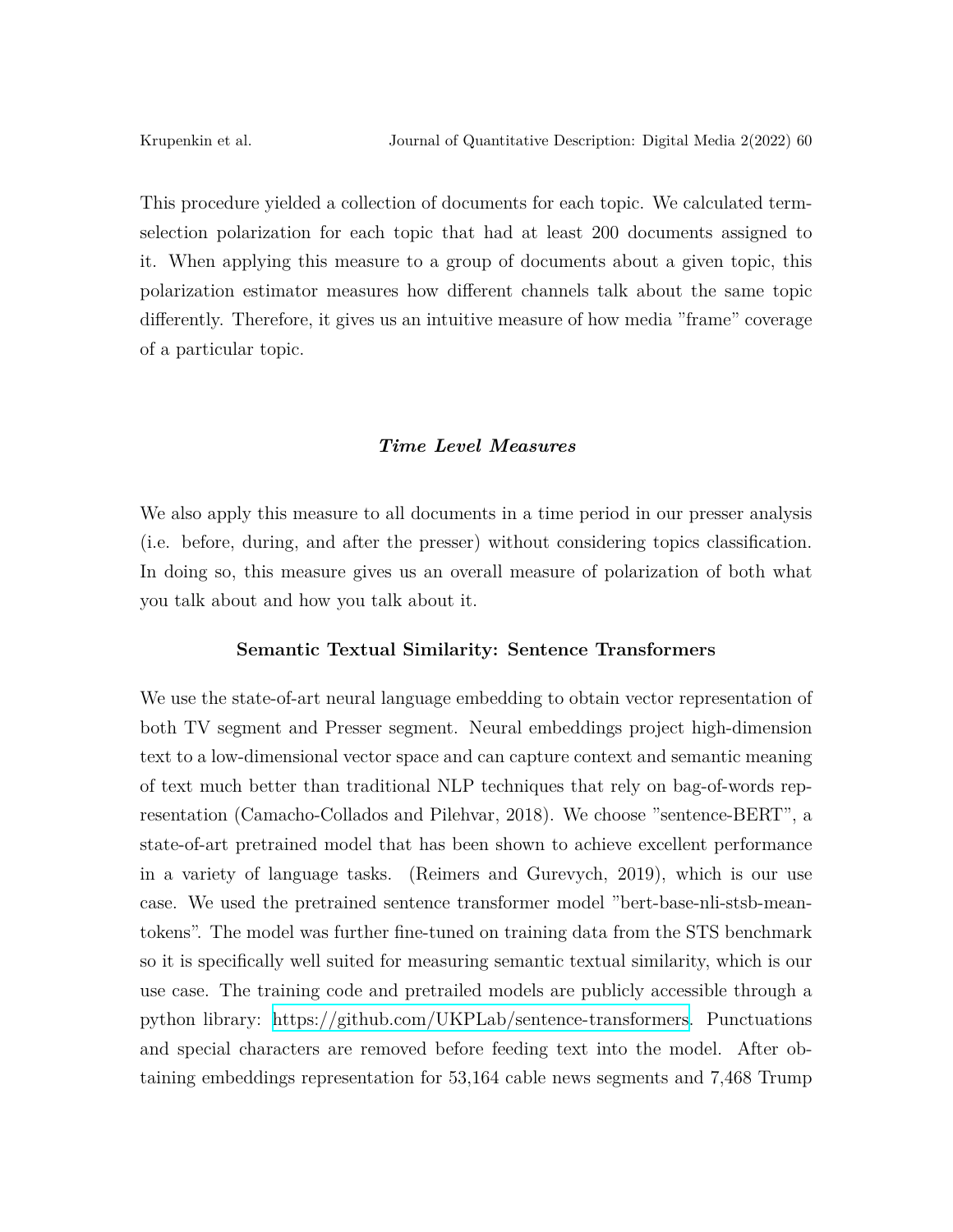pressers segments, we calculate the pairwise cosine similarity between the two sets of texts, resulting in 397,028,752 pairwise similarity values. For each of the 53,164 TV segments, we match them with a presser segment that happened within the same day and has the highest similarity value. We calculate average similarity to pressers for all three cable channels in before, during, and after period by averaging all best matched similarity values for the TV segments in the respective time period.

# **Media Responsiveness to Trump Briefings**

In this section, we look at how the cable news channels cover Trump briefings. In particular, we focus on the semantic textual similarity of cable news to Trump briefings before, during, and after the briefings.

# *Before, During, and After Press Conference*

The starting times vary slightly across the 39 press conferences with most of them starting at 17:00 pm EST. See the table A6.

| <b>Start Time</b> | n  |
|-------------------|----|
| 11:00:00          | 1  |
| 11:30:00          | 2  |
| 11:45:00          | 1  |
| 12:00:00          | 1  |
| 12:30:00          | 1  |
| 13:00:00          | 1  |
| 15:30:00          | 2  |
| 17:00:00          | 26 |
| 17:30:00          | 2  |
| 18:00:00          | 1  |
| 19:00:00          | 1  |

**Table A6: Trump Presser Start Times.**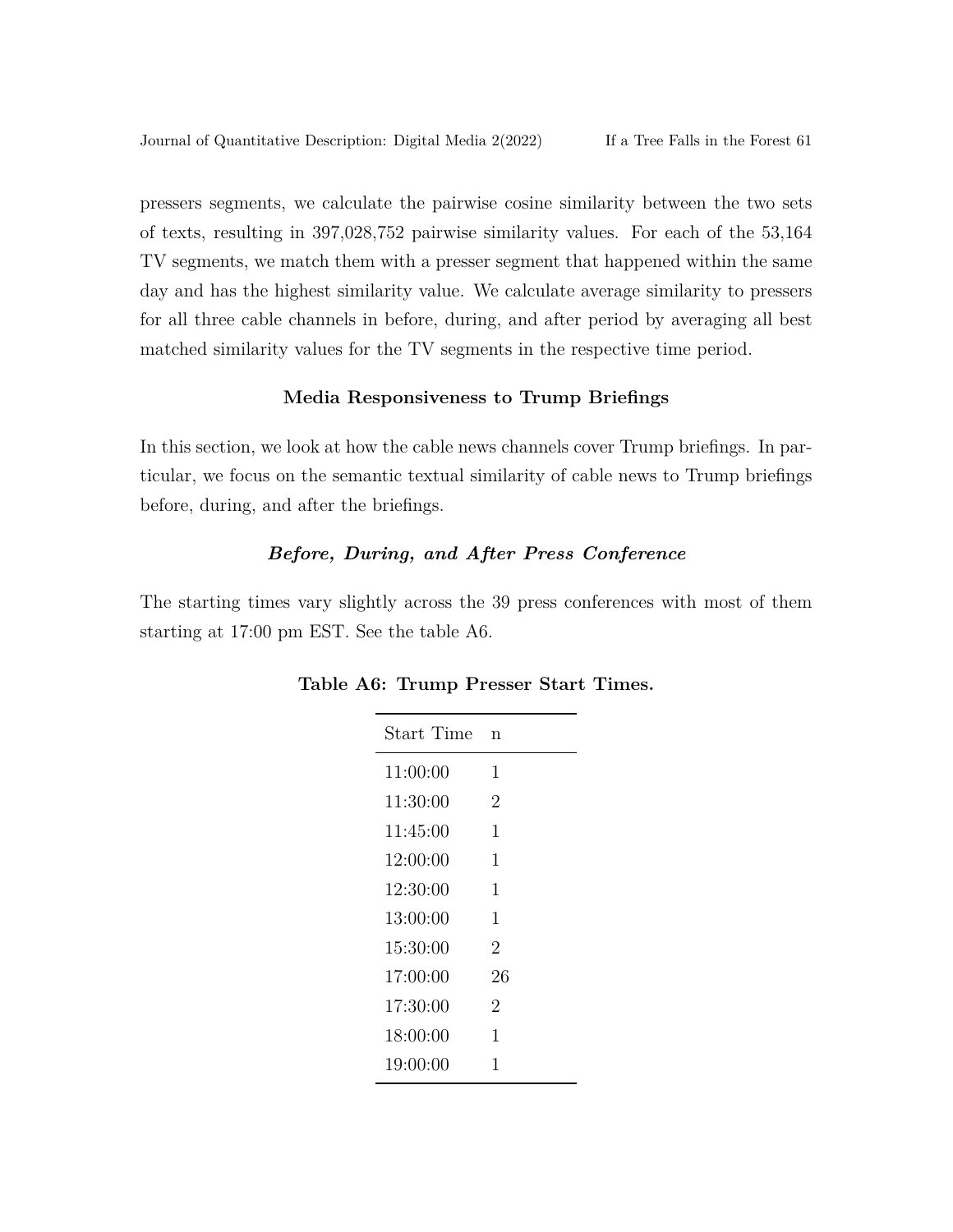We calculate the difference between the timestamps of news segments and the start times press conferences and align the cable news coverage relative to the start time of the presser conferences. News segments fall into -5 hour to 0 hour relative to the start time of press conferences will be classified as belonging to the before period; News segments fall into 0 hour to 2 hour relative to the start time of press conferences will be classified as belonging to the during period; News segments fall into 2 hour to 5 hour relative to the start time of press conferences will be classified as belonging to the after period.

#### *Identifying Trump Quotes*

Media responses to Trump Briefings through both directly quote what he said and more generally change their news content to focus on the issue he brought up. We are interested in both. To check our results of language similarity between news and Trump briefings are not just because news quote what Trump said in briefings, we identify direct Trump quotes in the news content during the after briefing period and exclude them in the analysis as a robustness check. To identify direct Trump quotes, we generate all possible 9-gram from Trump speech in the daily briefings. We identify all TV segments that contain at least one of those 9-gram in Trump briefings and exclude them in the additional analysis. A TV segment is around 200 words so it should contain both the quote and some discussions around the quote. Over the time period, we identify 1,068 TV segments in total that have at least one Trump briefing 9-grams: 392 from MSNBC, 356 from CNN, 320 from FOX.

#### *Model Free Evidence*

Table A7 shows the summary statistics of TV segment similarity to Trump presser before, during, and after the presser.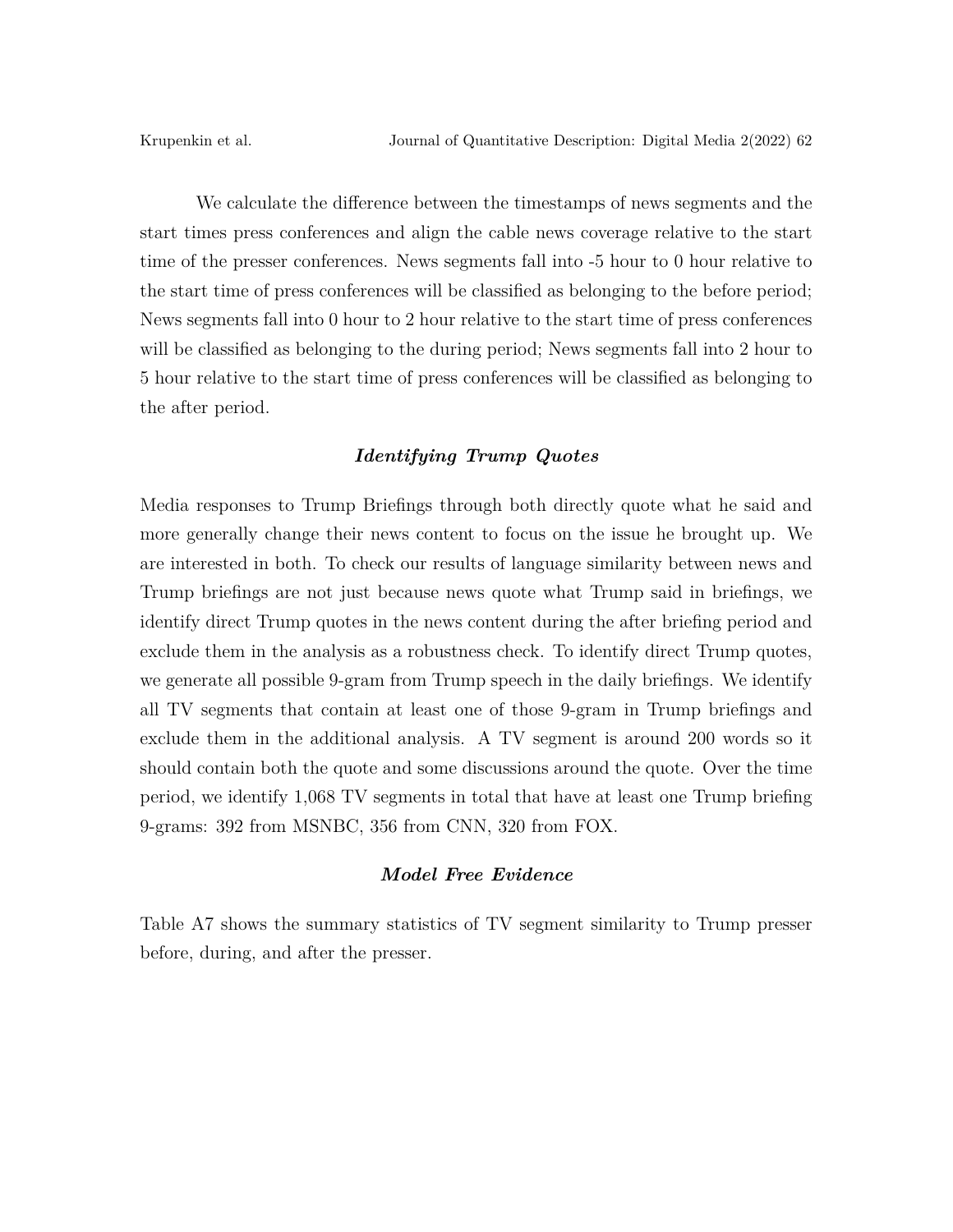| Period                 | Channel      | Mean  | SE    | N    |
|------------------------|--------------|-------|-------|------|
| Before                 | <b>MSNBC</b> | 0.544 | 0.001 | 2472 |
| Before                 | <b>CNN</b>   | 0.546 | 0.001 | 2377 |
| Before                 | <b>FOX</b>   | 0.548 | 0.001 | 2296 |
| During                 | <b>MSNBC</b> | 0.582 | 0.003 | 1258 |
| During                 | <b>CNN</b>   | 0.579 | 0.003 | 1356 |
| During                 | <b>FOX</b>   | 0.597 | 0.003 | 951  |
| After                  | <b>MSNBC</b> | 0.555 | 0.002 | 2026 |
| After                  | <b>CNN</b>   | 0.563 | 0.002 | 1967 |
| After                  | <b>FOX</b>   | 0.561 | 0.002 | 2047 |
| After (without quotes) | <b>MSNBC</b> | 0.55  | 0.002 | 1941 |
| After (without quotes) | <b>CNN</b>   | 0.559 | 0.002 | 1887 |
| After (without quotes) | <b>FOX</b>   | 0.555 | 0.002 | 1964 |

**Table A7: Average Semantic Textual Similarity by Channel and Period.**

#### *Modelling Media Responsiveness*

In addition to the model-free plot in the main paper, we also fit a linear regression model with both channel and date fixed effect. The model helps account for channel heterogeneity and common time trends across channels and makes sure the results are not just driven by a few high similarities from a few dates. We run this model with semantic textual similarity between cable news and Trump briefings as outcome variable and both including and excluding Trump quote TV segments as shown in column (1) and column (2) respectively in the following two tables. We can see from column (1) of Table A8 that the effect size for the after period is about 38% of the during period. When excluding direct Trump quotes, the effect for after period drops to about 26% of the during period. This is consistent with our expectation as direct quotes by definition have high semantic textual similarities. Removing them from after period will lower the average similarity for the after period. Nonetheless, we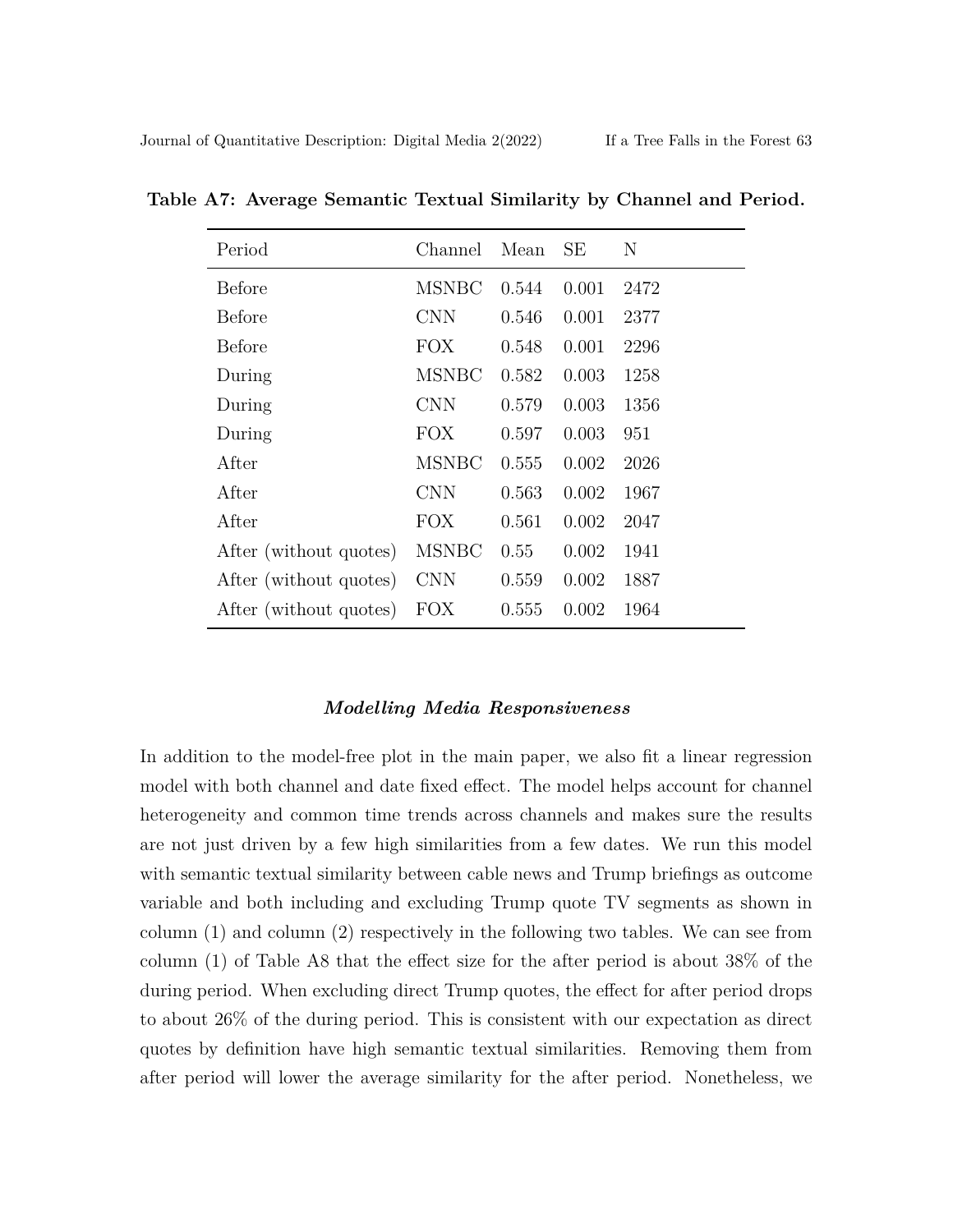observe strong media amplification of Trump briefings with or without Trump quotes from both the model-free plot and model estimates.

|                      | Dependent variable: |                                        |  |
|----------------------|---------------------|----------------------------------------|--|
|                      |                     | Language Similarity with Trump Presser |  |
|                      | (1)                 | $\left( 2\right)$                      |  |
| during               | $0.039***$          | $0.039***$                             |  |
|                      | (0.004)             | (0.004)                                |  |
| after                | $0.015***$          | $0.010***$                             |  |
|                      | (0.002)             | (0.002)                                |  |
| Channel Fixed Effect | Yes                 | Yes                                    |  |
| Date Fixed Effect    | Yes                 | Yes                                    |  |
| Observations         | 16,750              | 16,502                                 |  |
| $\mathbf{R}^2$       | 0.186               | 0.188                                  |  |
| Note:                |                     | *p<0.1; **p<0.05; ***p<0.01            |  |

#### **Table A8: Media Amplification.**

Furthermore, we include channel dummies and their interactions with time periods to investigate heterogeneous effects for different channels. Again, we run the linear regression model with date fixed effect for average semantic textual similarity with or without Trump quotes. The results are shown in column  $(1)$  and  $(2)$  in Table A9 and the base group is CNN. The media amplification main effect is little bit lower for MSNBC than CNN (with marginal significance). FOX in the during period has a significantly (both magnitude and statistical) higher semantic textual similarity than CNN.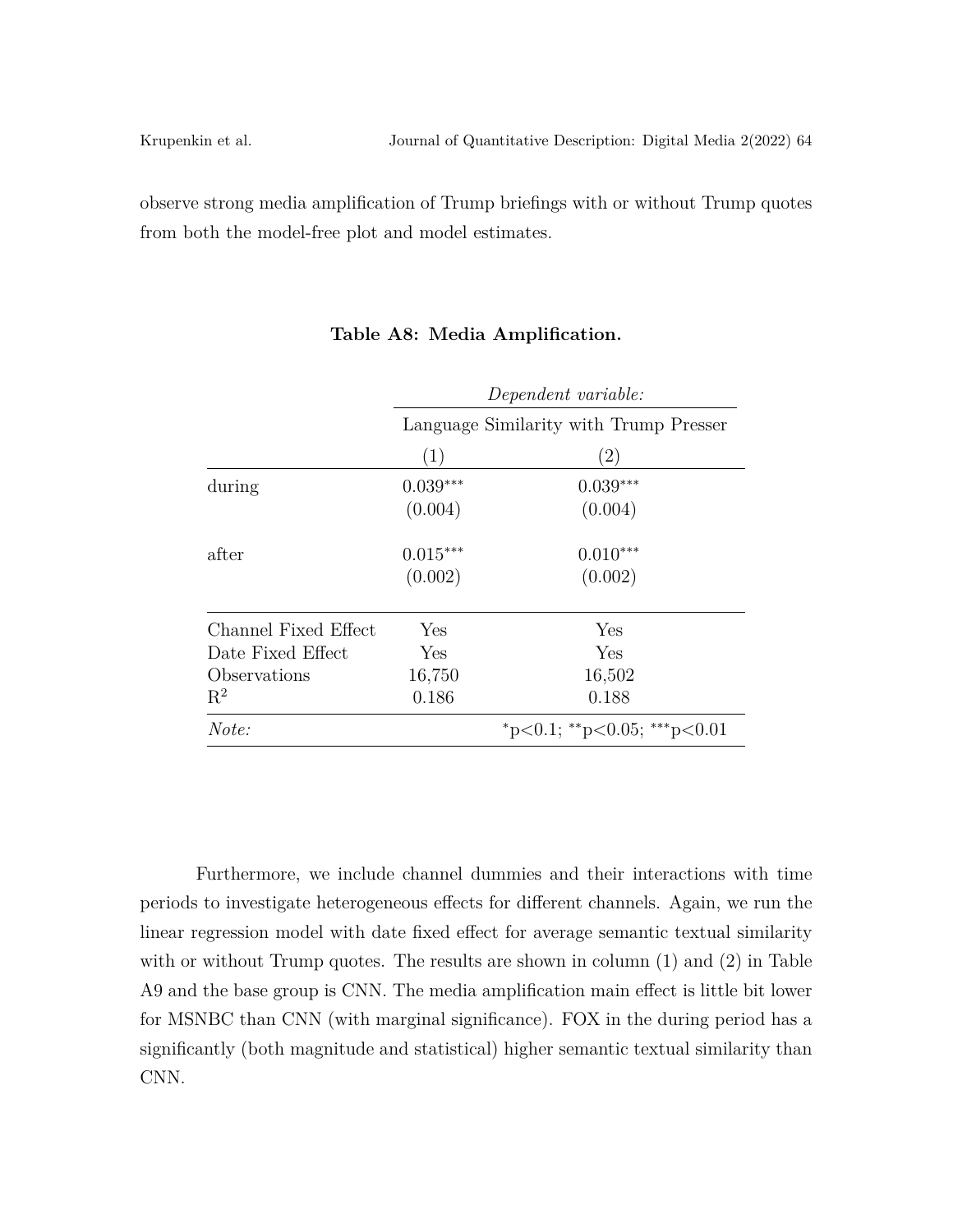|                                                                           | Dependent variable:                      |                                          |  |
|---------------------------------------------------------------------------|------------------------------------------|------------------------------------------|--|
|                                                                           |                                          | Language Similarity with Trump Presser   |  |
|                                                                           | (1)                                      | (2)                                      |  |
| during                                                                    | $0.032***$<br>(0.005)                    | $0.033***$<br>(0.005)                    |  |
| after                                                                     | $0.015***$<br>(0.003)                    | $0.011***$<br>(0.003)                    |  |
| <b>MSNBC</b>                                                              | $-0.004*$<br>(0.002)                     | $-0.004*$<br>(0.002)                     |  |
| <b>FOX</b>                                                                | $-0.0001$<br>(0.002)                     | 0.0002<br>(0.002)                        |  |
| during_MSNBC                                                              | 0.006<br>(0.006)                         | 0.006<br>(0.006)                         |  |
| after_MSNBC                                                               | $-0.001$<br>(0.003)                      | $-0.002$<br>(0.003)                      |  |
| during_FOX                                                                | $0.015***$<br>(0.006)                    | $0.015**$<br>(0.006)                     |  |
| after_FOX                                                                 | 0.00001<br>(0.003)                       | $-0.00001$<br>(0.003)                    |  |
| <b>Channel Fixed Effect</b><br>Date Fixed Effect<br>Observations<br>$R^2$ | N <sub>o</sub><br>Yes<br>16,750<br>0.187 | N <sub>o</sub><br>Yes<br>16,502<br>0.189 |  |
| Note:                                                                     |                                          | *p<0.1; **p<0.05; ***p<0.01              |  |

# **Table A9: Media Amplification.**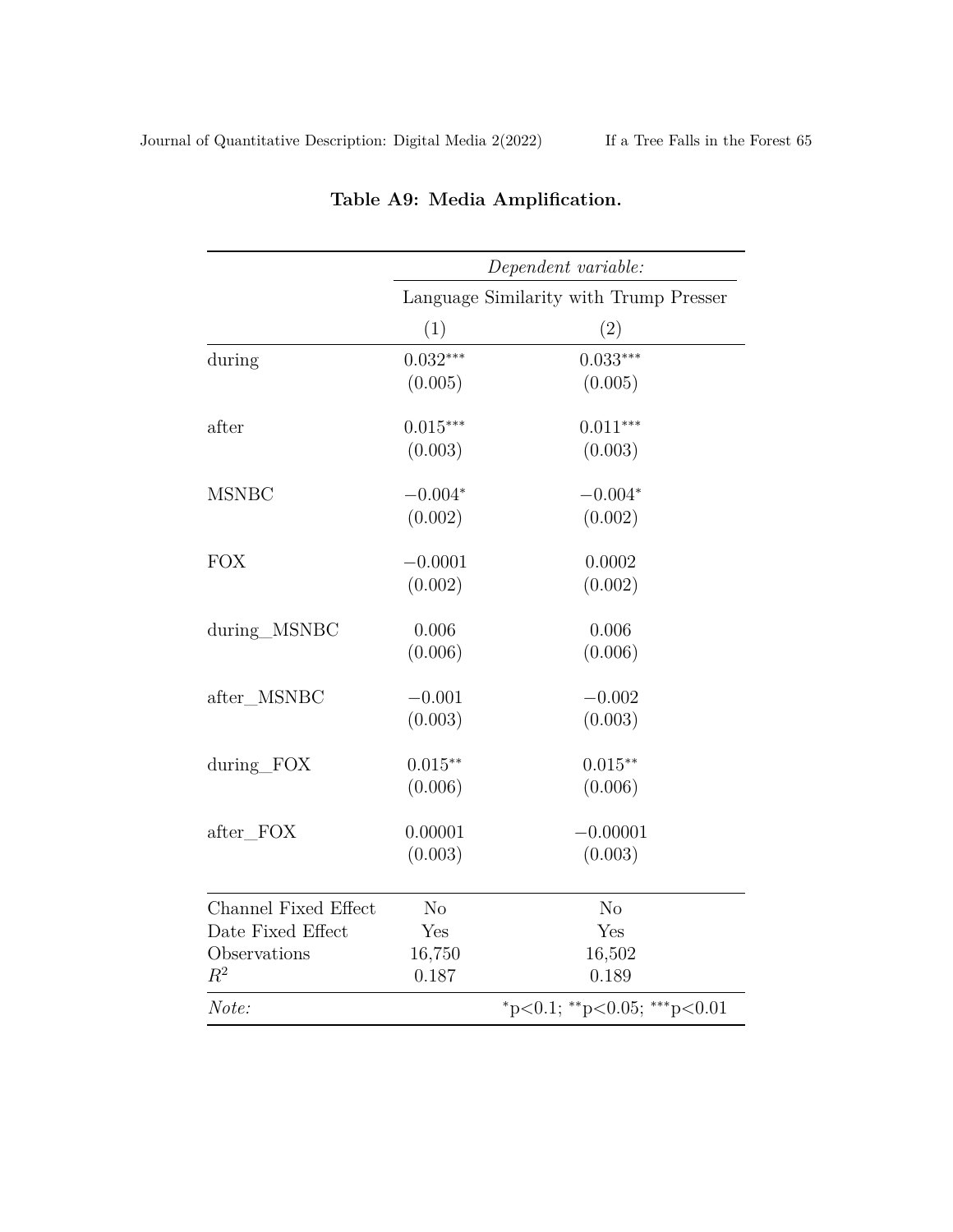Krupenkin et al. Journal of Quantitative Description: Digital Media 2(2022) 66

### **Viewership Pattern**

We get viewership estimates from Nielsen's national representative panel.The viewership estimates are built from individual-level data from Nielsen's national representative panel. The panel is all adult (18+) Americans and viewership estimates are captured at the 30 minutes level and is aggregated across the US based on demographic weight.



**Figure A4. Viewership on Presser Dates vs January.**

We first plot the average viewership pattern over a 24 hours cycle for 1) days in January as a baseline for comparison; 2) days where the pressers were held at 5pm that day. We use viewership in January as a baseline (bottom panel) as the coronavirus pandemic hasn't attracted much public and media attention back then. The two black dashed lines represent 17:00h and 19:00h EST, i.e. the begin and the end of the presser if held. A few patterns emerge the plot:

1. FOX viewership has a spike during presser time compared to January. The spike makes the average viewership during presser hours (17h-19h) on par with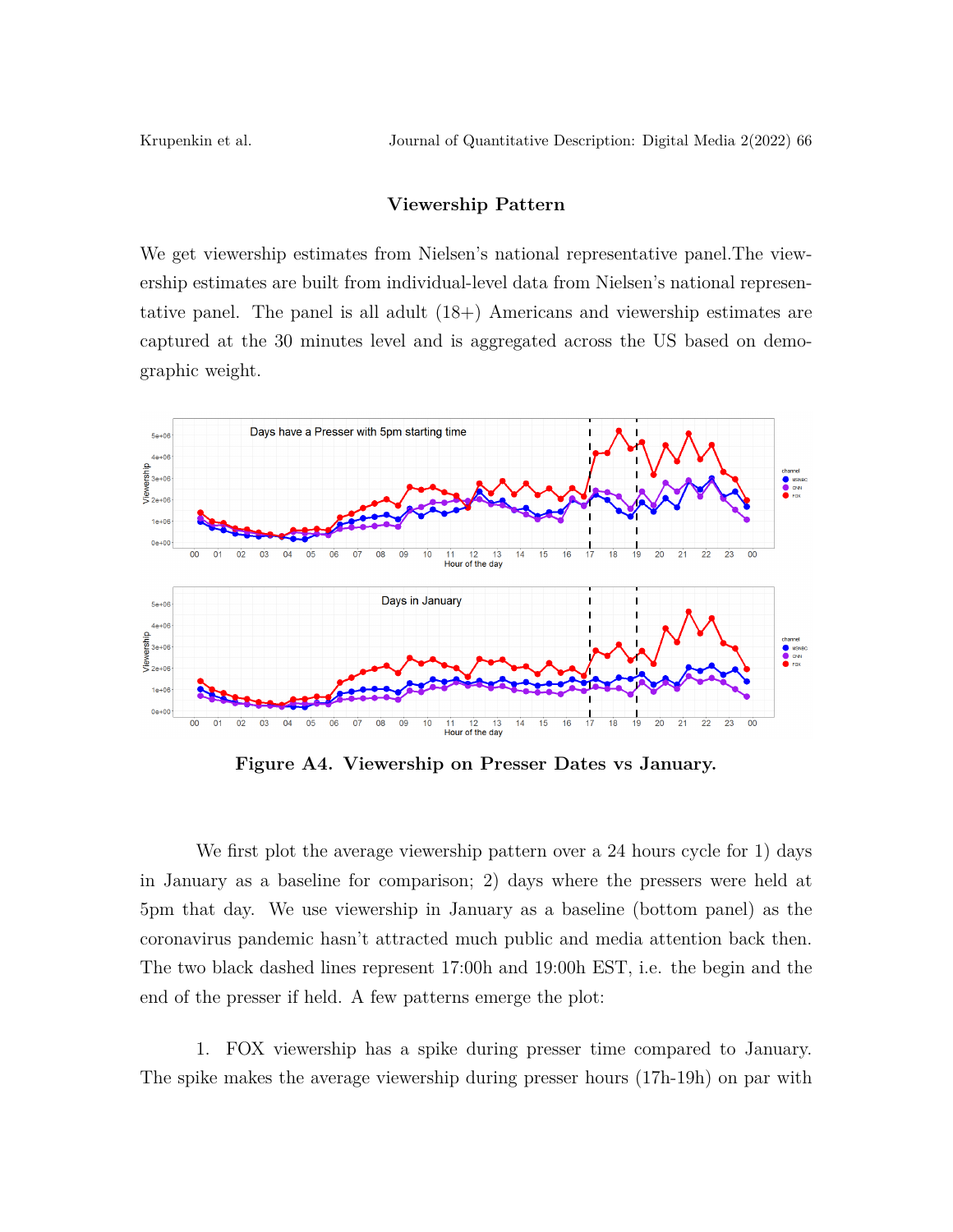average viewership during prime hours (20h-22h).

2. CNN and MSNBC do not see such a spike during presser hours, but their viewership is still higher than their counterpart hours (17h-19h) in January. For CNN and MSNBC, average viewership during prime hours is higher than presser hours.

To facilitate the comparison of viewership during and after the press conference, now we turn to the hours after 5pm of a day and provide detailed viewership numbers

More findings from examining the viewership numbers:

1. People in general watch more cable news (average over 24 hour) during presser days than in January - 29% higher on average over the 24 hour period. It's likely a combination effect of stay at home and demand for information. This pattern is even more salient for prime hours (20h-22h) - 33% higher than January. There are more eyeballs on cable news during the crisis.

2. Prime hours have a higher viewership per hour than presser hours on average for the three cable news channels. When we break down by channel. Compared to press conferences, prime time viewership is 20% higher for CNN, 31% higher than MSNBC, and 4% lower for FOX.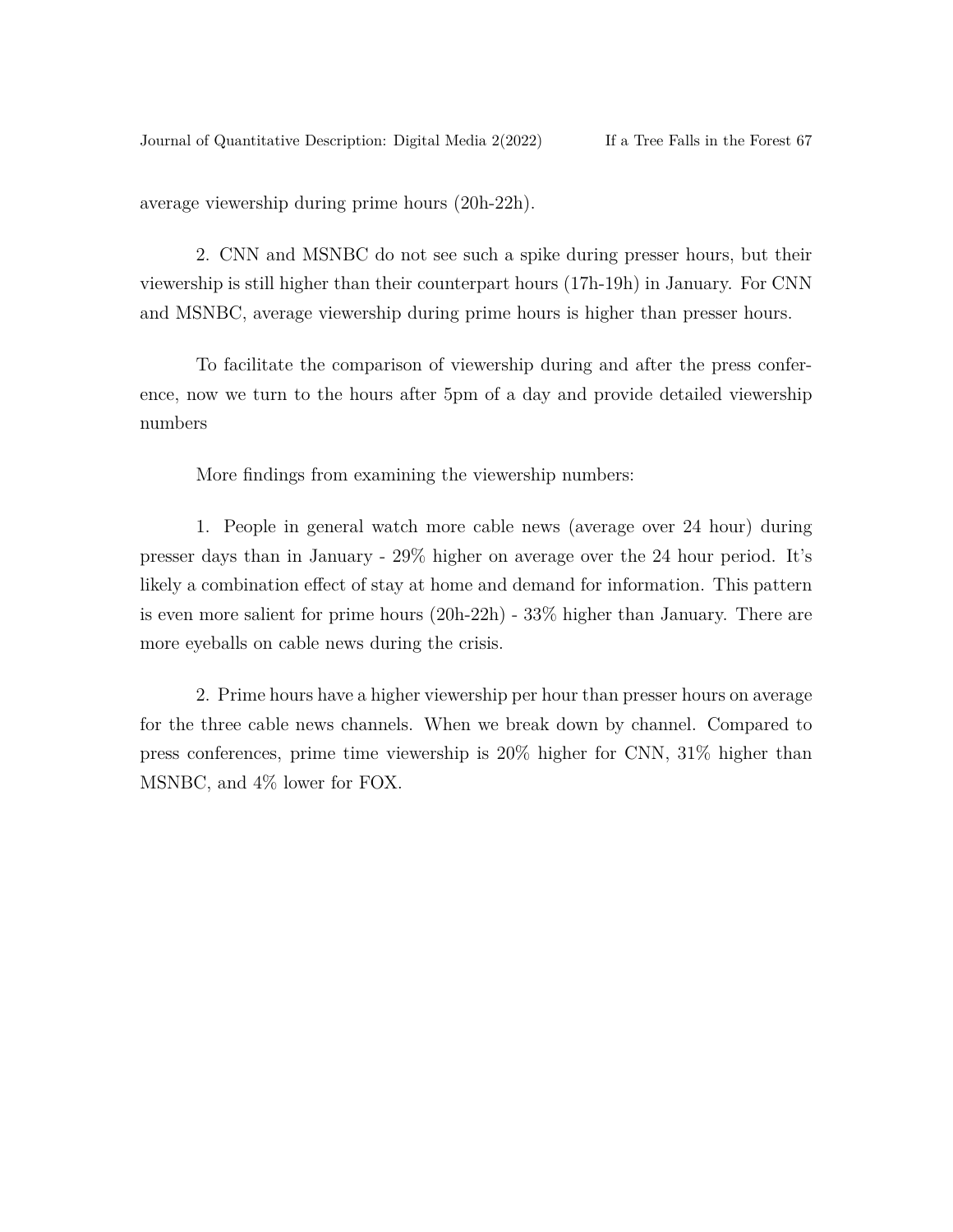| Channel      | Hour | Presser Date Rating | January Rating |
|--------------|------|---------------------|----------------|
| <b>MSNBC</b> | 17   | 2103721             | 1363040        |
| <b>MSNBC</b> | 18   | 1335715             | 1529052        |
| <b>MSNBC</b> | 19   | 1650331             | 1474712        |
| <b>MSNBC</b> | 20   | 1847060             | 1376108        |
| <b>MSNBC</b> | 21   | 2656193             | 1941777        |
| <b>MSNBC</b> | 22   | 2560590             | 1899119        |
| <b>MSNBC</b> | 23   | 2020550             | 1653117        |
|              |      |                     |                |
| <b>CNN</b>   | 17   | 2377333             | 1086378        |
| <b>CNN</b>   | 18   | 1851235             | 920161.1       |
| <b>CNN</b>   | 19   | 2050336             | 1122991        |
| <b>CNN</b>   | 20   | 2571803             | 1183225        |
| <b>CNN</b>   | 21   | 2520379             | 1493339        |
| <b>CNN</b>   | 22   | 2471827             | 1446331        |
| <b>CNN</b>   | 23   | 1290346             | 849443.7       |
|              |      |                     |                |
| <b>FOX</b>   | 17   | 4162056             | 2685652        |
| <b>FOX</b>   | 18   | 4780829             | 2726346        |
| <b>FOX</b>   | 19   | 3915058             | 2492932        |
| <b>FOX</b>   | 20   | 4155127             | 3523378        |
| <b>FOX</b>   | 21   | 4469120             | 4121222        |
| <b>FOX</b>   | 22   | 3915400             | 3738160        |
| FOX          | 23   | 2447002             | 2430781        |
|              |      |                     |                |

**Table A10: Cable Viewership.**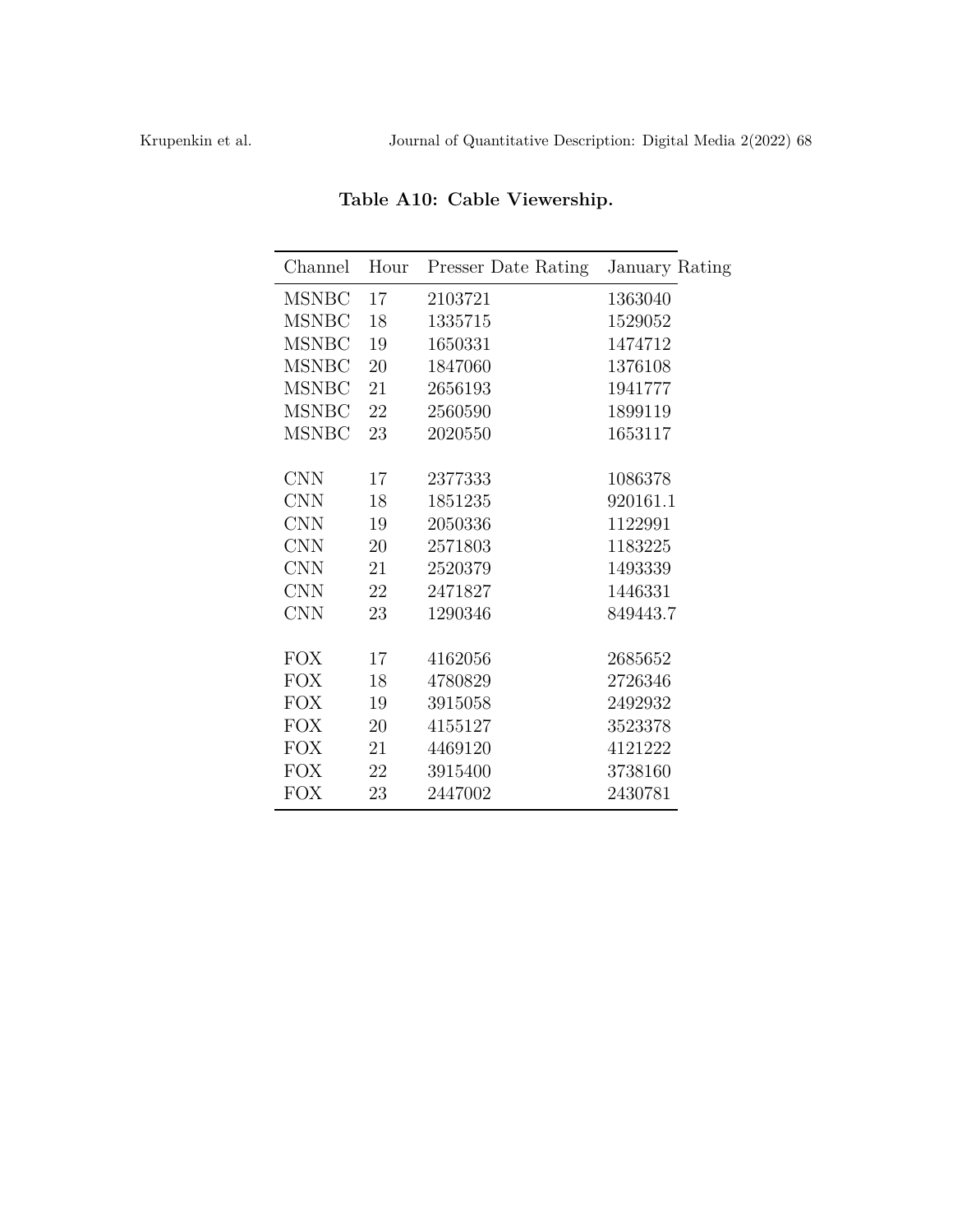### **Bing Search Results**

To measure search patterns, we relied on search results from the Bing.com search engine. For each topic selected as relevant, we used the top 10 highest probability words, frex words, and score words (removing duplicates). We then limited the results based on search queries that contained the strings "covid", "corona", or "virus". For example, Topic 9 would contain search queries such as "covid test", "swap corona", and "rapid virus test", while Topic 58 would contain search queries such as "covid heart", "covid risk", and "coronavirus lung". A full list of topic words used to determine each topic is displayed in Table A11.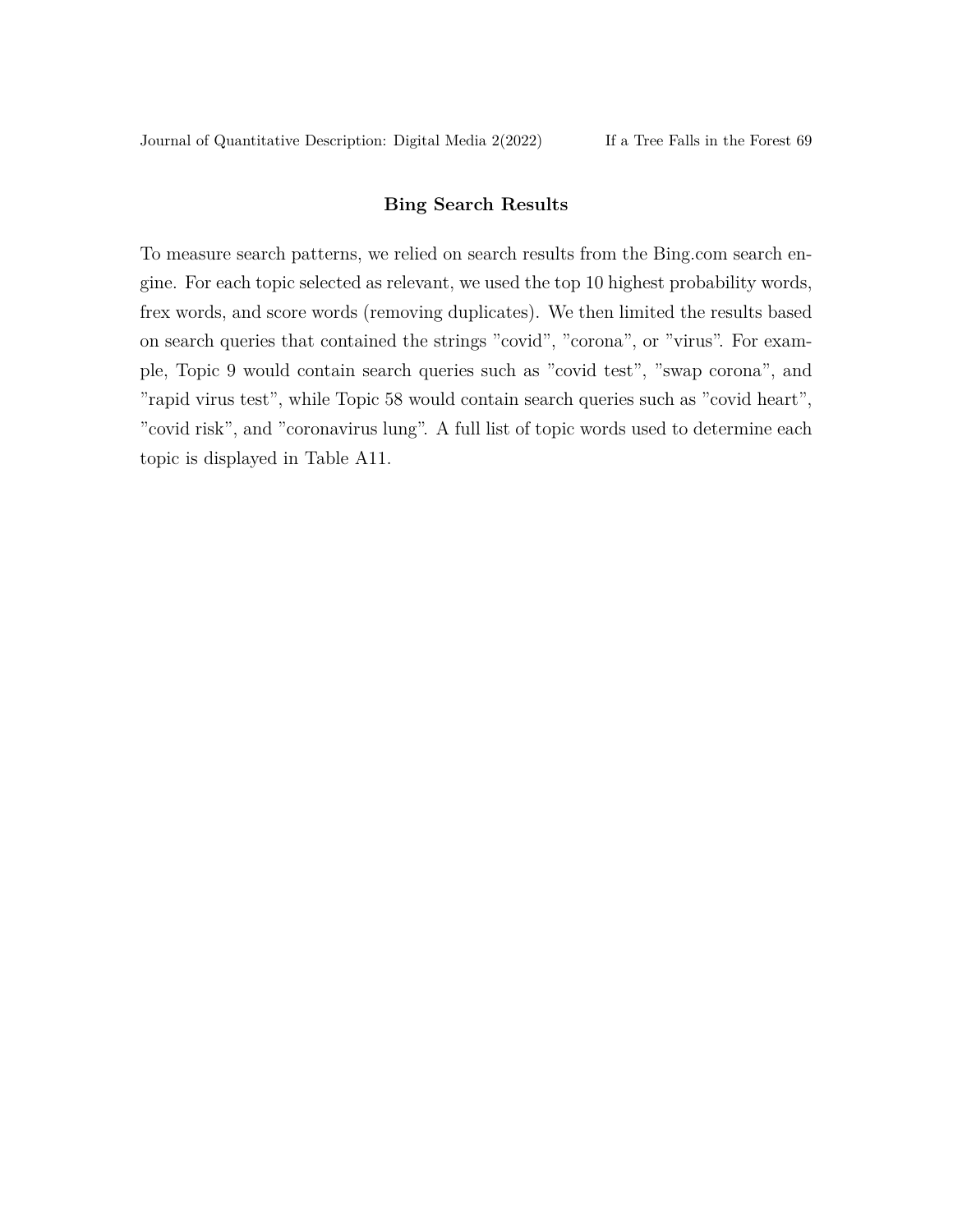# **Table A11:** Search Terms

| Topic          | Terms                                                                                                                                                                                                                                                                                      |
|----------------|--------------------------------------------------------------------------------------------------------------------------------------------------------------------------------------------------------------------------------------------------------------------------------------------|
| $\overline{2}$ | avail, privat, continu, addit, state, expand, direct, resourc, effort, guidanc, partnership, priorit, coordin, fema, sector,<br>commerci                                                                                                                                                   |
| 3              | break, spring, parti, party, view, express, generat, beach, peopl, young, topic, lindsey, graham, cherry, cherri,<br>shannon, outlet, blossom, survey, narrat                                                                                                                              |
| 4              | quarantin, base, japan, american, corona, olymp, week, diamond, evacu, back, evacue, japanes, tokyo, lackland,<br>yokohama, travi, cambodia, princess, passeng                                                                                                                             |
| 6              | money, fund, dollar, program, check, loan, billion, payment, small, bank, deposit, paycheck, evict, landlord, rent,<br>budget, stimulus                                                                                                                                                    |
| 7              | lock, elimin, southeast, molli, molly, logic, sweden, bubbl, tiny, hunter, stack, zealand, mont, visual, cove, patt,<br>erickson, erika, beaumont, denmark                                                                                                                                 |
| 9              | test, result, week, swab, still, process, rapid, capac, ramp, widespread, diagnost, sampl, reagent, criteria, specimen,<br>laboratori, laboratory, symptom                                                                                                                                 |
| 13             | report, here, warn, reveal, boris, promis, johnson, whit, -year-old, trevor, costello, ault, llama, intensifi, intensify                                                                                                                                                                   |
| 15             | citi, city, area, mayor, spot, across, west, first, major, metro, blasio, metropolitan, garcetti, yorker                                                                                                                                                                                   |
| 16             | need, make, sure, protect, enough, person, take, doctor, care, dont, adequ, ration, appropri, proper, equip                                                                                                                                                                                |
| 19             | store, order, essenti, groceri, grocery, shop, custom, peopl, limit, servic, enforc, shopper, pharmaci, pharmacy, costco,<br>walmart, deem, shelv, retail                                                                                                                                  |
| 21             | look, number, seen, weve, happen, case, countri, country, term, start, differ, scenario, exponenti, compar, probabl,<br>larger, unit                                                                                                                                                       |
| 23             | music, perform, song, danc, sing, ladi, togeth, band, artist, concert, musician, elton, lyric, grammi, grammy, marsali,<br>prine, roger, album, singer                                                                                                                                     |
| 24             | state, governor, order, announc, issu, said, also, stay-hom, newsom, statewid, cappabianca, acton, extend                                                                                                                                                                                  |
| 26             | nation, second, contain, guard, wave, wors, first, third, difficult, zone, rochell, rochel, redfield, cluster                                                                                                                                                                              |
| $27\,$         | world, around, pandem, organ, global, wonder, globe, anoth, victim, halt, whitney, grip, refug, polka                                                                                                                                                                                      |
| 28             | rate, death, popul, higher, black, communiti, community, high, fatal, mortal, among, dispar, disproport, orlean,<br>tragic, statist, poorest, africanamerican                                                                                                                              |
| 31             | open, reopen, park, close, restrict, allow, guidelin, beach, phase, still, alley, spas, tattoo, re-open, parlor, loosen, lift,<br>salon                                                                                                                                                    |
| 33             | presid, trump, hous, white, administr, forc, brief, task, vice, said, penc, press, downplay, fauci                                                                                                                                                                                         |
| 34             | inform, answer, question, visit, corona, pleas, check, awar, send, email, scam, scammer, text, phish                                                                                                                                                                                       |
| 35             | mask, face, wear, cover, protect, glove, recommend, public, gown, cloth, scarf, bandanna, bandana, scarv, nonmed,<br>surgic, shield                                                                                                                                                        |
| 36             | counti, county, case, depart, confirm, peopl, total, three, health, bring, bassigood, dahlkemp, d-hh-r, rufffirst, dhec,<br>fayett, nextplus, d-hec, manate, recov, statewid, -hundr                                                                                                       |
| 37             | peopl, infect, risk, know, sick, dont, many, spread, serious, mean, asymptomat, contagi, transmiss, transmit, in-<br>fluenza, older, lethal, elder, symptom                                                                                                                                |
| 38             | cancel, event, schedul, postpon, march, gather, decis, trip, corona, impact, parad, festiv, sxsw, irish, patrick,<br>reschedul                                                                                                                                                             |
| 39             | help, food, donat, need, famili, family, peopl, give, meal, volunt, deliv, salvat, nonprofit, non-profit, pantri, pantry,<br>feed, insecur, hunger, bank, distribut                                                                                                                        |
| 40             |                                                                                                                                                                                                                                                                                            |
|                | travel, unit, state, restrict, border, close, announc, citizen, suspend, europ, advisori, advisory, canada, mexico,<br>kingdom, homeland, entri, entry, oversea                                                                                                                            |
| 41             | sunday, church, easter, servic, mass, peopl, faith, pray, prayer, celebr, pastor, jesus, parishion, christian, communion,<br>holi, holy, basilica, worship                                                                                                                                 |
| 42             | busi, restaur, small, close, owner, shut, employe, many, industri, industry, door, casino, afloat, boutiqu, tourism,<br>dine-, patron, custom                                                                                                                                              |
| 43             | week, data, curv, still, model, peak, project, flatten, hope, next, plateau, predict, apex, metric, trajectori                                                                                                                                                                             |
| 45             | year, senior, high, summer, graduat, last, july, univers, pandem, next, cadet, commenc, ceremoni, ceremony, camp,<br>derby, prom, miller                                                                                                                                                   |
| 46             | posit, contact, isol, person, negat, symptom, corona, expos, anyon, test, self, self-quarantin, prison, pend, gosar,                                                                                                                                                                       |
|                | notifi, notify, quarantin                                                                                                                                                                                                                                                                  |
| 47             | ship, cruis, passeng, board, coast, crew, peopl, princess, grand, dock, crui, maggy, sail, holland, port, onboard                                                                                                                                                                          |
| 50             | track, connect, technolog, virtual, tool, phone, network, zoom, tech, googl, user, softwar, privacy, password, appl                                                                                                                                                                        |
| $52\,$<br>54   | hand, wash, sanit, precaut, avoid, take, extra, shake, best, hygien, elbow, distil, handshak, bump, soap, sneez, cough<br>market, stock, point, economi, economy, econom, street, corona, wall, impact, trade, nasdaq, selloff, investor, recess,<br>uncertainti, uncertainty, burr, plung |

56 million, week, last, unemploy, claim, peopl, file, benefit, month, lost, jobless, laid, labor, appli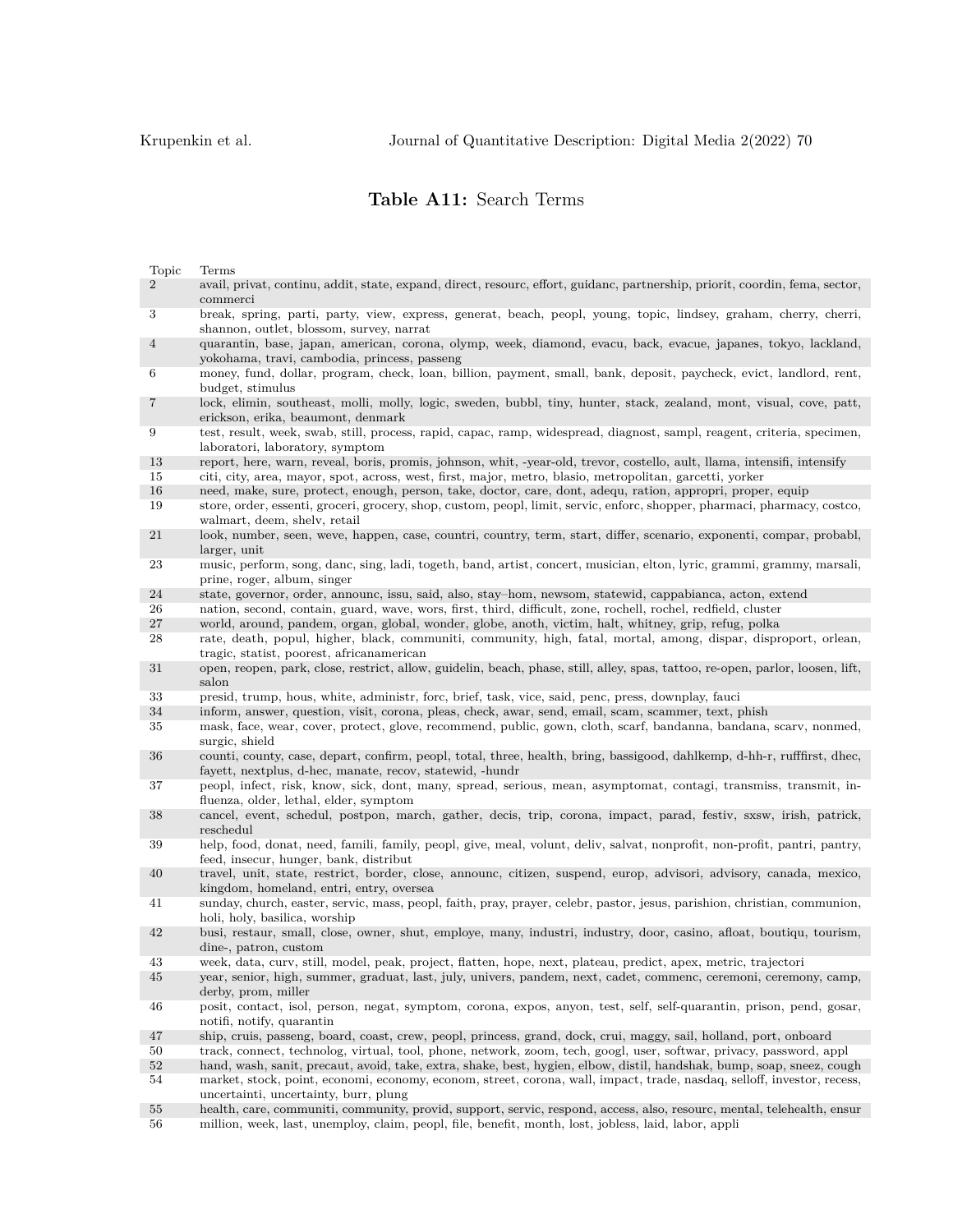- 58 condit, heart, diseas, pain, lung, under, risk, medic, caus, complic, apoquel, allerg, stroke, vape, kidney, chronic, smoker, itch, diabet, asthma, skin
- 60 plant, food, process, anxieti, anxiety, farmer, meat, produc, suppli, supply, farm, chain, agricultur, tyson, crop, rancher, meatpack, pork, dairi
- 61 symptom, breath, fever, doctor, cough, corona, feel, short, husband, babi, babi, runny, birth, woke, cold, headach, pregnant, sore, newborn, pneumonia
- 62 worker, compani, company, healthcar, employe, work, design, hire, make, build, first, printer, ford, hazard, frontlin, bonus, amazon, factori
- 63 senat, congress, hous, packag, pass, democrat, billion, relief, hill, trillion, schumer, pelosi, negoti, speaker, mitch, mcconnel, nancy, lawmak, oversight, vote, republican, stimulus
- 64 ventil, suppli, supply, feder, govern, need, equip, medic, shortag, product, state, stockpil, invok, strateg, manufactur
- 65 home, stay, social, distanc, keep, peopl, safe, everyon, practic, away, feet, apart, physic, maintain
- 66 china, wuhan, chines, chine, january, govern, origin, human, come, intellig, communist, jinp, beij, hubei, hong, kong
- 68 antibodi, antibody, immun, recov, blood, plasma, donat, help, cancer, cross, patient, convalesc, transfus, survivor, donor, platelet, anti-bodi
- 69 case, death, number, confirm, state, corona, near, peopl, thousand, rise, toll, climb, surpass, -thousand, deadliest, total
- 72 nurs, doctor, gear, there, work, medic, sick, mount, profession, crisi, practition, malloy, bowser, sinai, nypd, paramed, -hour, hospic
- 74 clean, touch, water, paper, disinfect, surfac, wipe, toilet, light, insid, bleach, doorknob, ultraviolet, pepto, lysol, knob, germ
- 75 countri, country, itali, italy, lockdown, korea, minist, prime, govern, spain, europ, measur, madrid, contin, germany, traci, iran, franc
- 76 secretari, secretary, military, letter, navy, deploy, personnel, command, mission, sent, sailor, pentagon, theodor, roosevelt, crozier, aircraft, azar, troop, captain
- 77 home, facil, staff, resid, member, center, care, nurs, live, famili, family, kirkland, rehabilit, holyok, long-term, inmat, rehab, parol, visitor
- 78 back, month, start, come, normal, economi, economy, soon, next, push, return, sooner, restart, timelin, paus, fall
- 79 school, student, close, district, parent, learn, class, children, educ, onlin, elementary, superintend, classroom, campus, curriculum, semest, teacher, colleg
- 80 elect, vote, poll, primari, primary, mail, ballot, voter, novemb, state, absente, mailin, mail-, absent, legislatur, postal
- 82 crisi, deal, fact, know, matter, handl, govern, public, understand, scienc, trust, hurrican, leadership, crise, credibl, massachusett, knowledg, katrina, role
- 83 corona, health, offici, spread, public, diseas, concern, prevent, depart, control, monitor, c-dc, infecti, ghebreyesus
- 84 polit, protest, state, republican, democrat, want, stayathom, like, economi, economy, side, texa, committ, kentucki, kentucky, tenness, kansa, partisanship, liber, wyom, partisan
- 85 vaccin, drug, studi, study, treatment, research, trial, effect, doctor, develop, clinic, remdesivir, hydroxi, chloroquin, azithromycin, anti-malaria, malaria, antivir, hydroxychloroquin
- 86 hospit, patient, medic, treat, emerg, care, center, doctor, room, come, javit, noncovid, tent, makeshift, overrun, surgeri, surgery, triag, elmhurst, capac, surg
- 88 screen, intern, flight, airport, airlin, arriv, transport, domest, passeng, come, ohar, chao, abdi, delta, checkpoint, aviat
- 90 system, trace, contact, learn, huge, abil, epidem, approach, strategi, strategy, scale, pathogen, robust, infrastructur, surveil, ebola, societi
- 93 local, meet, leader, oper, manag, emerg, take, execut, respons, action, ordin, votak, council, amarillo, poconnor, agenc, director
- 96 line, front, long, just, theyr, scare, afraid, island, hero, doctor, heartbreak, good-by, frighten, terrifi
- 97 price, percent, drop, sell, quarter, industri, industry, demand, consum, sale, product, goug, crude, buyer, arabia, saudi, invest, bitcoin, opec, cent